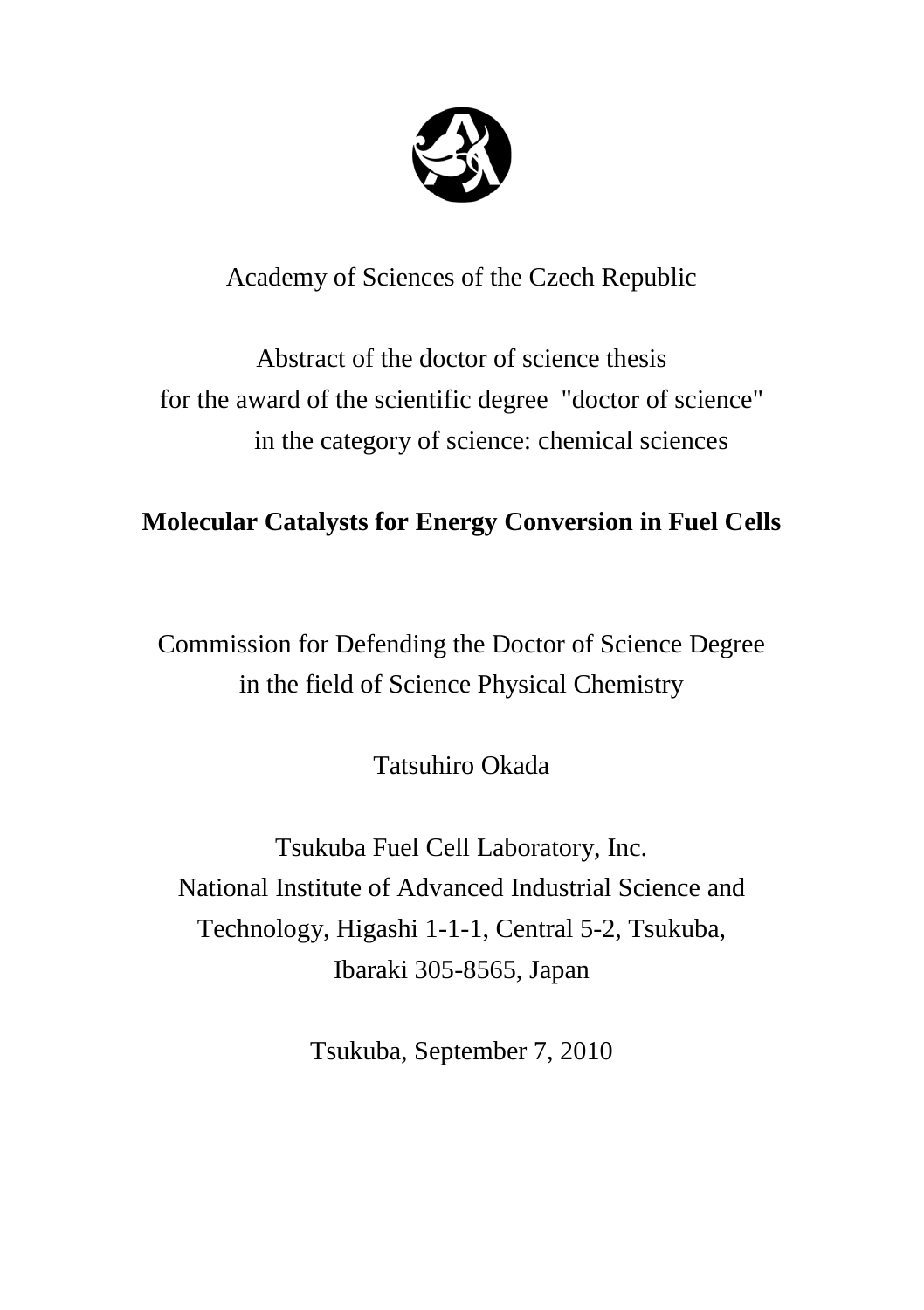## Academy of Sciences of the Czech Republic

### Abstract of the Doctor of Science Thesis

Molecular Catalysts for Energy Conversion in Fuel Cells

Tatsuhiro Okada

Tsukuba Fuel Cell Laboratory, Inc. National Institute of Advanced Industrial Science and Technology Higashi 1-1-1, Central 5-2 Tsukuba, Ibaraki 305-8565, Japan

Tsukuba, September 7, 2010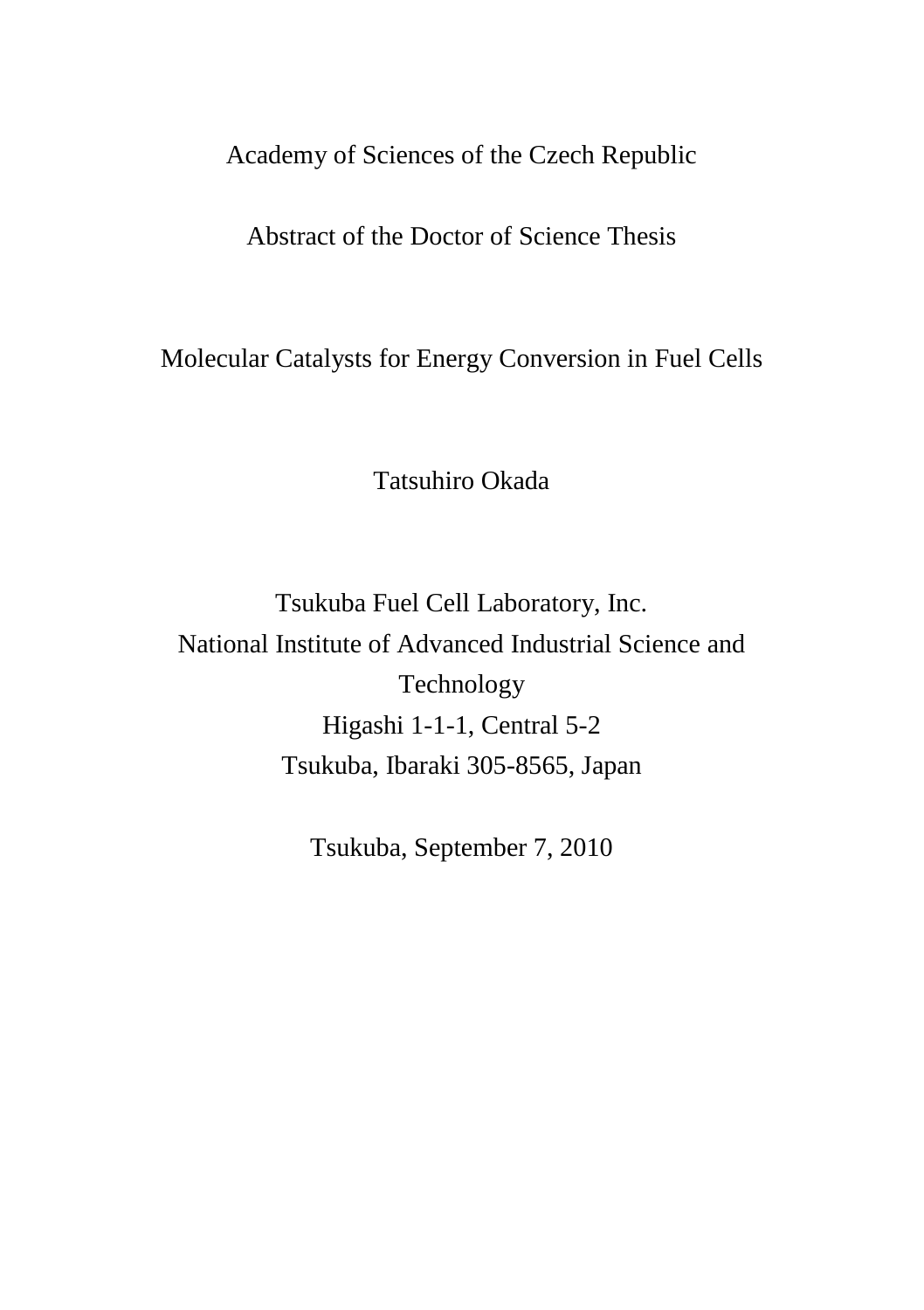## **Introduction**

Polymer electrolyte fuel cells (PEFCs) are considered as an important device for future environment technology, and many researches are devoted to their earliest commercialization in stationary and mobile applications. One of the key components is the catalyst, where mostly platinum and alloys are used in the present technology. However, with limited world production and a high cost, alternatives to platinum are strongly desired. Two types of materials are historically investigated. One is transition metal macrocycles (porphyrins, phthalocyanines etc.) and relatives [1], where some derivatives are heat-treated on carbon materials resulting in higher activity and stability. The other is based on inorganic materials, especially carbides and nitrides of  $IV_a$  through  $VI_a$  transition metal elements [2]. Towards its goal, the strategy of bridging these two materials seems to be a plausible option for developing Pt-free electro-catalysts. This idea must be supported by consideration of the electronic structure and geometric properties of the catalyst elements. Note that in designing alloy catalysts, d-band properties and bond distance of surface atoms are crucial factors which determine OH adsorption potential and  $O_2$  reactivity.

Present study is intended first to mimic both the macrocycles and transition metal nitrides, where metalnitrogen bonds serve as oxygen reduction reaction (ORR)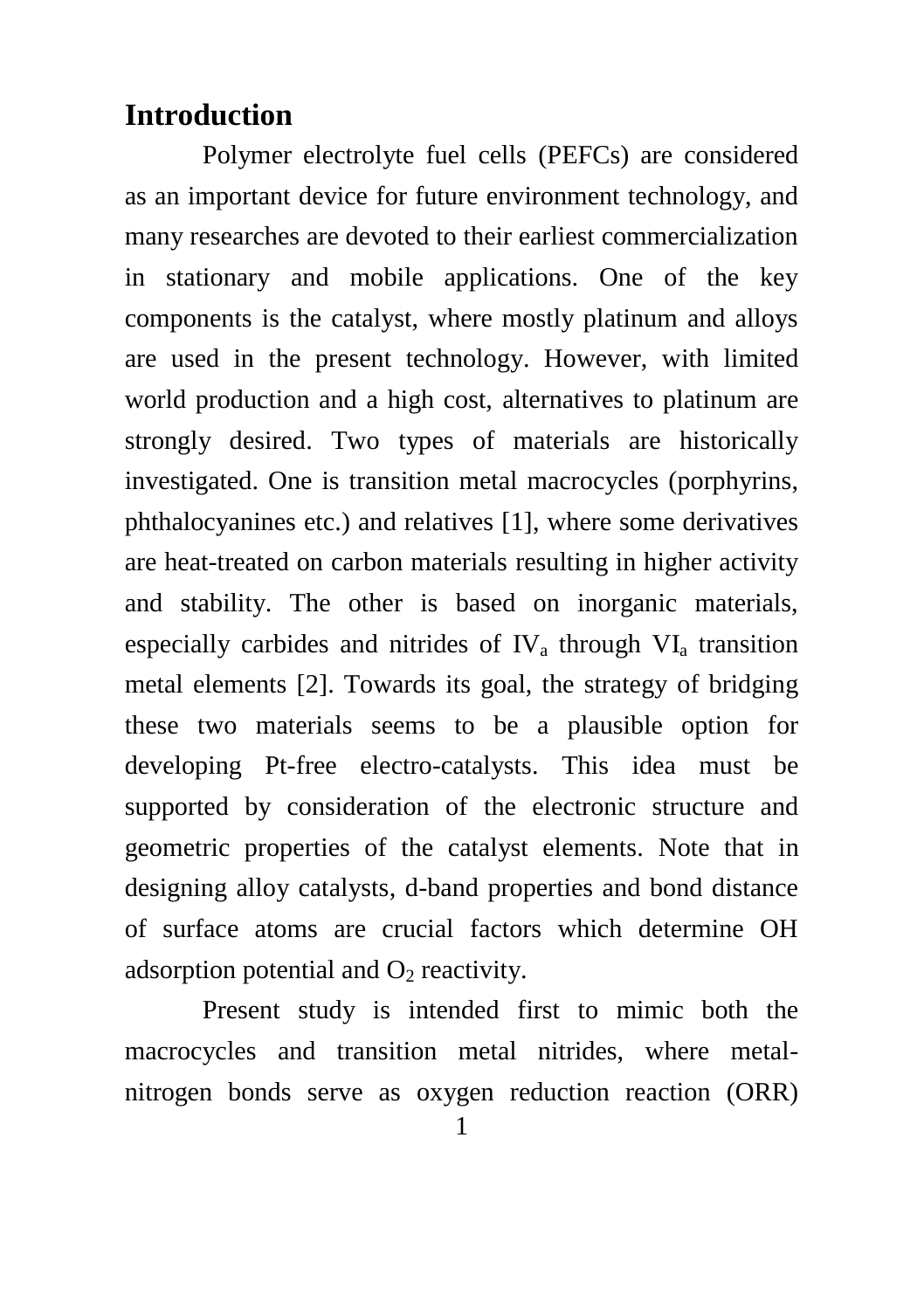active centres. Secondly carbon and nitrogen hybrid structure is highlighted as elemental active centres for ORR [3]. High density active sites consisting of iron cation and pyridinic nitrogen in graphitic sheets are attracting attention due to their superior catalytic ability [4], and are worth testing as model catalysts.

### **Background Information**

Oxygen reduction reaction (ORR) is a rather slow step in fuel cell reactions (slower than hydrogen oxidation reaction by  $10^6$  to  $10^7$  times), and needs a high overpotential. In order to avoid usage of large amount of platinum, alternatives were sought from the early stage of the PEFC development. As such candidates, macrocycles were proposed as early as 1960s [5], and applied for fuel cell cathodes. In macrocycles, the metal centre (M) with N4 moiety was believed to be the active site for ORR [6], which can bind an  $O_2$  molecule and transfer electrons via the peripheral conjugated aromatic rings. The role of M is to adsorb  $O_2$  in the initial step of ORR, while that of the macrocycles molecule is to modify the electronic structure of M and relocate its redox potential so that  $O_2$  can accept electrons from the d-orbital of M [7].

ORR involves 4 electrons as shown in the following scheme (in acid media):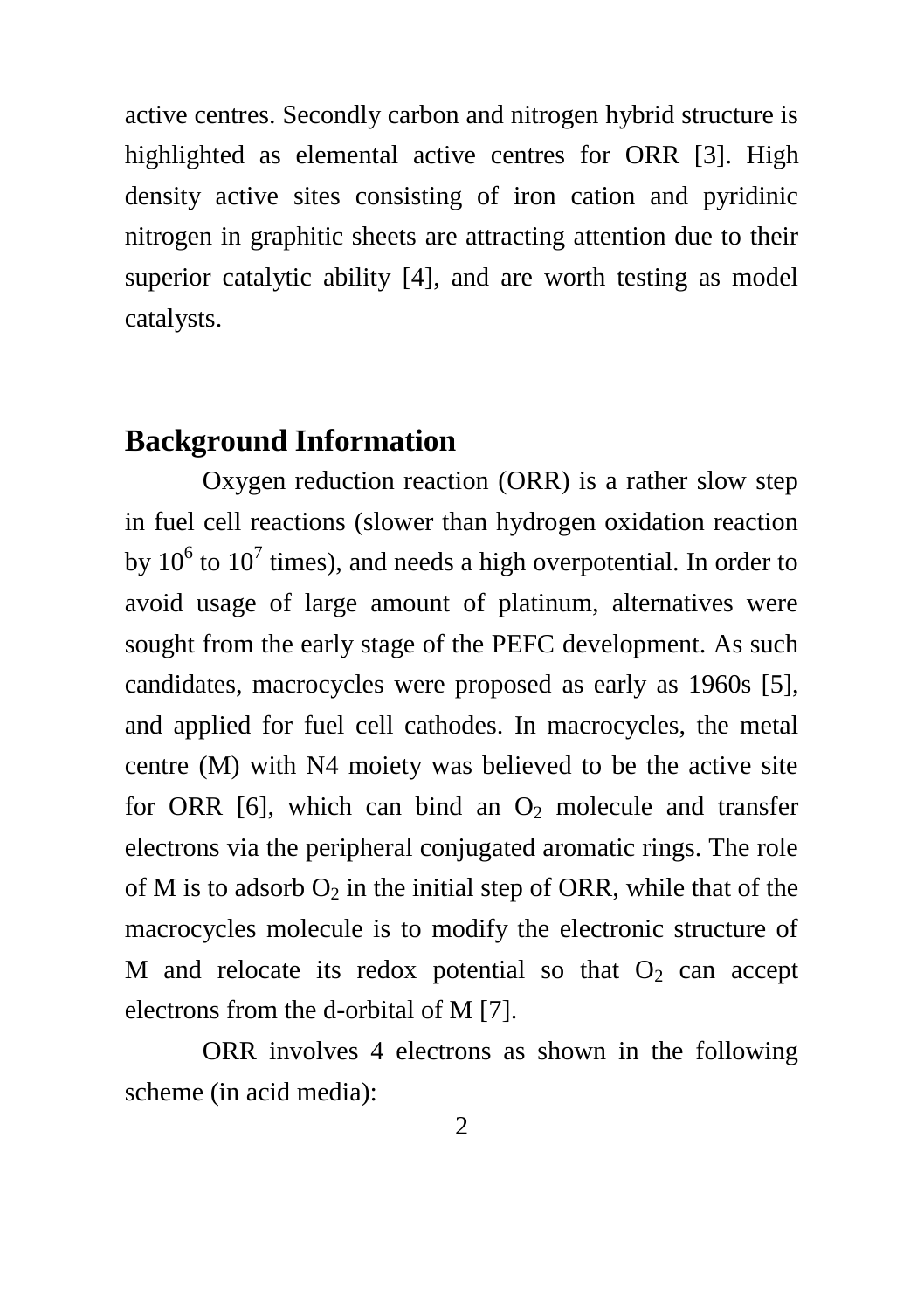$O_2 + 4H^+ + 4e^- \rightarrow 2H_2O$  (1.229V vs. NHE) (1) If this process occurs in half-way,  $H_2O_2$  is evolved as undesired product:

 $O_2 + 2H^+ + 2e^- \rightarrow H_2O_2$  (0.6824V vs. NHE) (2) which causes harmful effects of carbon and membrane material degradation. Pt leads to almost perfect reaction route (1), while Au shows reaction (2). On Pt,  $O<sub>2</sub>$  molecule adsorbs with its double bond axis parallel to the surface of Pt lattice (side-on interaction or Griffith model). This needs 2 adjacent sites of Pt, and O-O bond is weakened when its  $\pi^*$ -orbital receives backdonations from d-electrons of Pt. Mukerjee et al. [8], in designing alloy catalysts for ORR, suggested that increasing dband vacancy of Pt and decreasing Pt-Pt bond distance both favour the ORR by decreasing OH adsorption on Pt and allowing Pt surface free sites.

This situation is not always the case for non-metal electrocatalysts such as macrocycles or inorganic compounds. Most cases are like end-on interaction of  $O_2$  molecules (Pauling model) with catalyst compounds, and O-O bond cleavage for 4-electron reduction requires special orientation. Anson et al. showed that dicobalt face to face porphyrins gives efficiently  $H_2O$  in acid [9]. In this case dioxygen adsorbs between two Co centres with trans-bridged configuration, and  $Co(II)/Co(III)$  redox transition activates  $O_2$ <sup>-</sup> intermediates. This orientation may also provide a model for designing efficient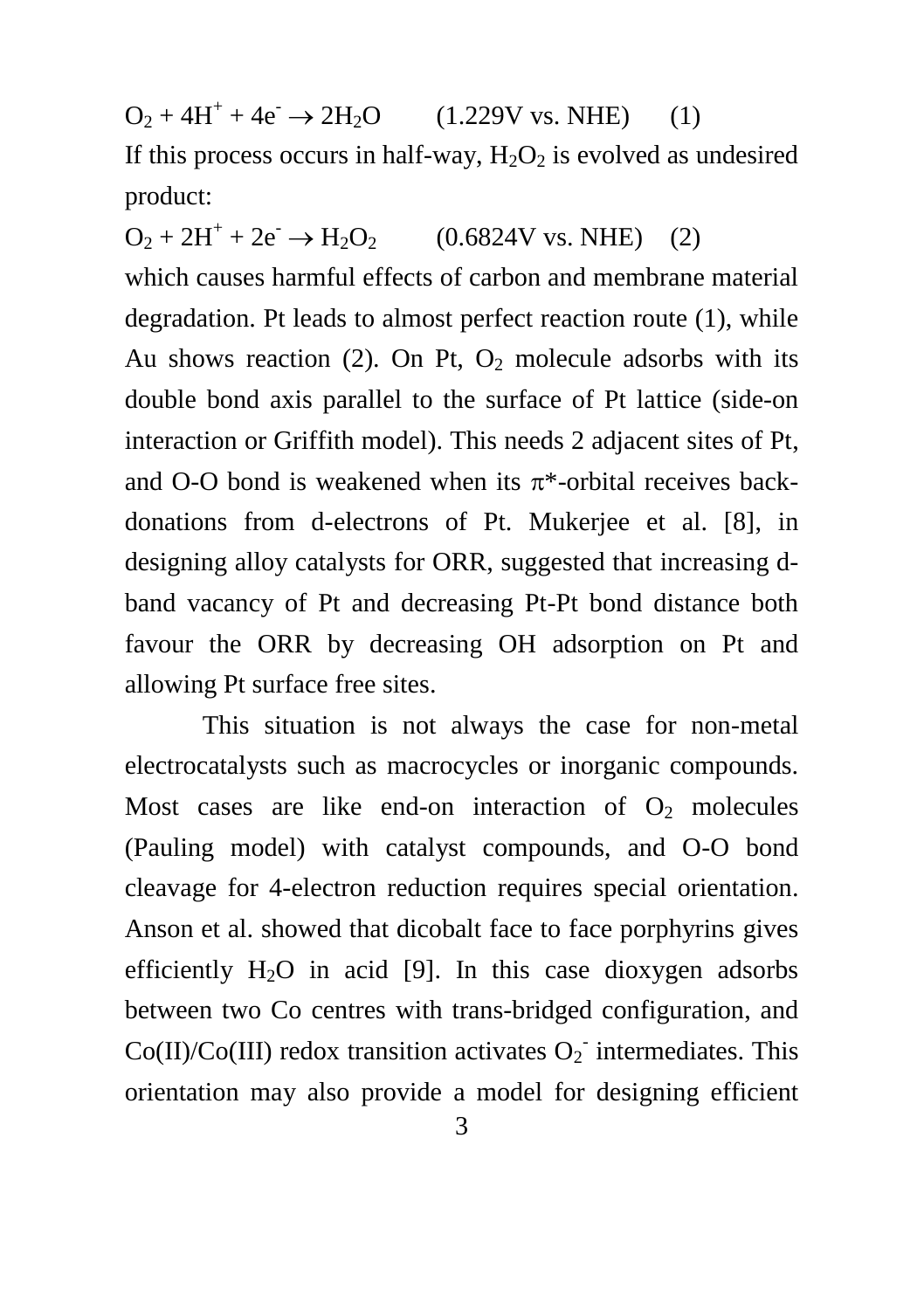ORR electrocatalysts. More interesting report is that nitrogen in carbon interstitial structure can catalyse ORR [3]. The result infers that metal centres are not prerequisite as active catalyst sites.

Hydrogen oxidation reaction (HOR) catalysts are also important in order to reduce the total amount of precious catalysts in fuel cells. Historically the opposite reaction as hydrogen evolution reaction (HER) has long been investigated as most basic electrochemical reactions [10].

 $2H^{+} + 2e^{-} \rightarrow H_{2}$  (0V vs. NHE) (3)

In HER, many parameters were investigated which affects the activity of transition metal electro-catalysts. Work function and heat of adsorption were found to be major characteristics relating to HOR activity. Kita et al. classified the metal into two groups [11], one is d-metals (transition and  $I<sub>b</sub>$  metals) and the other is sp-metals (metals after  $II<sub>b</sub>$ ). In dmetals, the reaction intermediate is the adsorbed hydrogen atom H(a) (catalytic mechanism), and in sp-metals the adsorbed hydrogen molecule ion  $H_2^+(a)$  (electrochemical mechanism). On increasing the number of d-orbital electrons of transition metals, HER activity first increases, drops on the completion of d-orbital, and then increases again with further increase in p-orbital. The highest activity occurs on Pt group metals.

4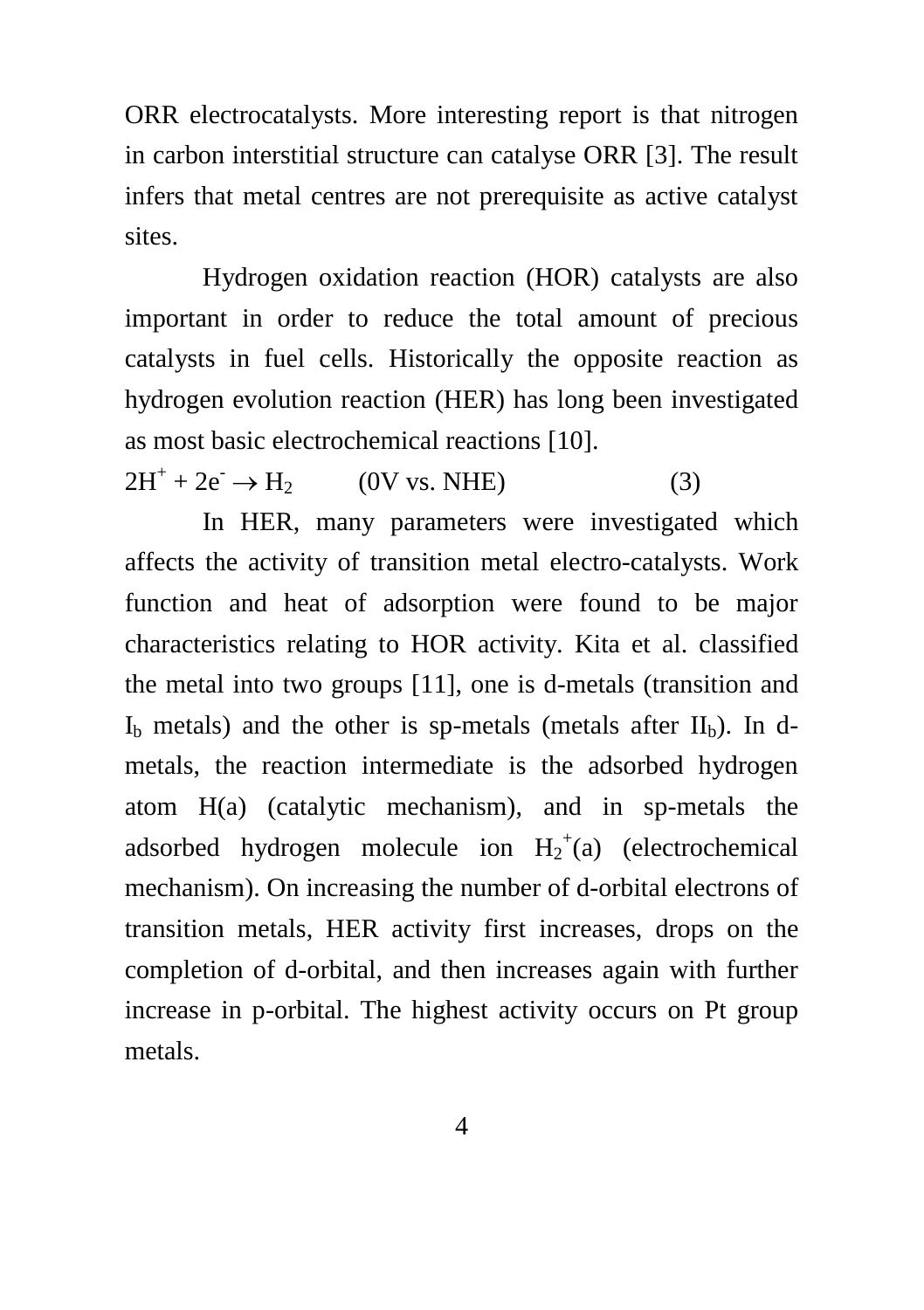When microscopic reversibility is applied to HOR, the same trend will appear for catalytic activity of elements. Almost filled d-orbital of transition metals will result in high HOR performances. Corrosion resistance in acid environment allows only Pt and its alloys as HOR catalyst candidates. Sometimes tolerance against CO becomes a crucial factor as the anode catalyst, and the second element like Ru is added to Pt.

As for non-precious catalysts for fuel cell anode, very few are reported successful because Pt outperforms in HOR activity (in exchange current density,  $i_0=10^{-3}$  A cm<sup>-2</sup>). Seeking for similar electronic structure as Pt, WC and  $MoS<sub>2</sub>$  have been proposed as alternatives, but the activity was low [12]. Molecular catalysts were also investigated, but very few successful reports were published so far. In this regard, enzyme catalysts in biochemical systems will be good models such that hydrogenase enzymes in bacteria which produce  $H_2$  or  $H^+$  by decomposing organic materials or nitrogenase enzymes which produce  $NH_3$  during nitrogen fixation from  $N_2$ . In hydrogenase enzymes, Fe-Fe or Fe-Ni bridged by S are thought to be the active centres for  $H_2$  cleavage and  $H^+$  production. In [NiFe] hydrogenase,  $H_2$  is first adsorbed on Fe site, then split to H bridged on Fe-Ni and  $H^+$  on cycteine S [13]. In energetics, the H-H bond cleavage occurs at the first energy barrier and  $H^+$ transfer occurs at the second and third energy barriers. Electron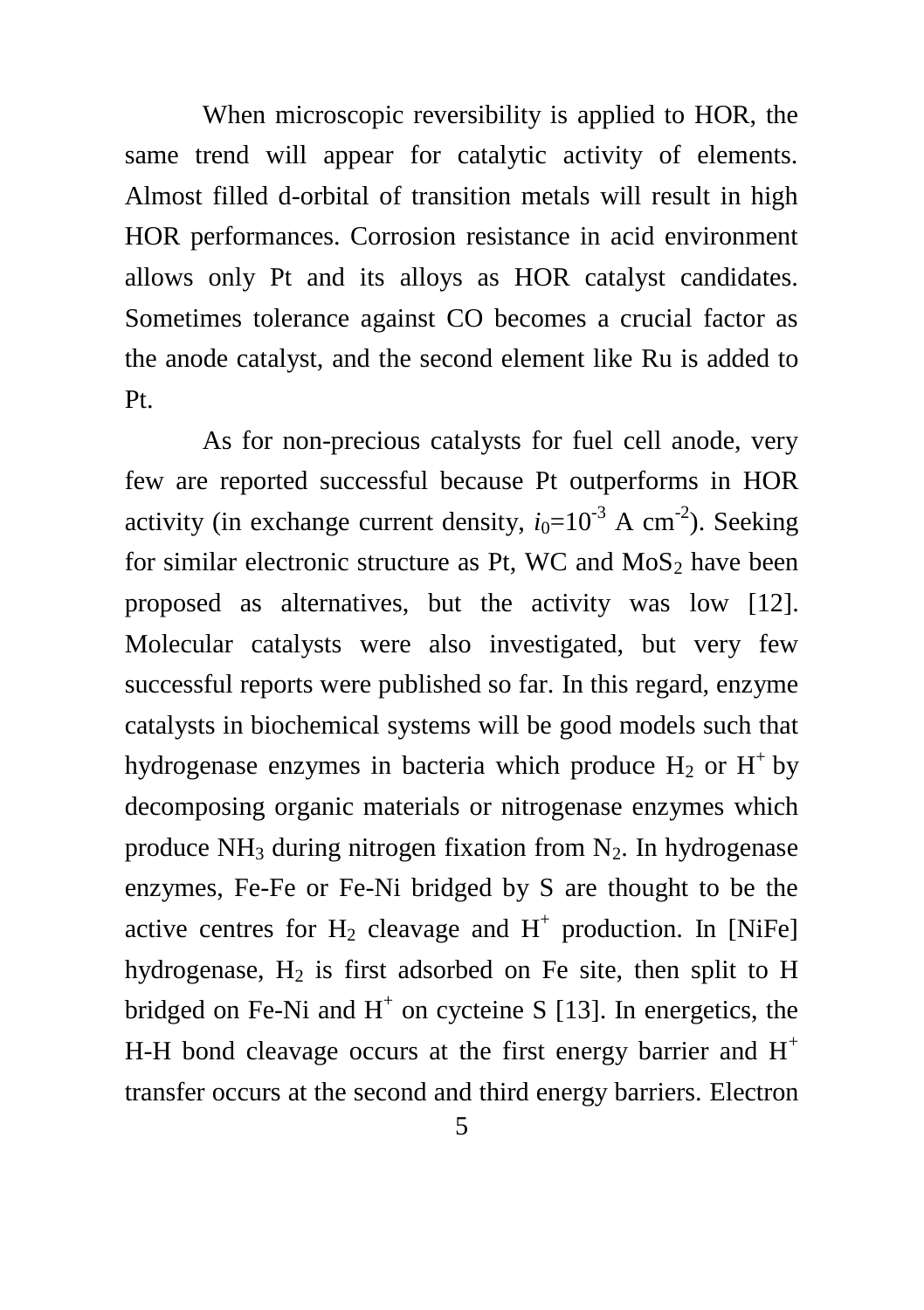is transferred from the Fe-Ni dimer to Fe-S clusters. Norskov et al. reported by DFT calculation that free energy of H bonding to the enzyme is close to that of Pt, and using this criterion proposed new  $MoS<sub>2</sub>$  catalyst [14].

## **Strategy**

#### *ORR electro-catalyst*

In the periodic table, Pt group metal shows the most active and stable catalytic performance of ORR in acid media. Whether or not other elements could mimic the electronic structure of Pt had been a great concern in designing nonprecious catalysts. Nørskov et al. found through DFT calculations a correlation between the bond energy of M-O and ORR reactivity [15]. The bond energy neither too strong nor too weak results in a high ORR activity (Volcano curve), which also relates to d-band vacancies of the metal [16].

O<sup>2</sup> molecule has a unique electronic structure with triplet spin configuration at the ground state, i.e., it has two unpaired electrons in doubly degenerate  $\pi^*$ -anti-bonding orbital. The bond order is two with four bonding orbitals and two anti-bonding orbitals. This configuration makes  $O_2$  rather stable, and makes it difficult to convert. Transition metals that have vacant d-orbitals can catalyse complete  $O<sub>2</sub>$  reduction. When  $O<sub>2</sub>$  adsorbs on metal surface, electrons are donated from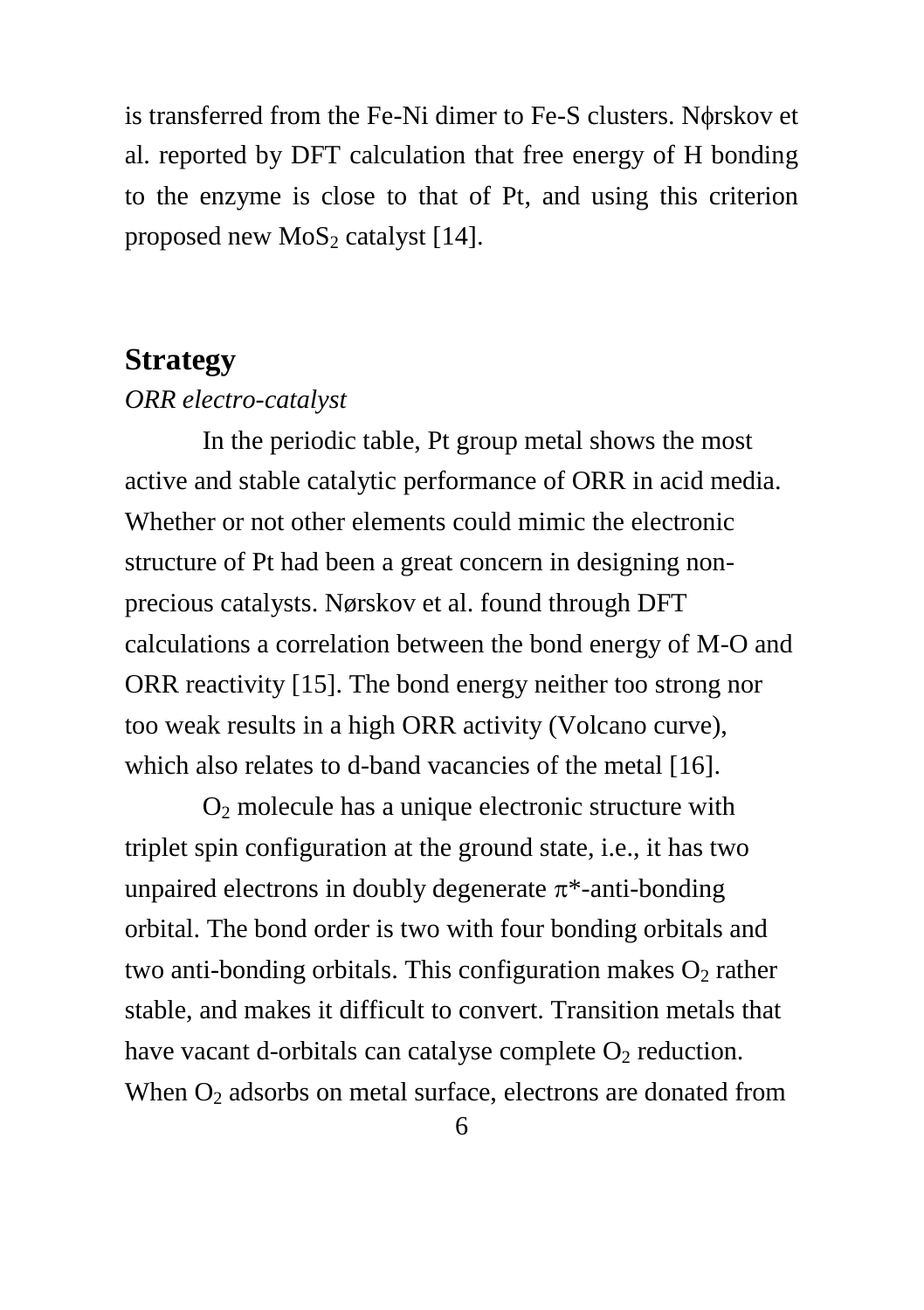$\pi$  orbital of O<sub>2</sub> to dz<sup>2</sup> orbital of the metal, and d $\pi$  from the metal is back-donated to  $\pi^*$  anti-bonding orbital of  $O_2$  [17]. Then O-O bond is weakened and convert to  $H<sub>2</sub>O$  through O-O bond cleavage.

On designing ORR catalysts from macrocycles, the mode of interaction of  $O_2$  with central metal M should be an important factor that determines the efficiency of 4-eletron reduction. Dicobalt face-to-face porphyrin forms a *trans*- $\mu$ peroxo intermediate that favours H<sup>+</sup> access and O-O bond rupture [9]. On the other hand, for iron phthalocyanines, sideon configuration of  $O_2$  on M promotes back donation of delectrons form M to  $O_2$ , and facilitates O-O bond cleaving [6]. This may be called the geometric or configuration effect, and the orientation of  $O_2$  against the metal adsorption site should be controlled by designing ligand structures. From this consideration binuclear complex rather than mononuclear complex is chosen for synthesis [18]. Whether *trans* or *cis* adsorption of  $O_2$  on M-M dimer centre favours ORR activity would be an interesting topic that should be solved [19].

The strategy for ORR on macrocycles is also considered through a control of the electronic structure so that the redox potential of M shifts downward near the electronic level of  $O_2$ during ORR [20]. Since the electron transfer occurs between  $O<sub>2</sub>$  and M when their electronic levels are not too far apart, energy of  $O<sub>2</sub>$  HOMO (highest occupied molecular orbital) and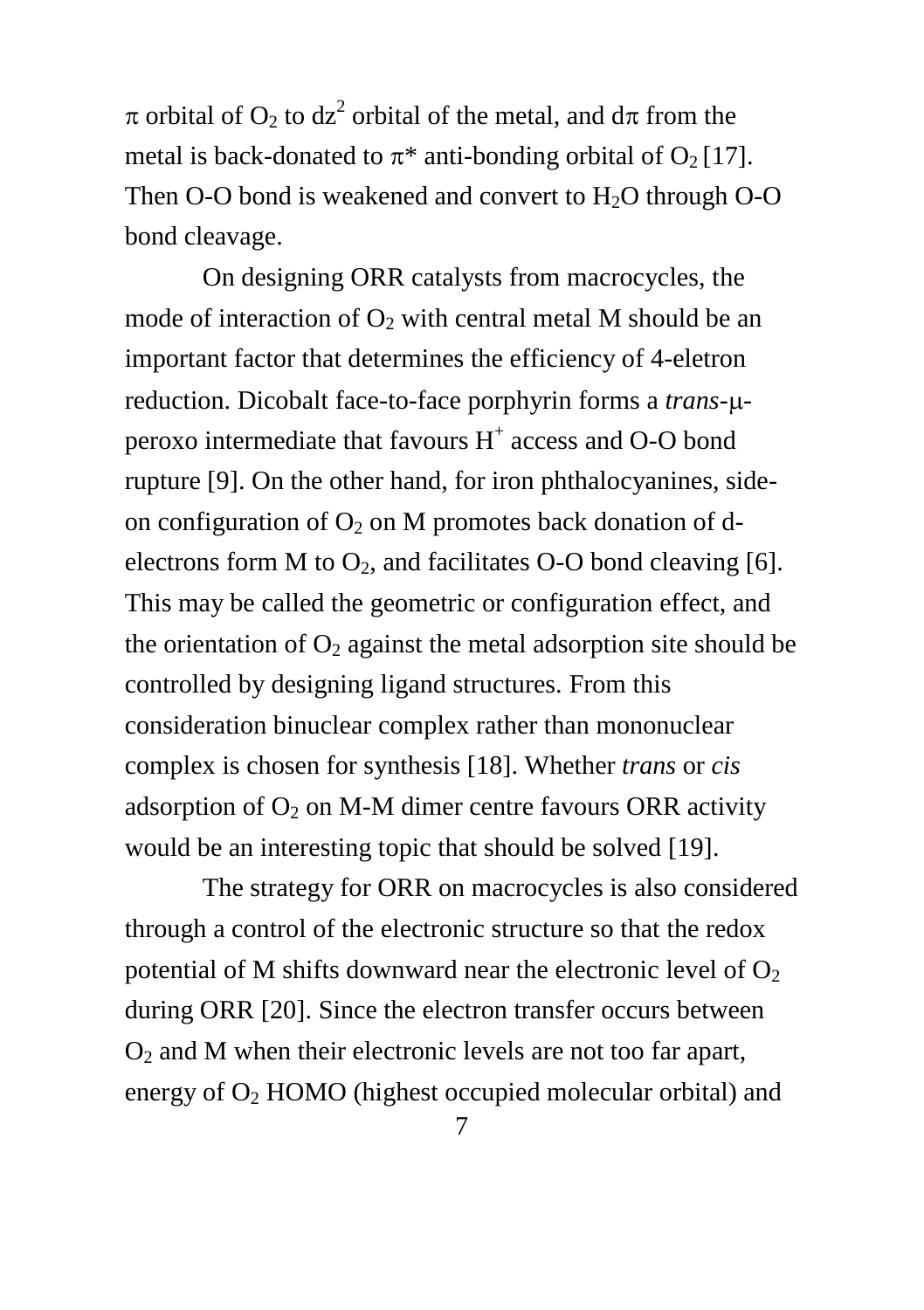d-band energy of M should be near the same level [21]. The structure of ligand would be a factor to modify this electronic effect and thus the ORR activity.

A new strategy is to build an M-N complex from the transition metal nitrides. For example,  $Mo<sub>2</sub>N$  that was synthesized as  $NH_3$  production catalyst [22] is expected also as ORR catalyst because of its  $H_2$  and  $N_2$  dissociation ability. Ota et al. reported  $TaO_xN_y$  and  $ZrO_2$  as good ORR catalyst with high stability in acid media [23]. They recently proposed partially oxidized transition metal carbide-nitride as cathode catalyst for fuel cells [2]. How to synthesize such inorganic catalysts in a simple process is a great concern, so as to realize the ORR reaction site in the most active state. It should be noted that Fe coordinated by pyridinic nitrogen in carbon structure can form very active ORR sites. Dodelet et al. designed the pyrolysed catalyst from Fe precursor (Fe acetate), the pore filler phenanthroline in high surface area carbon black, which were heat-treated in  $NH<sub>3</sub>$  at high temperature [4].

Looking for the alternatives of Pt, two approaches, i.e. one from organic metal complexes and the other from inorganic compounds such as metal nitrides can be combined and be made a third candidate, where M-N interactions modify the electronic structure of metal active sites.

#### *HOR electro-catalyst*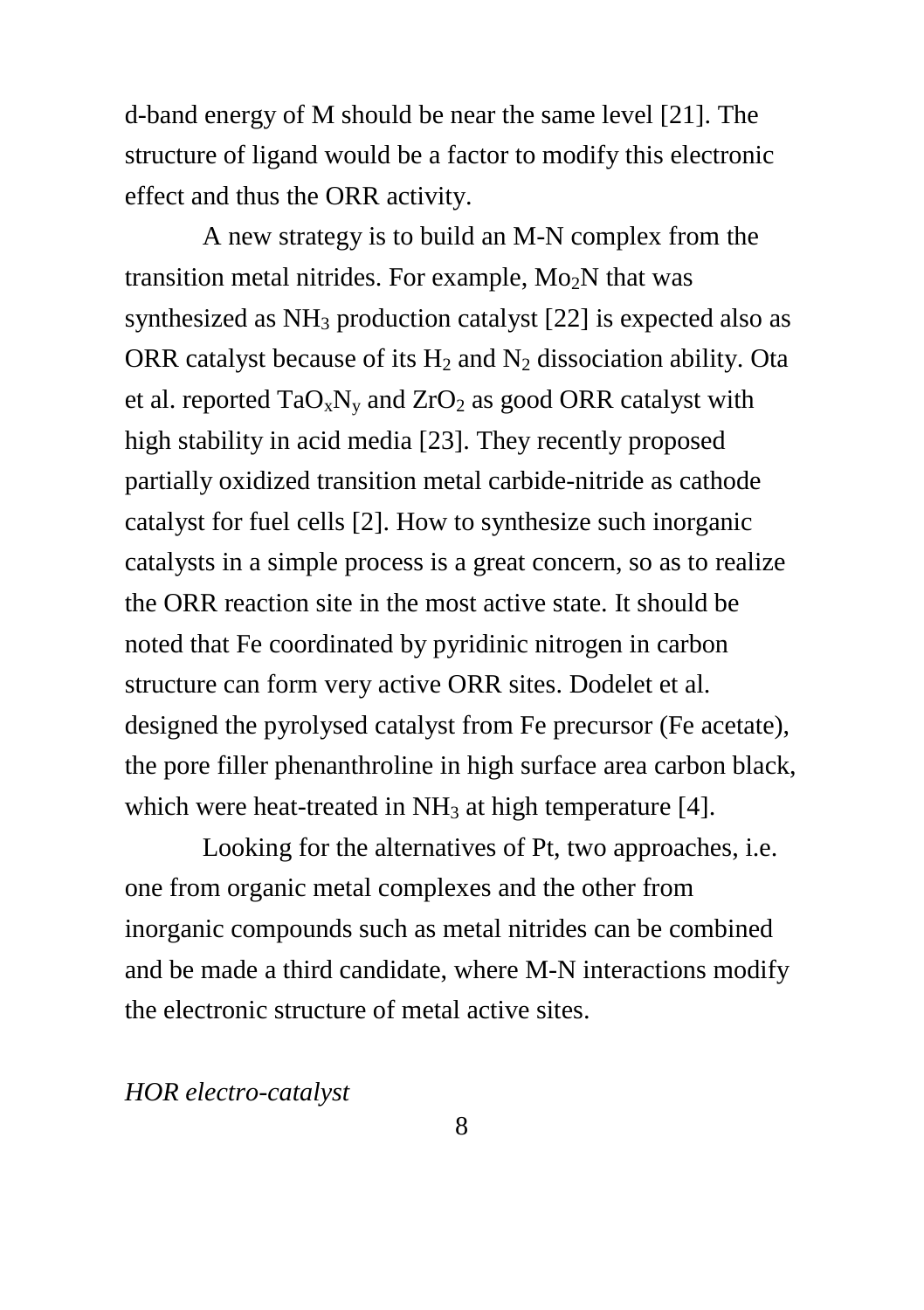The energy of  $H_2$  bonding is 436 kJ mol<sup>-1</sup>, and that of  $O_2$  is 498 kJ mol<sup>-1</sup>. This shows how the HOR reaction:

 $H_2 \rightarrow 2H(a)$  (4.1)  $H(a) \rightarrow H^+ + e^-$ (4.2)

needs stable  $H(a)$  adsorption sites in the first step (here  $H(a)$ ) indicates adsorbed H atom on the catalyst site). On Pt in acid electrolyte, Horiuti et al calculated quantum-chemically that H(a) resides in the surface hollow site of Pt lattice [10]. In relation to HOR catalysts from organic molecules like macrocycles, it seems thus inappropriate that single metal centre in an organic metal complex could split  $H_2$  to  $H(a)$  and then discharge atomic  $H(a)$  to  $H^+$  in a simple route. Metal dimer site may be the key structure that can split  $H_2$ , and take special configuration that after electron is transferred,  $H^+$  is released through the peripherals of the organic metal complex to the electrolyte, as in hydrogenase enzyme.

Tungsten carbide (WC) had been investigated as a Pt alternative, because similar electronic structure as Pt was anticipated. If this is the case, the same concept would be applied for the design of HOR inorganic catalysts. Although very few are reported so far,  $MoS<sub>2</sub>$  may be a model compound. Transition metals with high d-electron deficiency will bind strongly with  $O^{2-}$  or  $S^{2-}$ , and take almost filled d-orbitals. Aiming at the similar electronic structures as Pt merely do not guarantee the HOR catalytic ability, because splitting of  $H_2$  on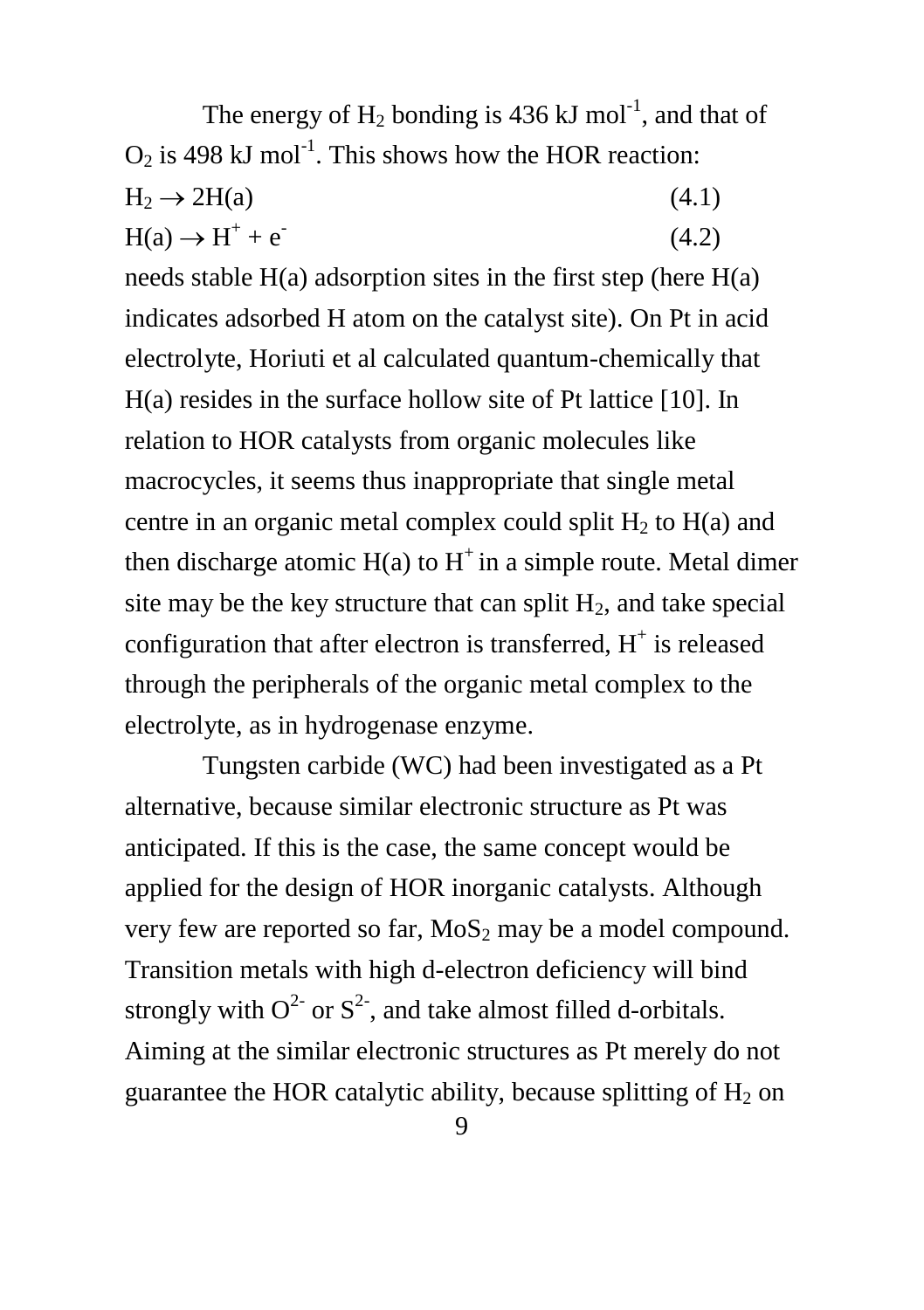the catalyst sites must be an important process. Also other factors like corrosion resistance should be taken into account.

#### *CO tolerant anode catalyst*

In  $H_2$ -air fuel cells, CO poisoning becomes the issue when reformed  $H_2$  gas is used in the anode because Pt is susceptible to strong CO adsorption. Similar and important reaction related to CO poisoning is methanol oxidation reaction (MOR). In liquid feed fuel cells like methanol fuel cells, CO is formed as by-product and poison the anode catalyst. The catalyst surface should meet two aspects:

- (1) As the site requirements for methanol adsorption, more than 3 vacant sites are free [24].
- (2) The metal site should be maintained poison free during MOR. CO should be oxidized or eliminated from the metal surface.

The first requirement means that active metal site like Pt is inevitable. In order to cope with this problem, Pt-Ru alloy catalysts had been developed where the second element Ru adsorbs oxygen derived species on the surface, and help Pt to regenerate CO-free sites, either by bifunctional effect [25] or by ligand effect [26].

Because Ru is also the element of scarce production, new electro-catalyst is desired in order to reduce the cost of CO tolerant catalysts. Addition of co-catalyst to Pt is proposed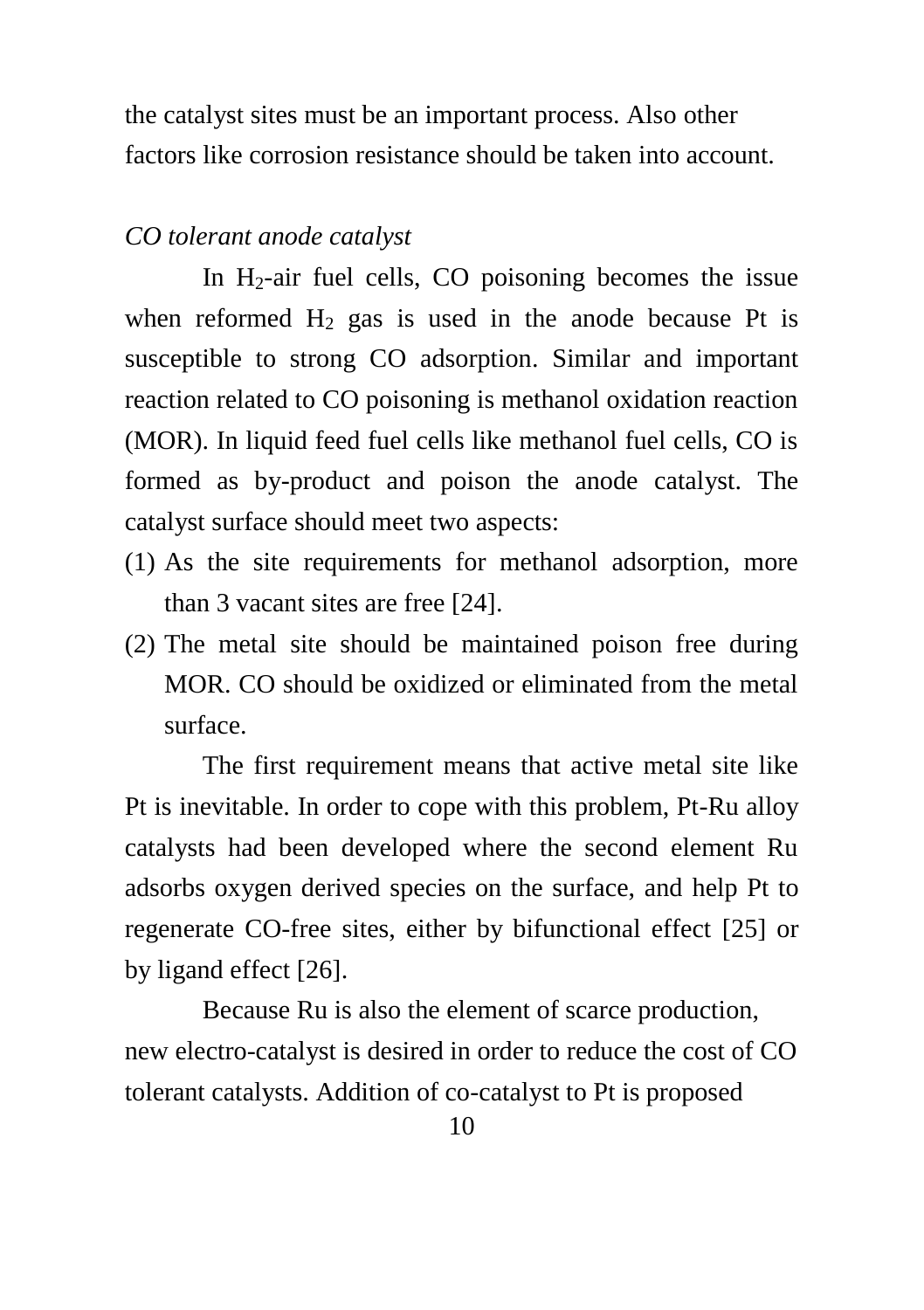along this line, and the composite catalyst of Pt and organic metal complex turned out to be a good candidate. The role of the organic metal complex is intended to be the site of CO spillover, ligand effect or adsorption barrier of CO. The advantage of this composite catalyst is a wide variety of molecular design, where many possibilities in tailoring materials could open new functions for the performance improvement of the anode catalysts

## **Synthetic Procedure**

*ORR catalysts based on heat-treated organic metal complexes on carbon substrates*

The first attempt for organic metal complexes in the present strategy was Co porphyrins heat-treated in Ar atmosphere on carbon substrate [27]. Anionic and cationic Co porphyrins, cobalt tetrakis(4-carboxyphenyl) porphyrin (CoTCPP) and cobalt tetrakis(1-methyl-4-pyridyl) porphyrin (CoTMPyP) were mixed in methanol to make porphyrin aggregates with planar faces stuck one another, and constructed as cofacial complexes. The compound was supported on graphite powder (Aldrich 1-2 m; 50% by mass) in anhydrous pyridine, dried and heat-treated for 2 h in Ar atmosphere at temperatures 200 to 1000  $\degree$ C.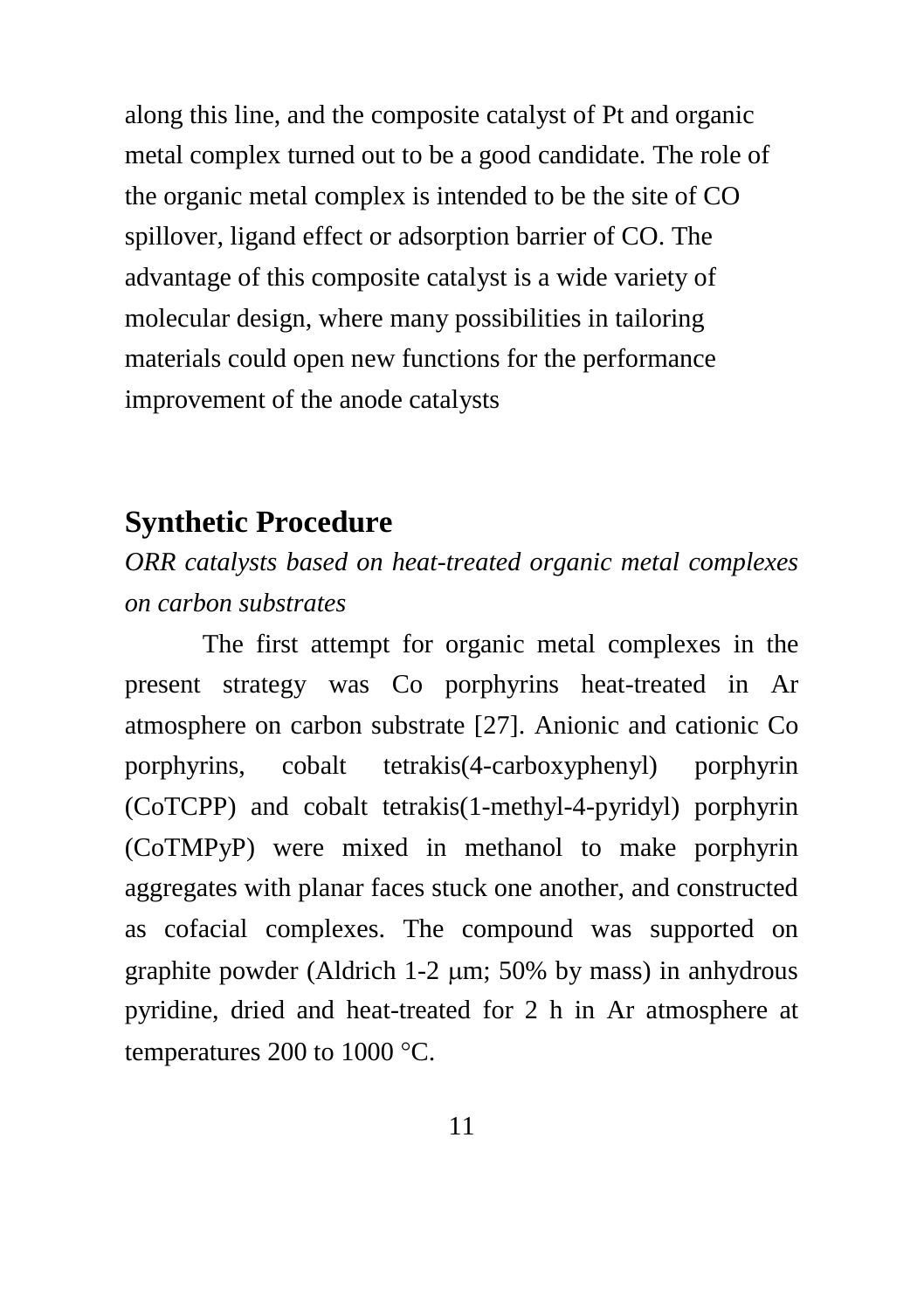Other cobalt macrocycles were synthesized by mixing metal-free ligands with equimolar amounts of cobalt acetate tetrahydrate for 1 h at room temperature in degassed ethanol. Cobalt compounds tested are depicted in Fig. 1 [28]. Complexes were mixed with graphite powder, heat-treated at  $600^{\circ}$ C for 2 h in Ar.

Co(salen) (**VII**), Co(anthen) (**VIII**), Co(dqpr) (**IX**) and Co(mqph) (**X**) were electropolymerized on the basal plane of pyrolytic graphite disk electrode from a solution containing  $2\times10^{-3}$  M of Co(complex) and  $5\times10^{-2}$  M of tetramethylammonium tetrafluoroborate in acetonytrile (AN) or dimethylformamide (DMF) saturated with Ar at  $25^{\circ}$ C. The potential was scanned 5-10 cycles between -1.7 and 1.7 V vs. Ag wire quasi-reference electrode (ca. 0.049 V vs. SCE) at 0.1  $V s^{-1}$ .

### *Binuclear ORR catalysts based on phenoxide and C=N ligands*

Binuclear transition metal complexes that were intended to form *cis*-bridge interaction with  $O<sub>2</sub>$  were synthesized by bridging two diformylphenols with diamines. Interatomic distances between two metal atoms were designed to be in the range 2-3 Å. Catalysts were supported on Ketjen black and heat-treated at 400 to 600 °C for 2 h in  $N_2$  atmosphere [18].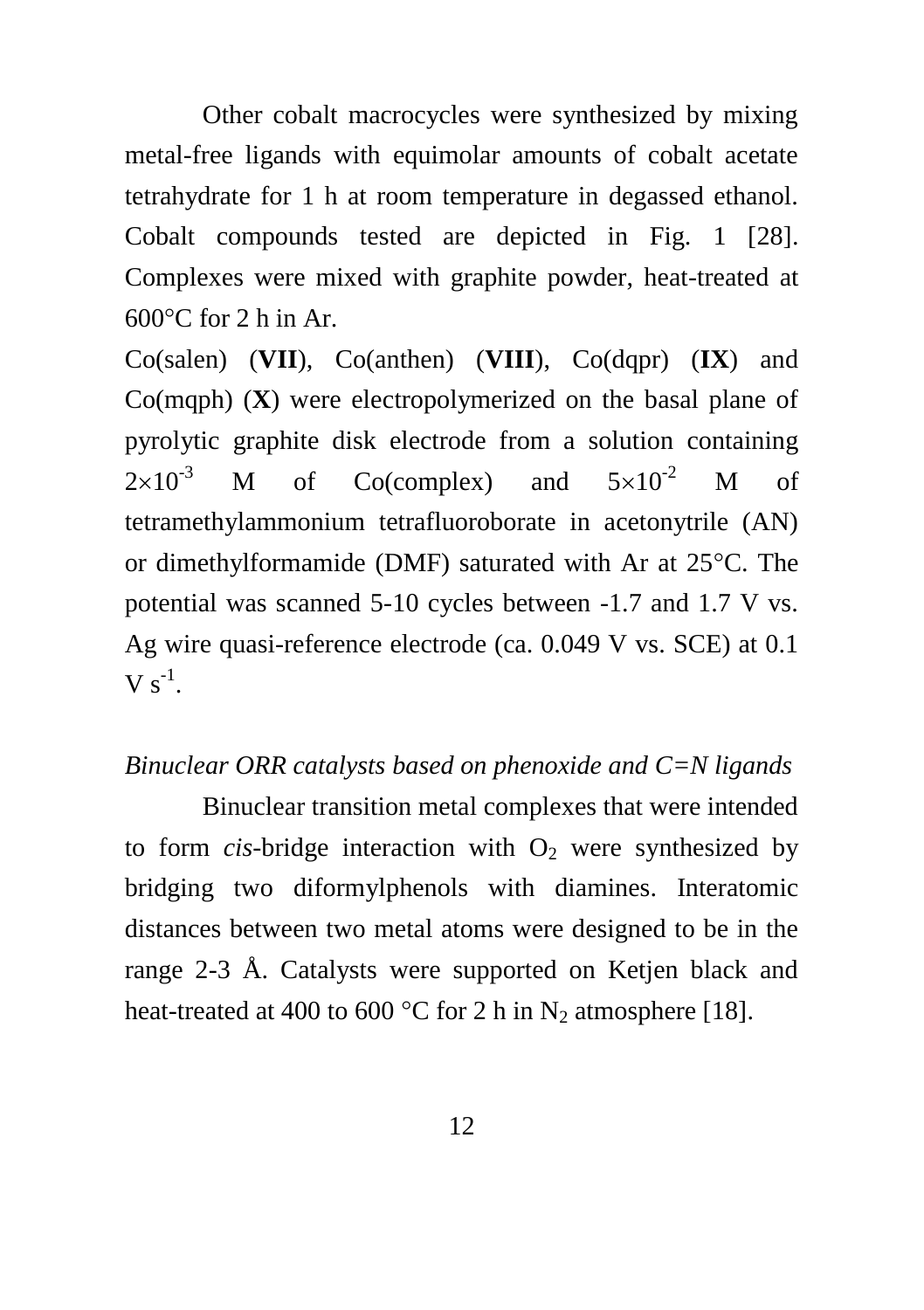

**Fig. 1** Chemical structures of cobalt complexes.

*Binary transition metal nitrides on carbon nanotubes*

Metal nitrides were synthesized from acetylacetonate (acac) reagents of V, Cr, Mo, Mn, Fe, Co and Ni. Single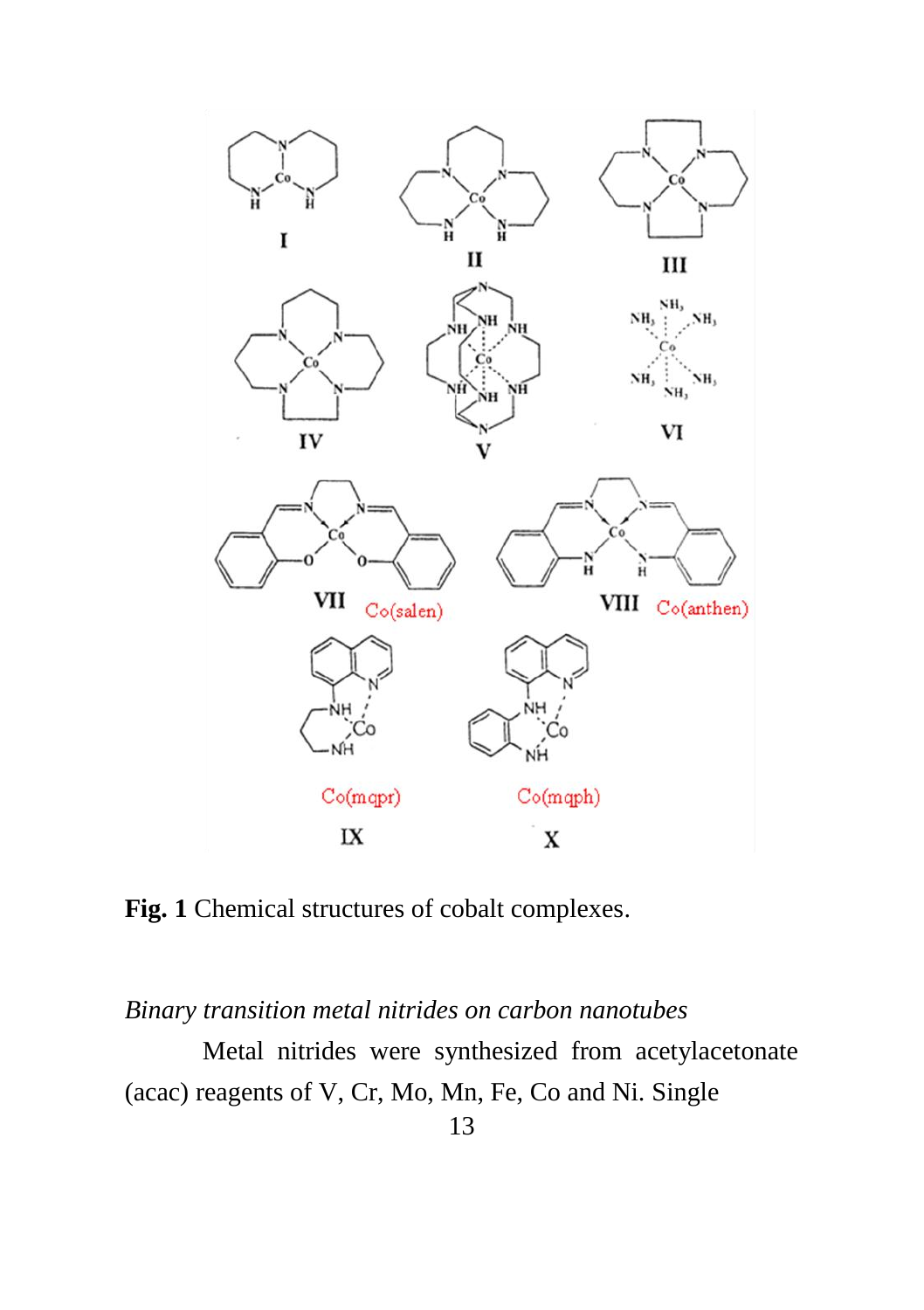$M(acac)<sub>n</sub>$  or a combination of two  $M_1(acac)<sub>n</sub> + M_2(acac)<sub>n</sub>$ dissolved in tetrahydrofuran (THF) were supported on carbon nanotubes (CNT) in  $N_2$  atmosphere, filtered and dried, then heat-treated first at 400 $^{\circ}$ C in 10% H<sub>2</sub>/N<sub>2</sub> then at 700 $^{\circ}$ C in NH<sub>3</sub> (abbreviated as M-N/CNT or  $M_1-M_2-N/CNT$ ).

#### *CO tolerant composite catalysts of Pt-M(complex)/C*

Nitrogen and oxygen ligand containing organic metal complexes, N,N'-bis(salicylidene)ethylenediamine (*salen*), N,N'-bis(salicylidene)phenylenediamine (*salophen*), N,N' mono-8-quinolyl-o-phenylenediamine (*mqph*) and N,N' bis(anthranilidene)ethylenediamine (*anthen*), coordinated to V, Mn, Fe, Co, Ni, Cu, Mo, Pd and Sn were synthesized and tested [29]. Major differences are the number of N ligands, i.e. 2N+2O for *salen* and *salophen*, 3N for *mqph* and 4N for *anthen*. Mixture of platinum precursor  $[Pt(NH<sub>3</sub>)<sub>4</sub>]Cl<sub>2</sub>·xH<sub>2</sub>O$  and each of the organic metal complexes are supported on graphite powder (1-2  $\mu$ m) and heat-treated at 600 $^{\circ}$ C for 2 h in Ar gas. This heattreatment is important to finish the catalysts with high catalytic performance and robustness in long-term use. Methanol oxidation reaction (MOR) was measured in acid electrolyte containing methanol.

The gas electrode using  $H_2$  with CO was evaluated using the same catalyst. Platinum precursor  $[Pt(NH<sub>3</sub>)<sub>4</sub>]Cl<sub>2</sub>·xH<sub>2</sub>O$  and organic metal complexes are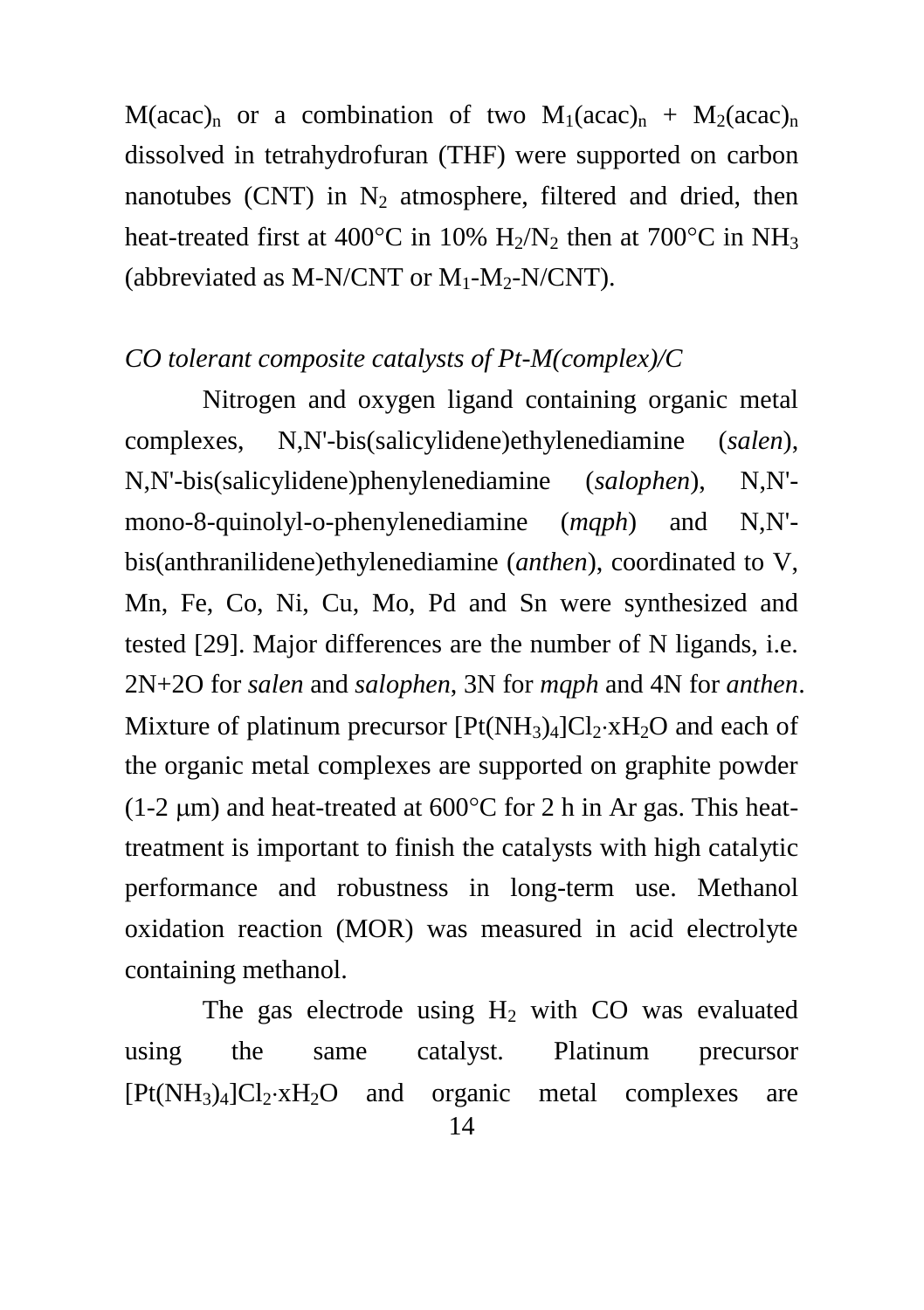supported with 50:50 mass % ratio on the carbon black (Vulcan XC-72R), and heat-treated in the same way [30].

# **Method of Catalyst Evaluation and Characterization**

Catalysts synthesized were mounted on a carbon diskplatinum ring electrode using Nafion solution (Aldrich) binder (dry Nafion to carbon ratio was 0.5), and evaluated for ORR in a 3-elelctrode electrochemical cell at 25˚C. Test solution was 0.05 M  $H<sub>2</sub>SO<sub>4</sub>$  saturated with either N<sub>2</sub> or O<sub>2</sub>, and cyclic voltammograms and polarization curves were measured using dual potentio-galvanostat. The efficiency of  $O<sub>2</sub>$  reduction to  $H<sub>2</sub>O$  (%H2O) was evaluated by RRDE, by detecting  $H<sub>2</sub>O<sub>2</sub>$ emerging from the disk by means of the ring current.

For MOR activity measurements, the catalyst powder (abbreviated as Pt-M(*complex*)/C) was put on a glassy carbon disk electrode, and electrochemical measurements were performed in 1M CH<sub>3</sub>OH + 0.05M H<sub>2</sub>SO<sub>4</sub>, using a glass cell with 3-electrode configuration.

The catalyst performance for HOR was tested in a single fuel cell mode at  $70^{\circ}$ C. The catalyst-supported carbon powder was mixed with 5wt% Nafion solution to get an ink of the mixture, which was then pasted on the wet-proofed carbon paper. The amount of Pt in the mixed catalyst was  $5.4\times10^{-1}$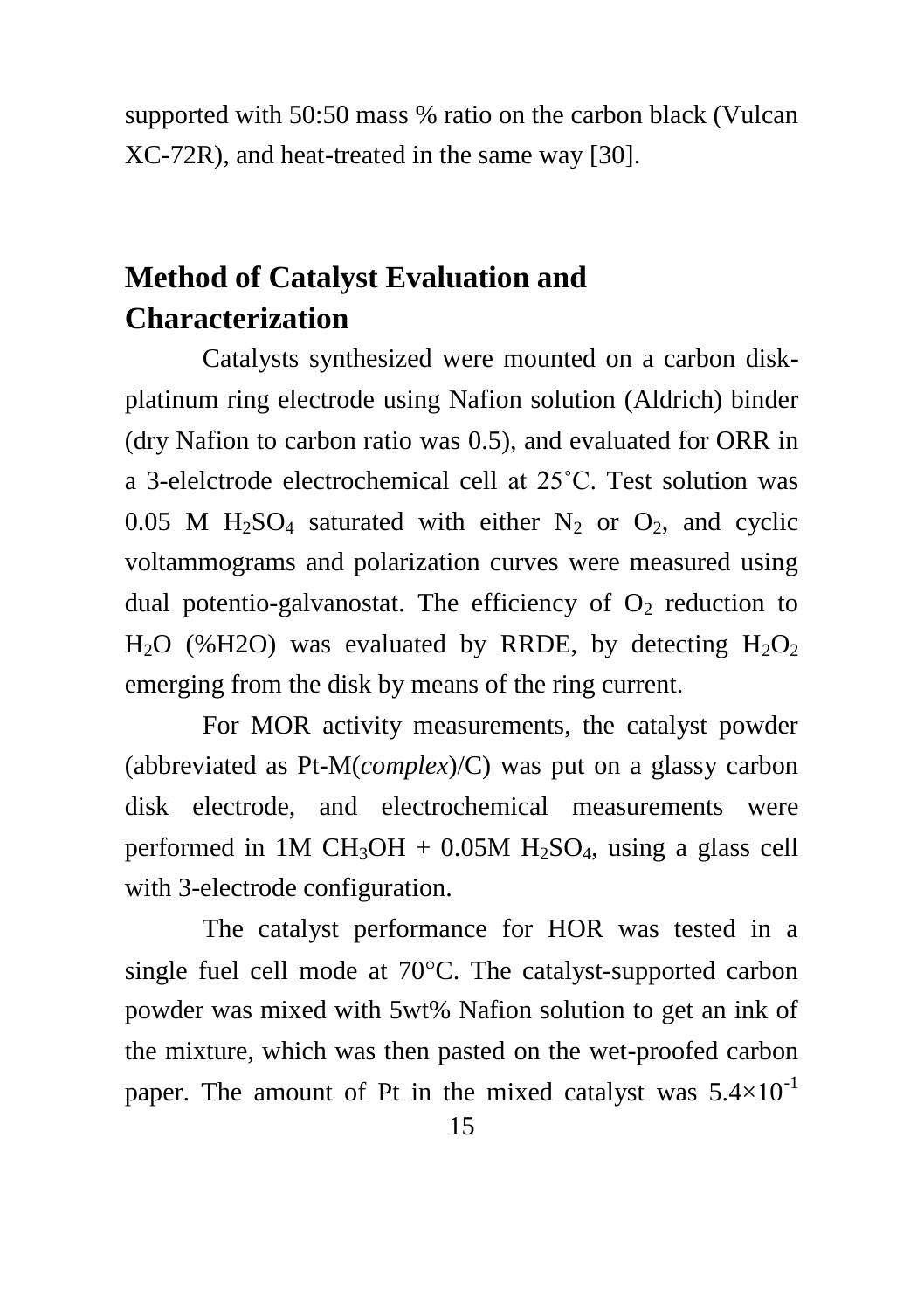$mg(Pt)$  cm<sup>-2</sup>, for the apparent electrode area. Membrane electrode assemblies (MEAs) having active areas of  $2\times2$  cm<sup>2</sup> were prepared by hot-pressing the catalyst-loaded carbon paper and Nafion 115 membrane. Anode and the cathode gases were  $H<sub>2</sub>$  containing CO and Air, each humidified at 60 $^{\circ}$ C.

X-ray diffraction (XRD), X-ray photoelectron spectroscopy (XPS), transmission electron microscope (TEM) and thermo-gravimetry (TG) were also conducted to characterize the catalysts.

# **Some Rules concerning Chelate Structure and Catalyst Performances**

*ORR electro-catalyst*

Co porphyrin ion complexes heat-treated on carbon revealed much higher ORR ability than non heat-treated ones. Also it is seen from Table 1 that in every case the ion complex (CoTCPP+CoTMPyP) shows better ORR performances than monolithic porphyrin compounds (CoTCPP or CoTMPyP), indicating structural dependences for the ORR ability of the catalyst. Heat-treatment temperature was a crucial factor that determines ORR activity. As seen in Fig. 2, the highest activity appeared around  $600 \degree$ C, where Co and N surface concentrations by XPS became highest on the carbon surface.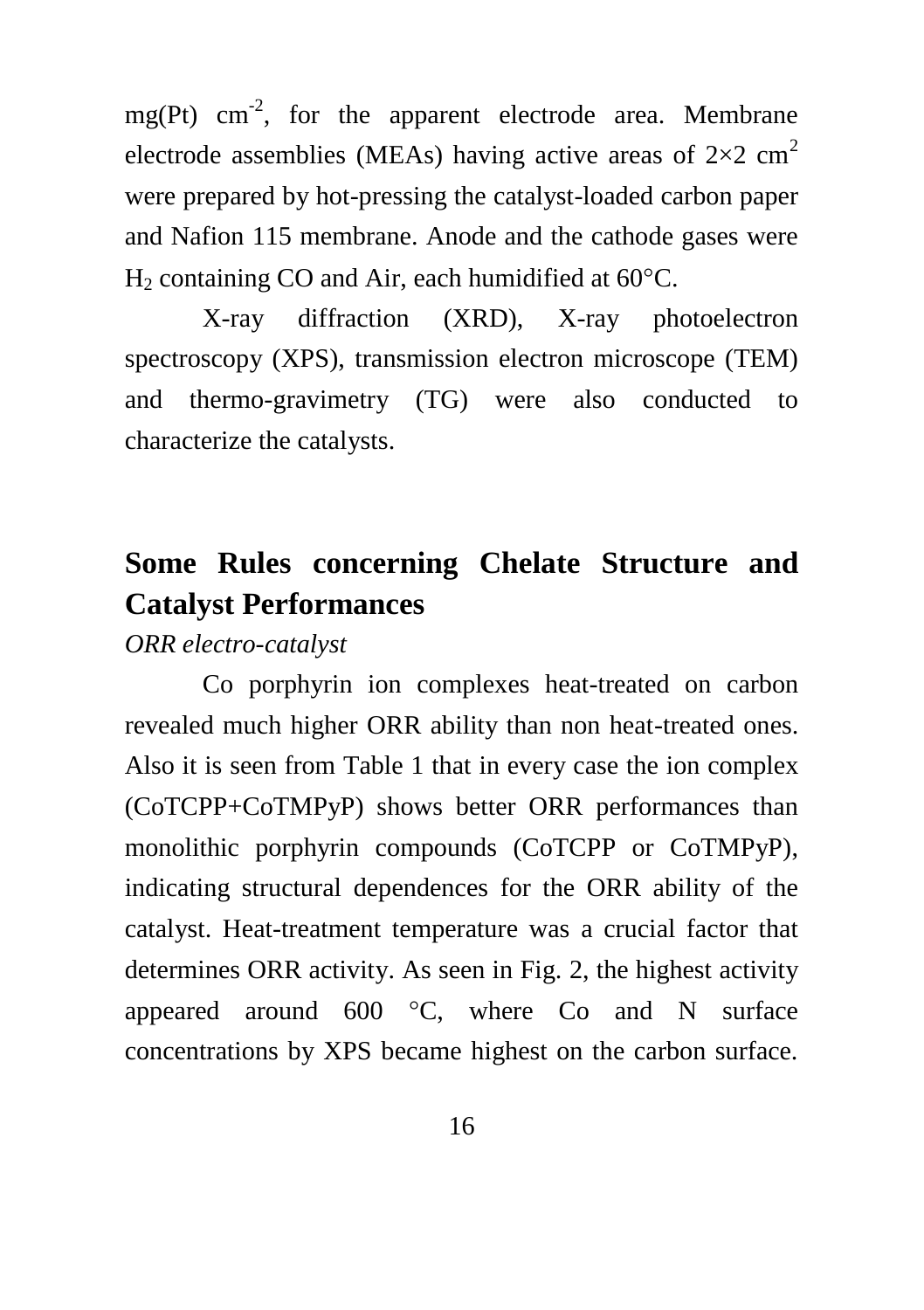On the other hand, above 800  $\degree$ C, activity declined and metallic Co clusters began to deposit as observed by XRD.

The results indicate that the chelate structure  $Co-N<sub>4</sub>$  was not totally destroyed during heat-treatment as long as the temperature was not too high, and some stable reaction sites remained in the metal centre on carbon surfaces. In order to see if the original structure affects the ORR activity after the heat-

**Table 1** ORR characteristics of non heat-treated and heattreated Co-porphyrin compounds. Catalyst amount: 3.5-4 mg  $cm<sup>-2</sup>$  (apparent area of electrode).

| Catalyst                        | $I_{\rm L}$<br>$(10^{-3} \text{ A cm}^{-2}/10^{-3} \text{ A cm}^{-2})$ | $I_{k}$ | %H2O      |
|---------------------------------|------------------------------------------------------------------------|---------|-----------|
| Non heat-treated                |                                                                        |         |           |
| $CoTCP + CoTMPyP$               | $0.69 - 0.73$                                                          | 2.4     | 40-57     |
| CoTCPP                          | $0.35 - 0.48$                                                          | 1.5     | $10 - 14$ |
| CoTMPyP                         | $0.34 - 0.44$                                                          | 1.5     | $10-12$   |
| Heat-treated at 600 $\degree$ C |                                                                        |         |           |
| $CoTCP + CoTMPyP$               | $0.75 - 0.83$                                                          | 2.5     | 57-62     |
| CoTCPP                          | $0.62 - 0.72$                                                          | 1.8     | 30-39     |
| CoTMPyP                         | $0.59 - 0.65$                                                          | 1.7     | 27-36     |
| Heat-treated at 800 $\degree$ C |                                                                        |         |           |
| $CoTCP + CoTMPyP$               | $0.79 - 0.86$                                                          | 2.5     | 52-56     |
| CoTCPP                          | $0.66 - 0.73$                                                          | 2.0     | $33 - 40$ |
| CoTMPyP                         | $0.60 - 0.66$                                                          | 2.0     | 30-38     |
| Smooth Pt                       | 1.00-1.05                                                              | 5.9     | 96-98     |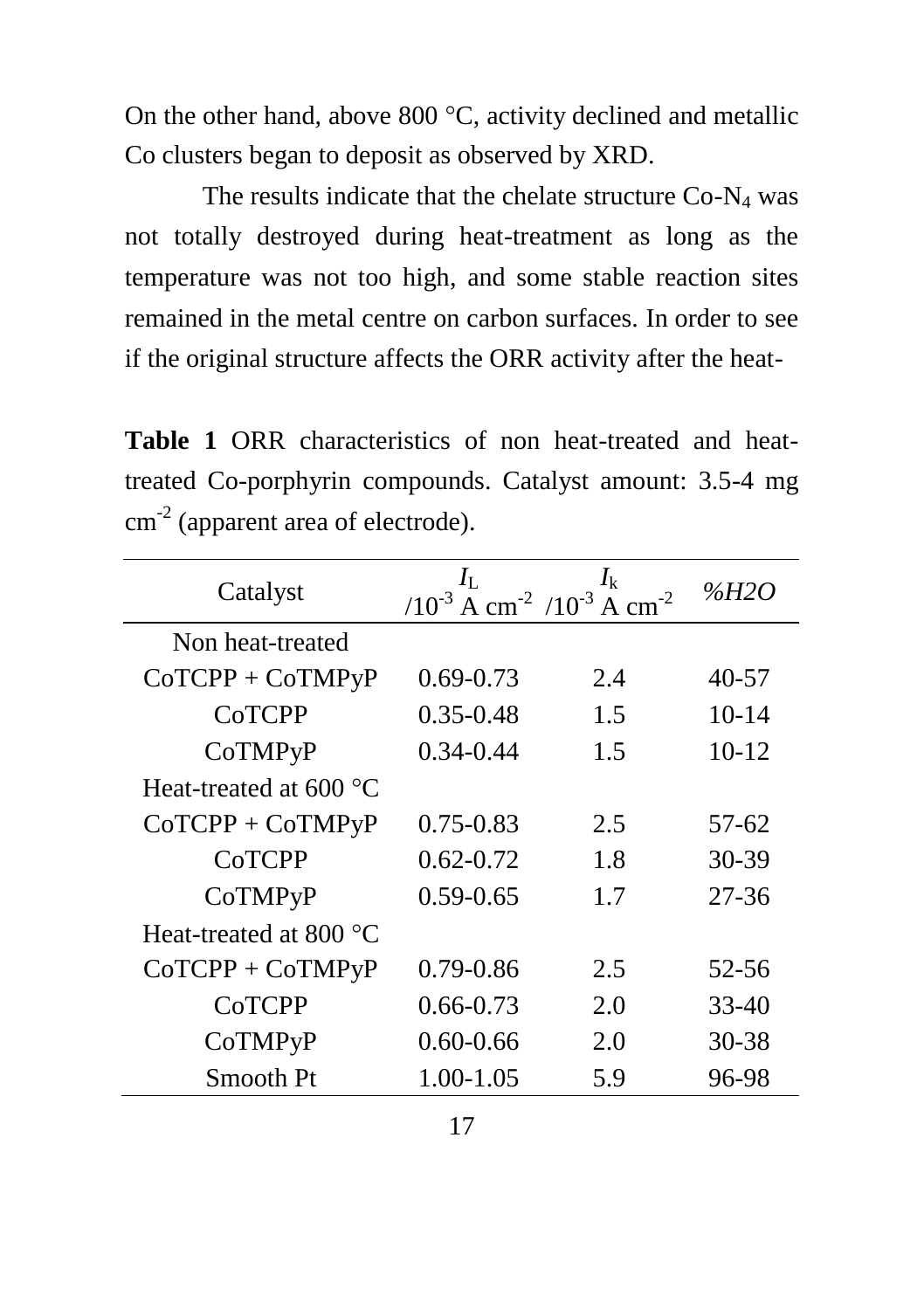treatment on carbon, several Co complexes with different chelate structures were tested which were supported on graphite powder and heat-treated at  $600 \degree C$ . Table 2 shows the ORR performances as compared with Pt. The results are summarized as follows [28]:



**Fig. 2** Left: XPS surface concentration of Co and N (top), and electrochemical activity of ORR on CoTCPP+CoTNPyP/C heat-treated at various temperatures (bottom). Right: XRD patterns of the ion complex heat-treated at various temperatures [27].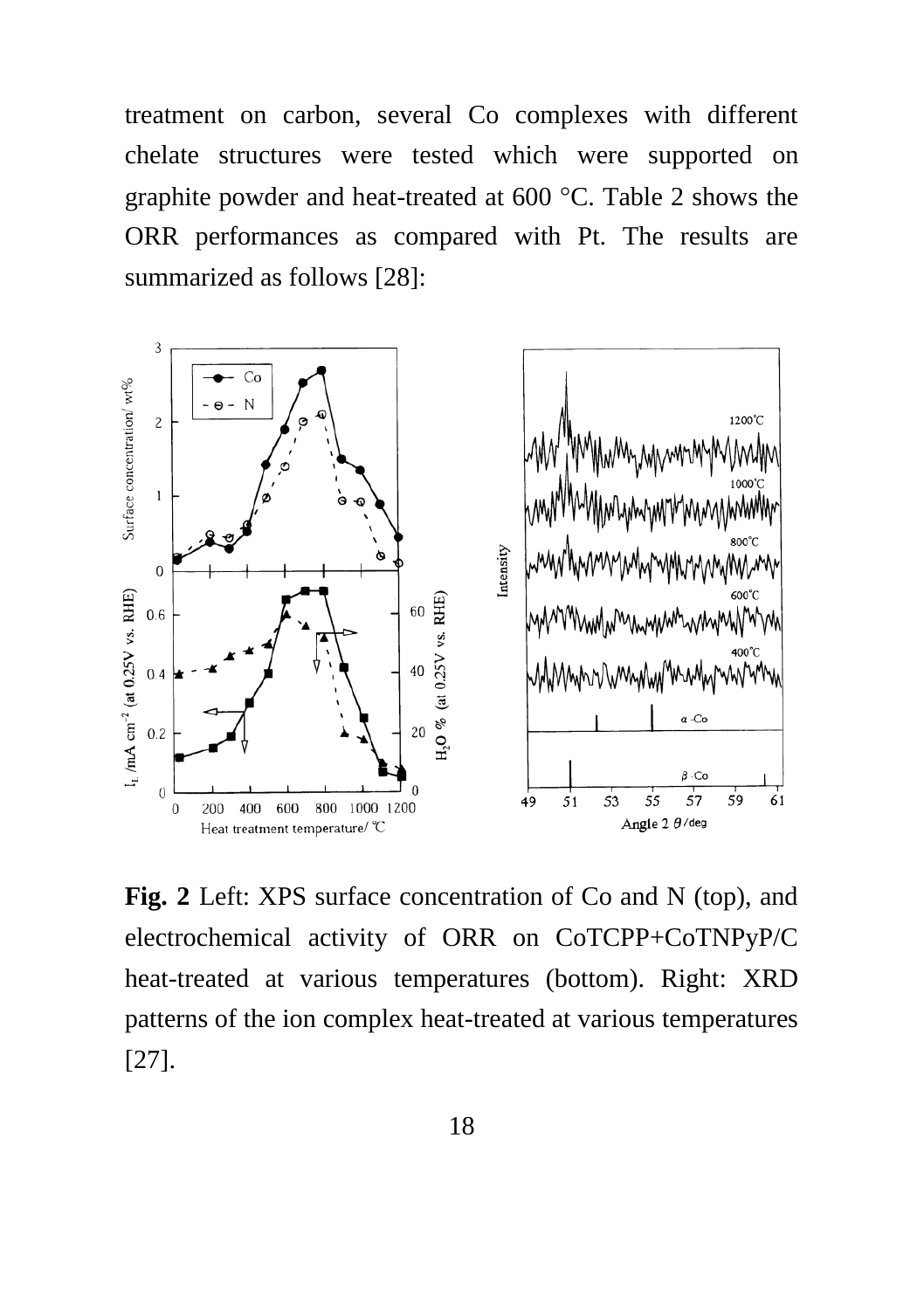**Table 2** ORR characteristics of heat-treated catalysts measured at 25 °C in 0.05 M H<sub>2</sub>SO<sub>4</sub><sup>a</sup>. Amount of Co complex:  $1\times10^{-6}$ mol cm-2 (apparent area of electrode).

| Catalyst           | Heat-<br>treatment<br>temperature<br>$\sqrt{\rm ^oC}$ | $I_{\rm L}$<br>$/10^{-3}$<br>A<br>$\text{cm}^{-2}$ | $I_{k}$<br>$/10^{-3}$<br>A<br>$\text{cm}^{-2}$ | $E_{\rm p, 1/2}$<br>/V vs.<br><b>SCE</b> | %H2O |
|--------------------|-------------------------------------------------------|----------------------------------------------------|------------------------------------------------|------------------------------------------|------|
| I                  | 600                                                   | 0.70                                               | 1.1                                            | 0.12                                     | 39   |
| $\mathbf H$        | 600                                                   | 0.76                                               | 1.2                                            | 0.15                                     | 41   |
| Ш                  | 600                                                   | 1.36                                               | 3.6                                            | 0.22                                     | 59   |
| IV                 | 600                                                   | 1.13                                               | 2.5                                            | 0.21                                     | 55   |
| VII                | 600                                                   | 0.78                                               | 1.1                                            | 0.01                                     | 48   |
| VIII               | 600                                                   | 1.08                                               | 2.0                                            | 0.23                                     | 52   |
| $\mathbf{X}$       | 600                                                   | 1.15                                               | 2.7                                            | 0.24                                     | 39   |
| 12%<br>Pt/graphite | 600                                                   | 2.72                                               | 8.0                                            | 0.33                                     | 94   |
| Smooth Pt          |                                                       | 2.81                                               | 30                                             | 0.42                                     | 98   |

<sup>a</sup> Rotation speed: 300 rpm.  $I_L$ : limiting current density of ORR at 300 rpm;  $I_k$ : charge transfer current density at the half-wave potential  $E_{\text{p, }1/2}$ ; %*H2O*: efficiency of O<sub>2</sub> reduction to H<sub>2</sub>O.

- (1) The number of ligands surrounding the central Co should be larger than three and less than six. Coplanar chelate structure of Co complex is crucial as  $O_2$  coordination sites.
- (2) Closed-ring structure of metal complex is preferable to an open-ring structure.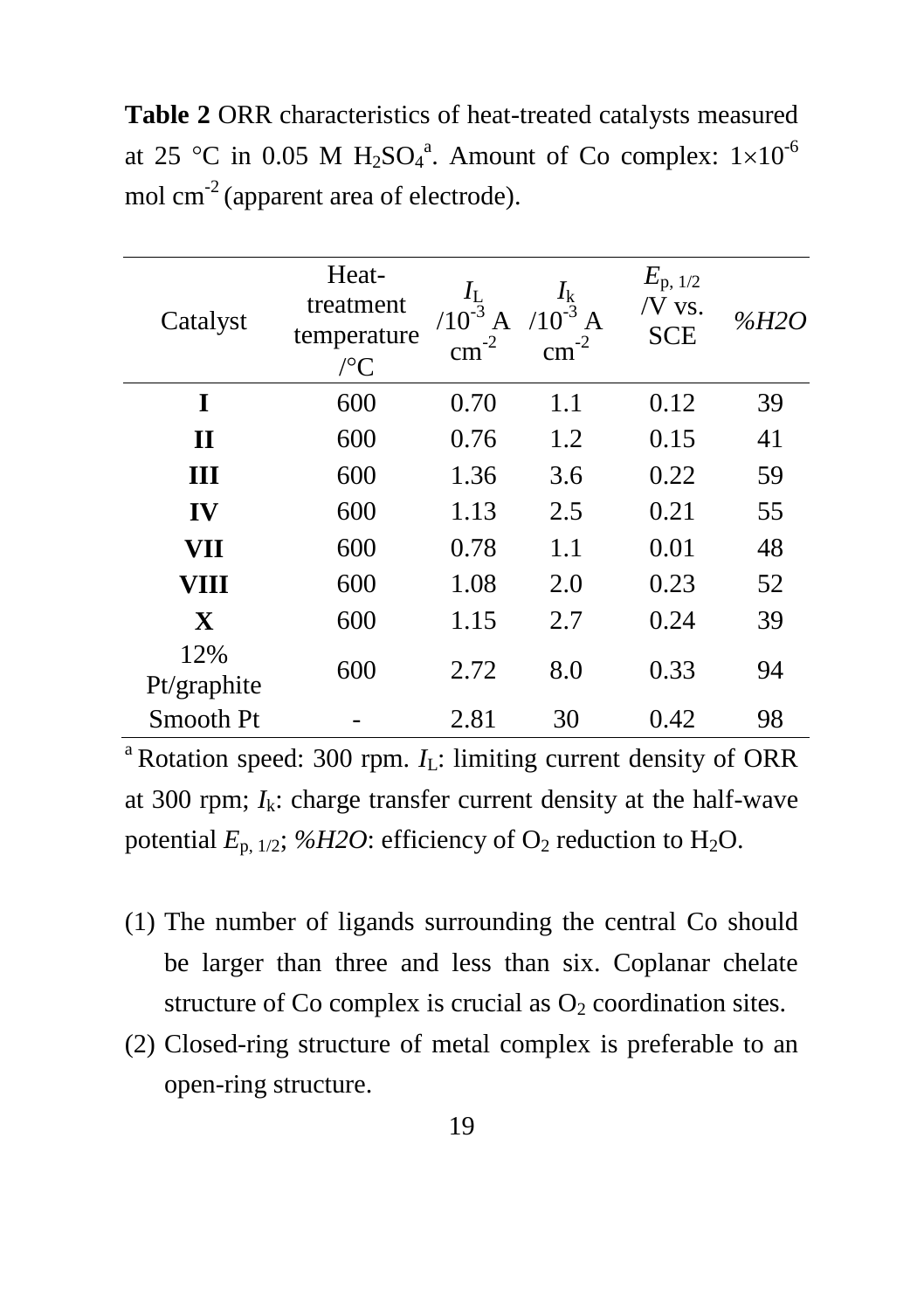- (3) Metal-ligand bond should be strong in order to ensure the stability of active sites during the heat-treatment.
- (4) The interaction between the substrate (carbon) and the chelate site is an important factor that determines the stability, orientation and surface density of the active centres.
- (5) The monolithic metal complex evolved  $H_2O_2$  as the major product, and the molecular design for binuclear complex is expected as the second step.

What is the basic structural feature of organic metal complexes that fulfill the requirements of the ORR active sites is a big question which is not answered yet. There have been several discussions about the "real structure" of organic metal complex catalysts after the heat-treatment on carbon substrates. Yeager assumed "carbonaceous compounds" where the metal oxides or clusters are adsorbed on carbon-nitrogen complex on the surface [31]. Van Veen et al. proposed that metal- $N_4$ chelate structure is the essential unit that reduces  $O<sub>2</sub>$  into water [32]. Also Dodelet et al. assert that metal-carbon-nitrogen mixtures are formed on the surface and act as ORR active sites [33].

Based on these hypotheses, and on the expectation that *cis*--peroxo intermediates could form if adjacent Co-Co sites rather than Co-N<sup>4</sup> cofacial structure (as in porphyrin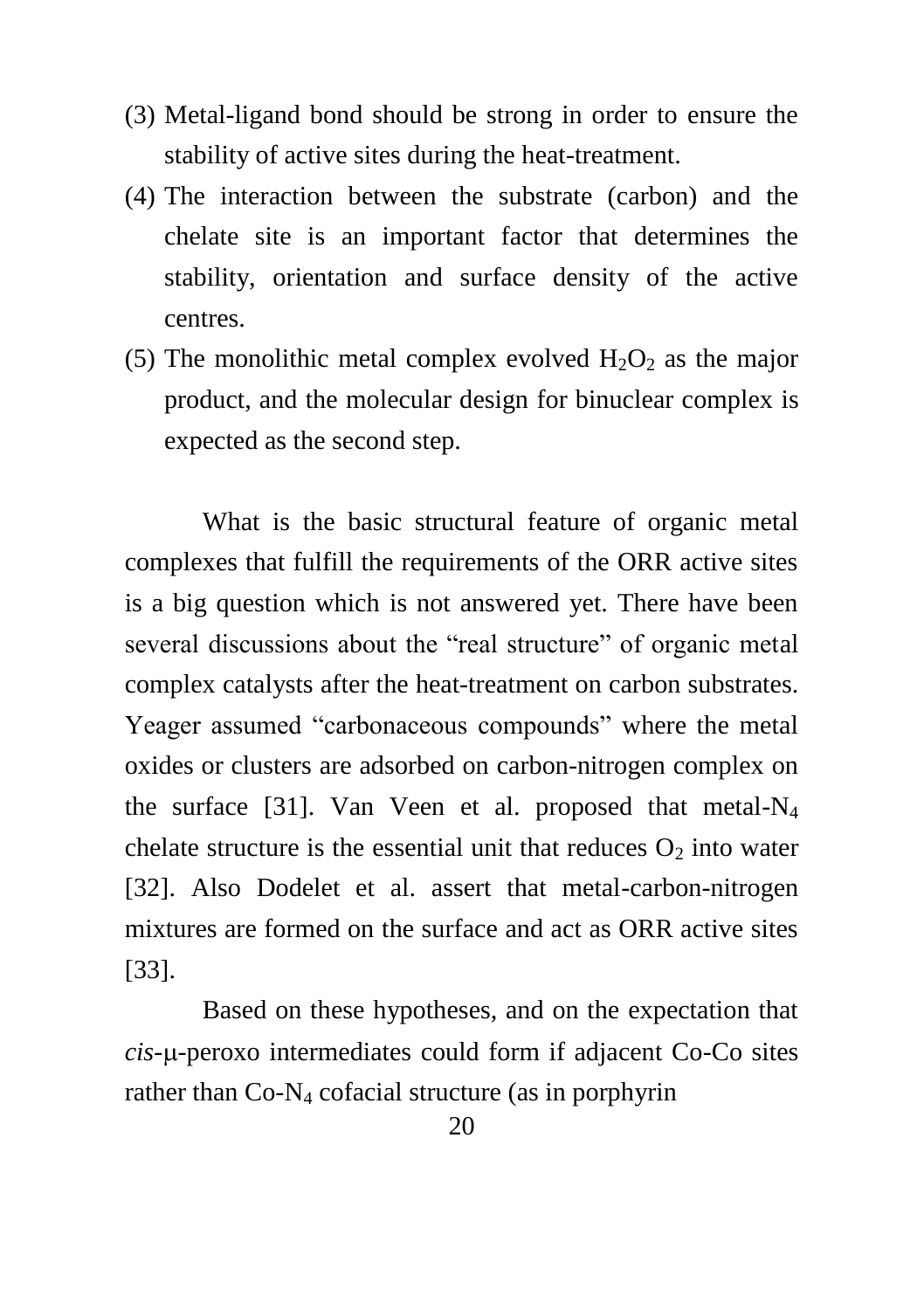**Table 3** ORR activity and %H2O on dinuclear catalysts. Amount of Co complex:  $0.014$  mg cm<sup>-2</sup> (apparent area of electrode).



| Catalyst                       | Heat-treatment ORR mass activity $\%$ H2O /%          |      |    |
|--------------------------------|-------------------------------------------------------|------|----|
|                                | temperature / ${}^{\circ}C$ /A g(metal) <sup>-1</sup> |      |    |
| Co <sub>2</sub> L <sup>1</sup> | nil                                                   | 0.65 | 59 |
|                                | 500                                                   | 60   | 90 |
| Co <sub>2</sub> L <sup>2</sup> | nil                                                   | 40.8 | 64 |
|                                | 450                                                   | 350  | 80 |
|                                |                                                       | 220  |    |

complexes) were realized, di-nuclear Co complexes were tested for ORR [18]. Table 3 shows this is really true, and it is inferred that chemical structures with stiff aromatic rings would prefer when the complex is heat-treated on carbon substrates because of the strong  $\pi$ - $\pi$  interactions between the complex and the carbon surfaces.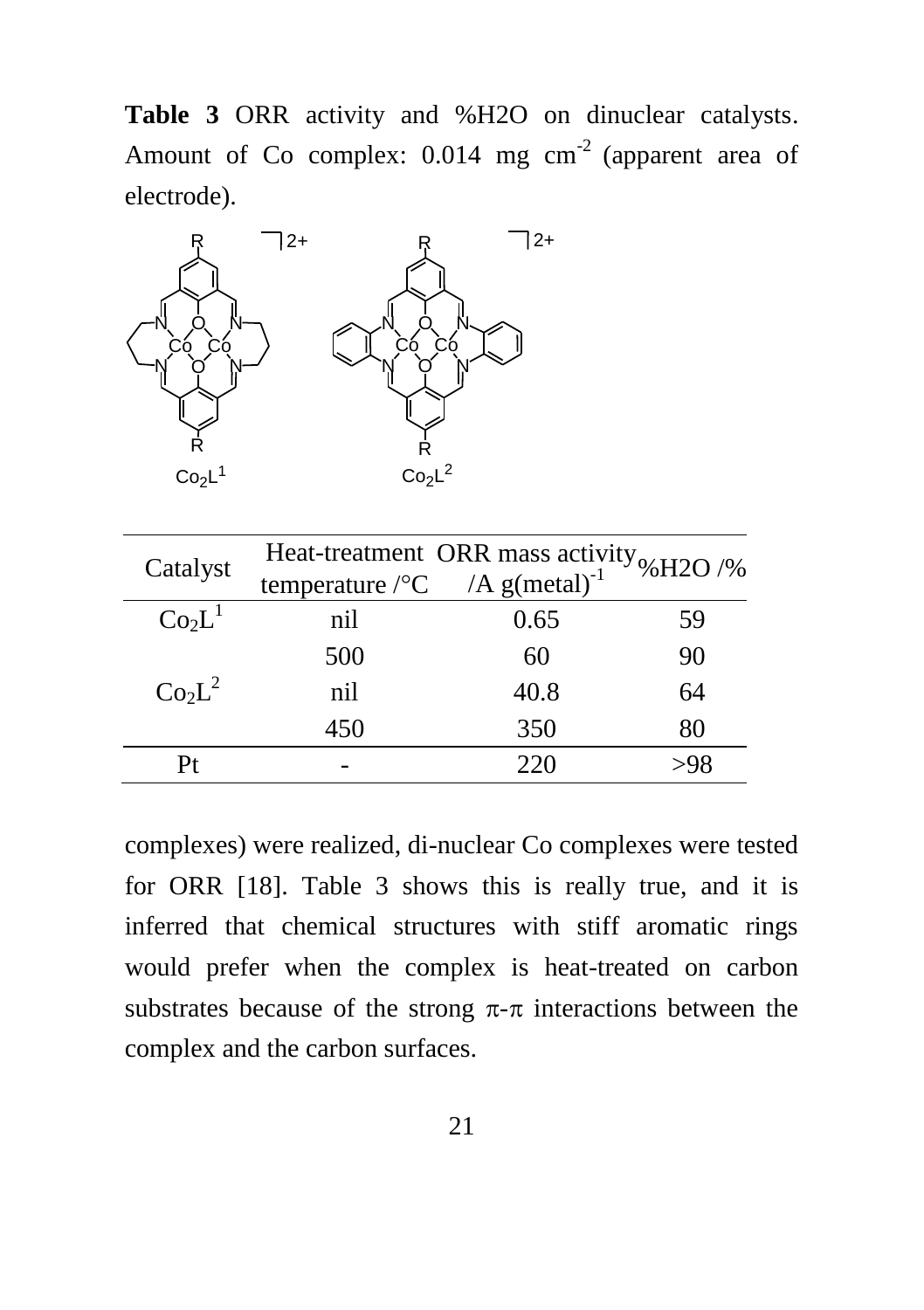Further to corroborate theories that M-Nx structure may be the active site for ORR, transition metal nitrides were tested that were formed on CNT by the gas phase reaction with  $NH<sub>3</sub>$ . Figure 3 summarizes ORR performances on M-N/CNT or M1-  $M_2-N/CNT$ . CNT proved to be a good substrate, and even without metal particles that were incorporated on the surface, fair ORR activity appeared. As for the transition metal nitrides, very good synergistic effect was observed, and Fe-Cr-N/CNT, Fe-Co-N/CNT and V-Co-N/CNT appear to be good ORR catalysts considering also %H2O as high as 95-98 %. How these good ORR performances appeared on binary (not unitary) transition metal nitride systems is a matter to be clarified in future study. An interesting trend is that the number of delectrons of these transition metal is nearly half (4 or 6) of dorbitals. N has a high electro-negativity than C, and the central metal would shift to high d-vacancy, which is favourable for O<sup>2</sup> adsorption and O-O bond weakening. Considering their cost and availability, these new ORR catalysts would be a promising future candidate in the application for PEFC cathode catalysts.

#### *MOR and HOR electro-catalyst*

As shown in Fig. 4, polarization curves of MOR for 50:50 mixed catalysts Pt-Co(*complex*)/C reveals a strong ligand dependence on the MOR catalytic activity. Performance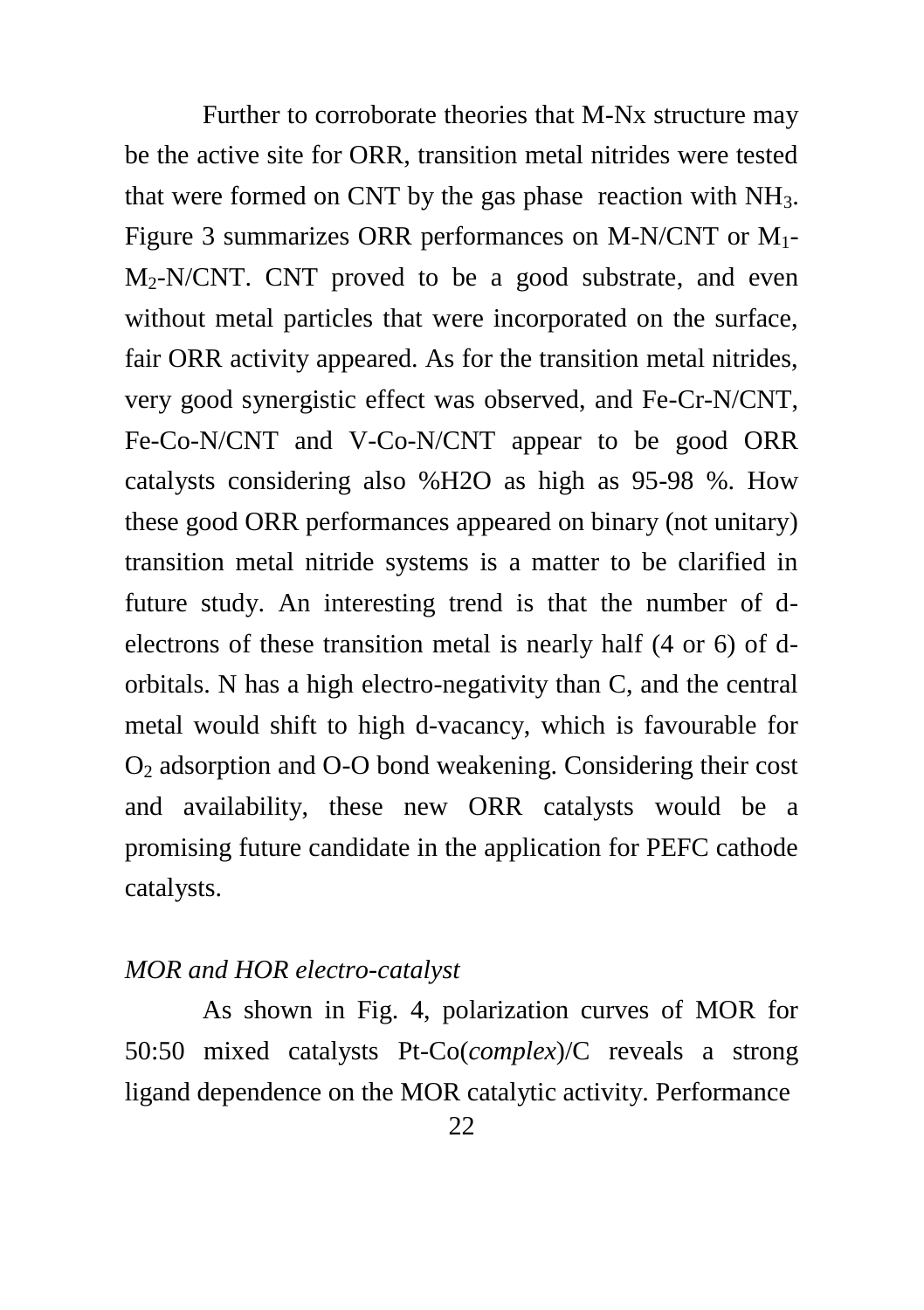

| <b>Catalyst</b>  | $-i(E=0.4 V)/$<br>$10^{-3}$ A cm <sup>-2</sup> |
|------------------|------------------------------------------------|
| 20 wt% Pt/Vulcan | 3.45                                           |
| Fe-Cr-N/CNT      | 1.56                                           |
| V-Co-N/CNT       | 1.28                                           |
| Fe-Co-N/CNT      | 1.24                                           |
| Fe-V-N/CNT       | 1.03                                           |
| CNT              | 0.607                                          |

**Fig. 3** ORR activity (current density at E=0.4 V vs RHE) of M-N/CNT and  $M_1-M_2-N/CNT$  (M = V, Cr, Mo, Mn, Fe, Co, Ni) synthesized by reaction with  $NH<sub>3</sub>$  at 700  $\rm ^{\circ}C.$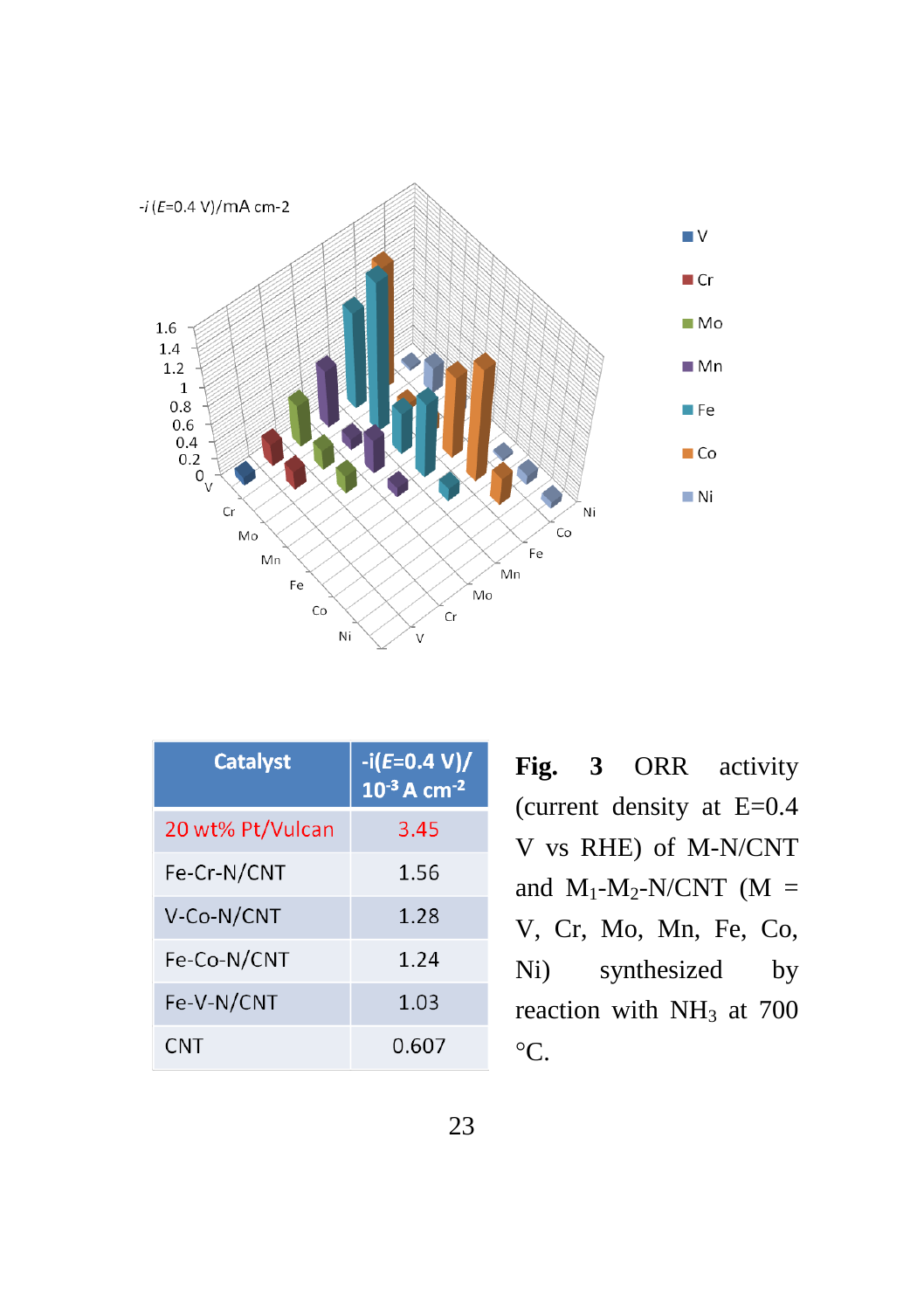follows the order:  $Pt-Ru/C > Pt-Co(maph)/C > Pt$  $Co(anthen) / C > Pt-Co(salen) / C > Pt-Co(salophen) / C > Pt / C.$ XRD and thermal decomposition by TG-DTA indicated full decomposition to metallic particles for Pt-Co(*salophen*)/C, but for other composite catalysts decomposition was gradual and partial, and Co complexes are not completely destroyed. XPS and EXAFS supported this result, and Co-N interaction remained after the heat-treatment.

Results of polarization curves of  $H_2$ -Air fuel cells for Pt-VO(*salen*)/C and Pt-Ni(*mqph*)/C as anode catalysts are summarized in Table 4, where peak power density (W  $cm^{-2}$ ) and the cell voltage (V) at fixed current are compared. As long as the reformate gas containing 10 ppm to 50 ppm CO is used, the new composite catalysts performed quite good, which is in agreement with other electrochemical experiments.

Structural characterization by XPS revealed decomposition processes during heat-treatment. At around 300 C, platinum precursor decomposes to Pt particles on the carbon surface. Between 300 °C and 600 °C. Ni*(maph*) is partially decomposed and made a mixture with metallic Pt, but the initial complex structure is retained. Above 600  $\degree$ C, the metal complex starts to decompose to form nickel metal clusters or alloys with Pt.

For Pt-VO(*salen*)/C, two peaks observed for the non-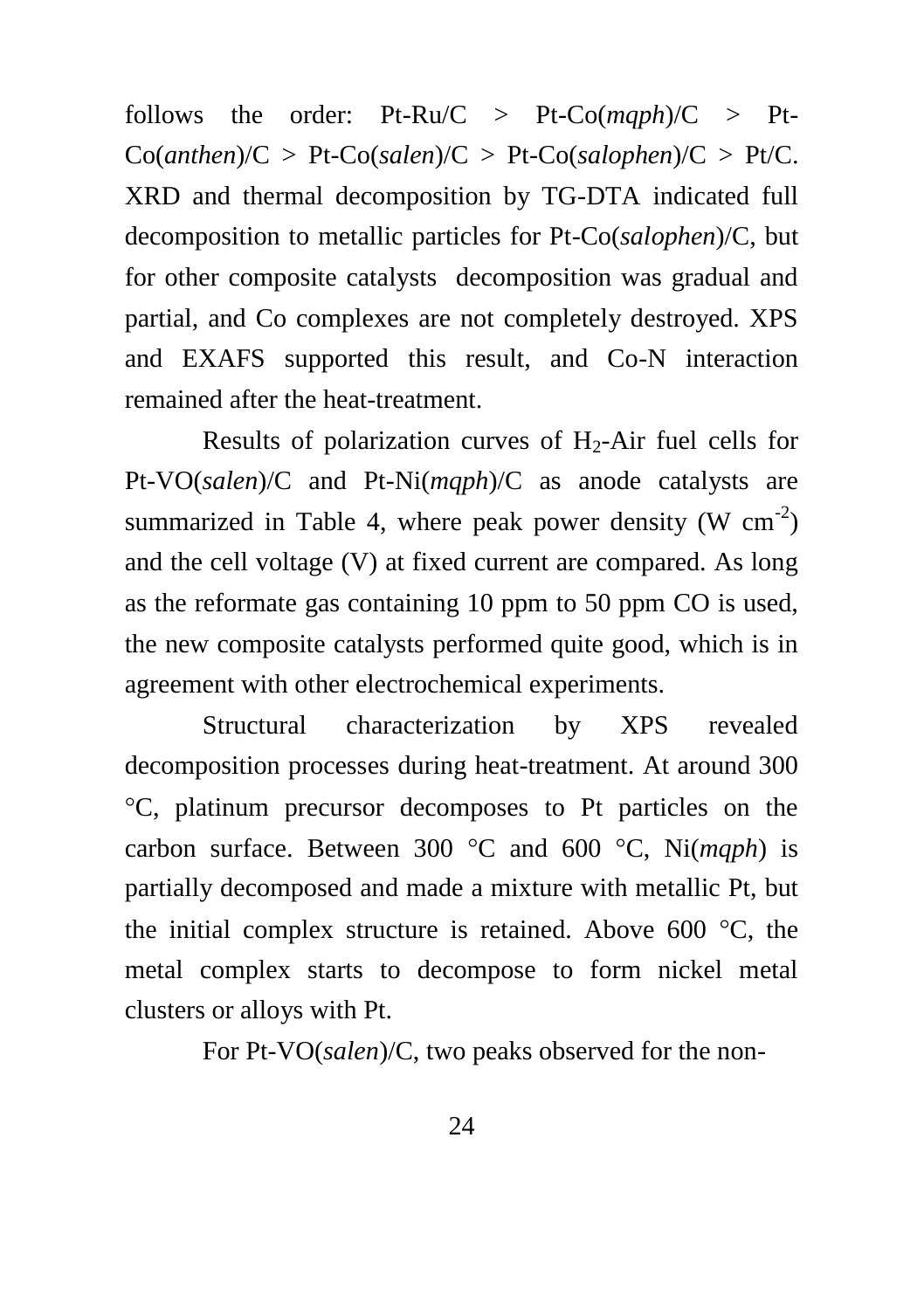

**Fig. 4** Polarization curves of MOR on mixed catalysts with 50/50 mixing ratio, Pt-Co(*salophen*)/C ( $\Diamond$ ), Pt-Co(*salen*)/C ( $\Box$ ), Pt-Co(*anthen*)/C ( $\Delta$ ) and Pt-Co(*mqph*)/C (o), supported on graphite powder and heat-treated at  $600 \degree C$ . As a comparison, polarization curves on 12% Pt/C (\*) and 20% Pt-Ru/C (ElectroChem,  $(x)$ ) are also shown. Solution: 1 M CH<sub>3</sub>OH+ 0.05 M H<sub>2</sub>SO<sub>4</sub> at 25 °C, in deaerated condition with N<sub>2</sub> gas.

heat-treated specimen in the  $2p_{1/2}$  and  $2p_{3/2}$  region of V can be assigned to V(IV) and V(V) states. The oxidation of vanadium, i.e., from V(IV) to V(V) occurs in parallel with the reduction of platinum valence state. The relative intensity of  $V(V) / V(IV)$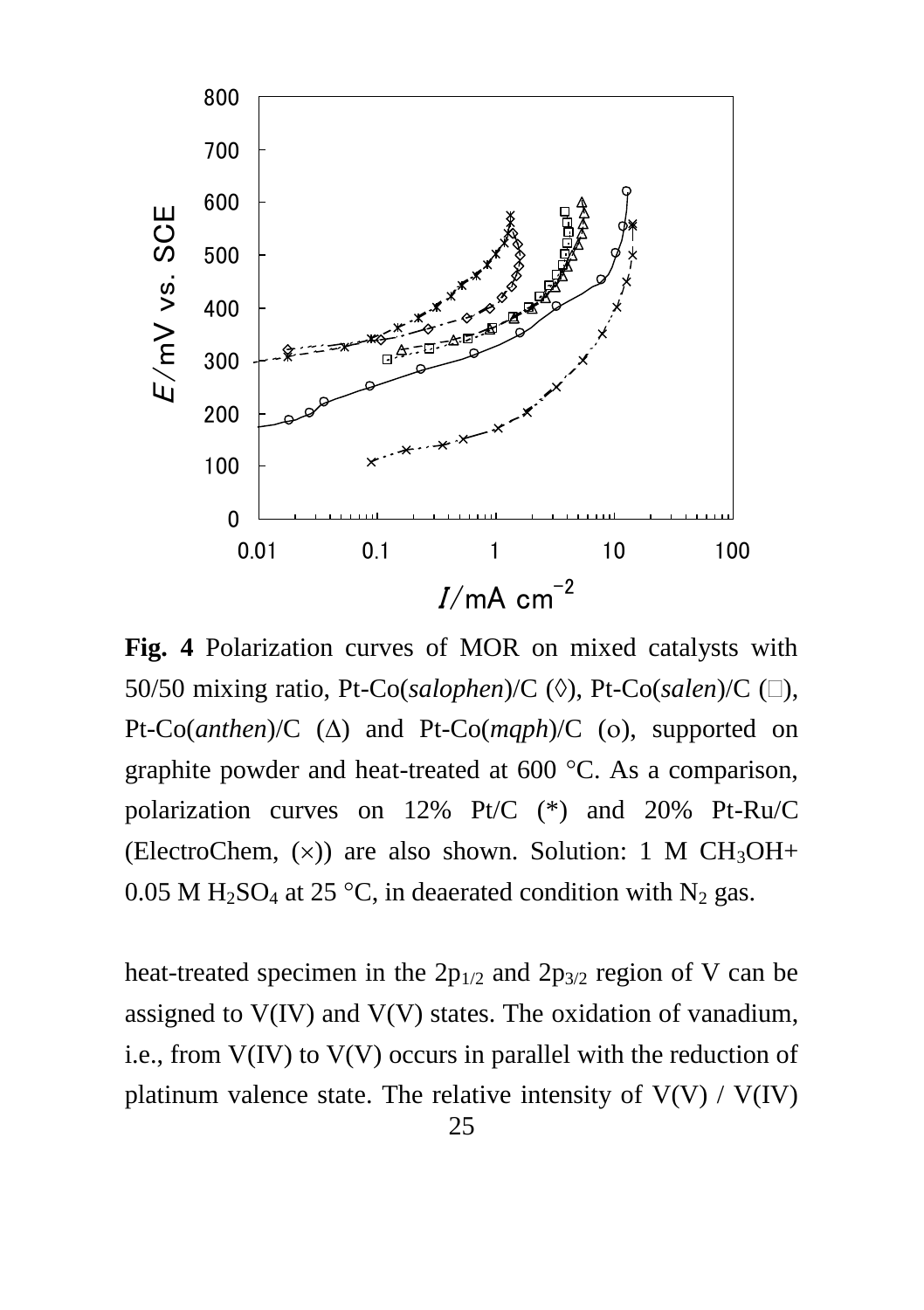| Gas                           | $\mathbf{r}$ |              |                         | $H_2$ + 10ppm CO   $H_2$ + 50ppm CO   + $H_2$ + 100ppm CO |
|-------------------------------|--------------|--------------|-------------------------|-----------------------------------------------------------|
| Catalyst                      |              |              |                         |                                                           |
| Pt/C(E-TEK)                   | 0.21(100%)   | 0.063 (30%)  | 0.029 (14%)             | 0.018 (8.6%)                                              |
| $0.41$ mg Pt cm <sup>-2</sup> | 0.52, 0.51   | $0.02, -0$   | 0<br>2<br>0<br>0<br>2   | 0<br>2<br>0<br>0<br>2                                     |
| Pt/C(ElectroChem)             | 0.28 (100%)  | 0.092 (34%)  | 0.031 (11%)             | 0.020 (7.2%)                                              |
| $0.30$ mg Pt cm $^{-2}$       | 0.57, 0.54   | 0.32, 0.24   | $\zeta 0.05$ , $\sim$ 0 | 0<br>2<br>0<br>0<br>2                                     |
| Pt-Ru/C(JM)                   | 0.24 (100%)  | 0.14 (58%)   | 0.13 (54%)              | 0.15(63%)                                                 |
| $0.30$ mg Pt cm $^{-2}$       | 0.59.0.58    | 0.48, 0.38   | 0.36, 0.33              | 0.40, 0.38                                                |
| Pt-VO(salen)/C                | 0.19 (100%)  | 0.18(93%)    | 0.13(69%)               | 0.070 (36%)                                               |
| $0.29$ mg Pt cm $^{-2}$       | 0.52, 0.50   | 0.48,0.46    | 0.45, 0.41              | 0.23, 0.13                                                |
| Pt-Ni(mqph)/C                 | 0.22 (100%)  | $0.20(90\%)$ | 0.12(53%)               | 0.080 (37%)                                               |
| $0.29$ mg Pt cm $^{-2}$       | 0.51, 0.48   | 0.51, 0.48   | 0.43, 0.38              | 0.32, 0.22                                                |
|                               |              |              |                         |                                                           |

voltage (V) at 0.25 A cm<sup>-2</sup> and 0.3 A cm<sup>-2</sup> obtained from the polarization curve. Anode gas: voltage (V) at 0.25 A cm<sup>-2</sup> and 0.3 A cm<sup>-2</sup> obtained from the polarization curve. Anode gas: Table 4 Test results of single fuel cell performances with various kinds of anode catalysts **Table 4** Test results of single fuel cell performances with various kinds of anode catalysts measured at 70°C. In each raw, the top figure shows peak power density (W  $\text{cm}^{-2}$ ) with measured at 70°C. In each raw, the top figure shows peak power density (W cm<sup>-2</sup>) with retention in reference to pure H<sub>2</sub> in the parenthesis, and the bottom figure shows cell retention in reference to pure H<sub>2</sub> in the parenthesis, and the bottom figure shows cell H<sub>2</sub> with various amounts of CO, cathode gas: Air [30].  $H_2$  with various amounts of CO, cathode gas: Air [30].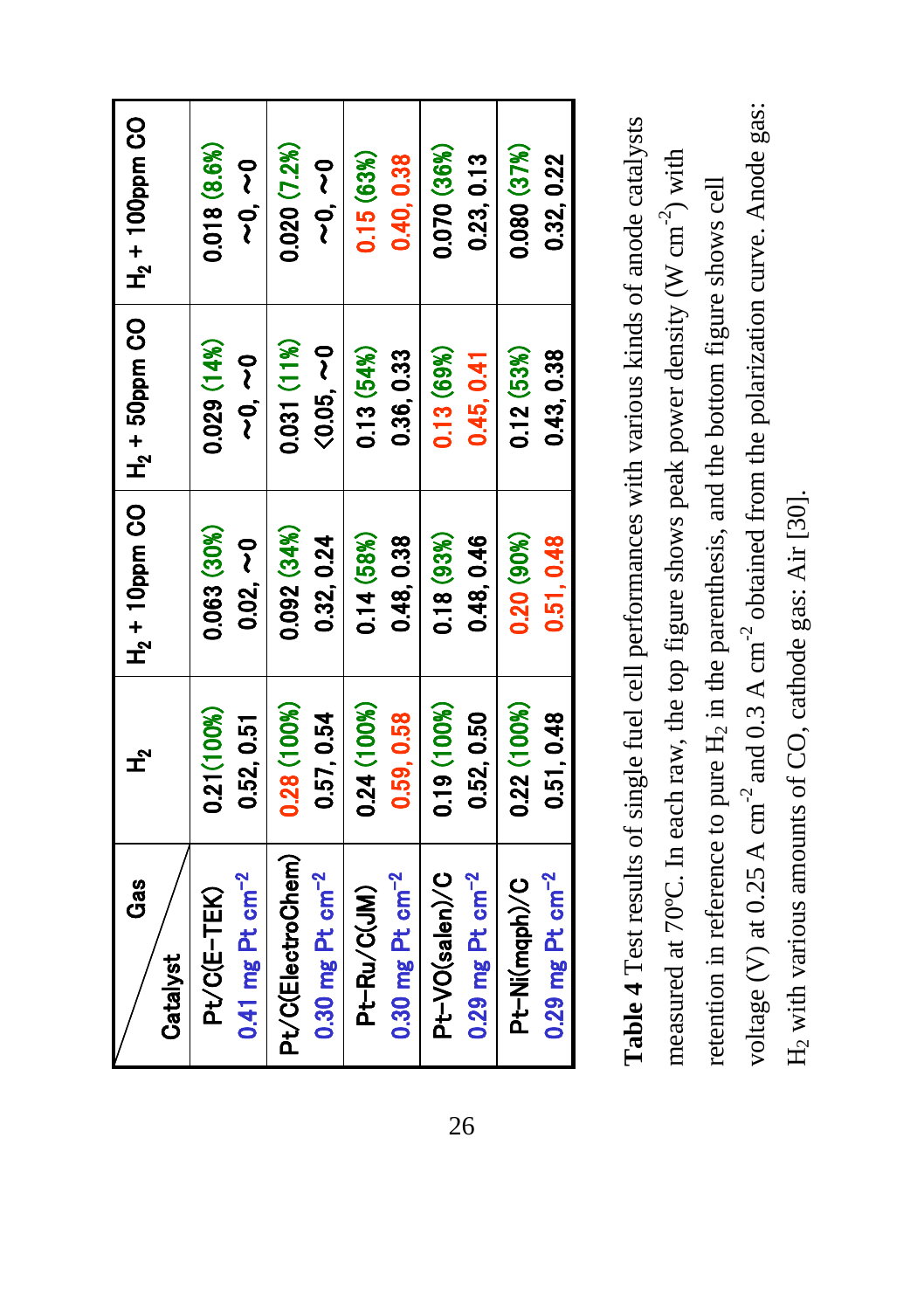in the catalysts increases with increasing heat- treatment temperature. These results show that the change of valence state of vanadium in Pt-VO(salen)/C catalysts reflects the oxidation state of platinum.

# **Conclusions**

Transition metal-nitrogen coordination sites on carbon substrate are an interesting topic in the fuel cell catalyst applications. The important factors to be considered in designing non-Pt cathode catalysts may be summarized as follows.

- (1) M-Nx chelate structures that are stabilized on carbon surfaces,
- (2) Adjacent M-M sites that can adsorb a  $O_2$  molecule with side-on structures as in Pt,
- (3) Interaction of M-N reaction sites with graphene surfaces that shows high electron conductivity and strong electronic interaction with M-N reaction sites.

As for the anode catalyst, Pt is the main catalyst site but in the case of CO poisoning, organic metal complexes can serve as a co-catalyst. Here M-N centre is designed to be a CO adsorption site, where higher oxidation state of the metal activates CO, results in reduced back-donation and induces a nucleophilic attack by  $H_2O$ .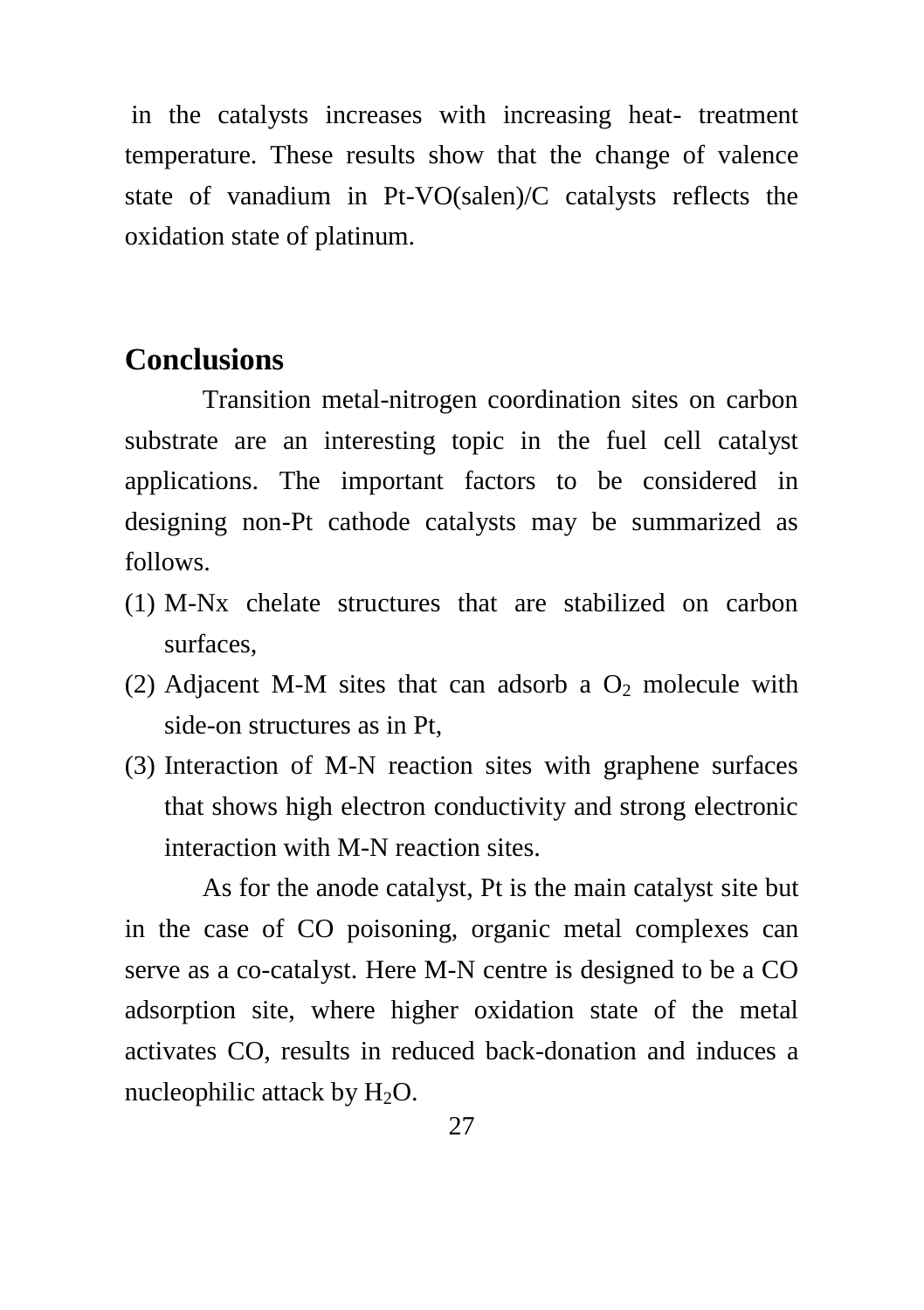Metal nitrides on carbon substrate, especially those of binary transition metal systems are good candidates as ORR catalyst. Here N is supposed to increase the metal binding force on carbon on one hand, and on the other hand increased dvacancy of each of the metal centre will interact strongly with  $O<sub>2</sub>$ . This will facilitate bond breaking of O-O.

### **Acknowledgements**

The author wishes to thank Professor Isao Sekine and Professor Makoto Yuasa of Tokyo University of Science, Professor Junji Nakamura of University of Tsukuba, and Dr. Hideyuki Higashimura and Dr. Nobuyoshi Koshino of Sumitomo Chemical Co., Ltd. who collaborated with him on fuel cell catalysts.

# **References**

- 1. T. Okada, M. Kaneko eds. *Molecular Catalysts for Energy Conversion*, Springer, Heidelberg (2009).
- 2. Y. Ohgi, A. Ishihara, Y. Shibata, S. Mitsushima, K.-I. Ota: *Chem. Lett*. **37** (2008) 608.
- 3. T. Ikeda, M. Boero, S.-F. Huang, K. Terakura, M. Oshima, J. Ozaki: *J. Phys. Chem. C* **112** (2008) 14706.
- 4. M. Lefèvre, E. Proietti, F. Jaouen, J.-P. Dodelet: *Science* **324**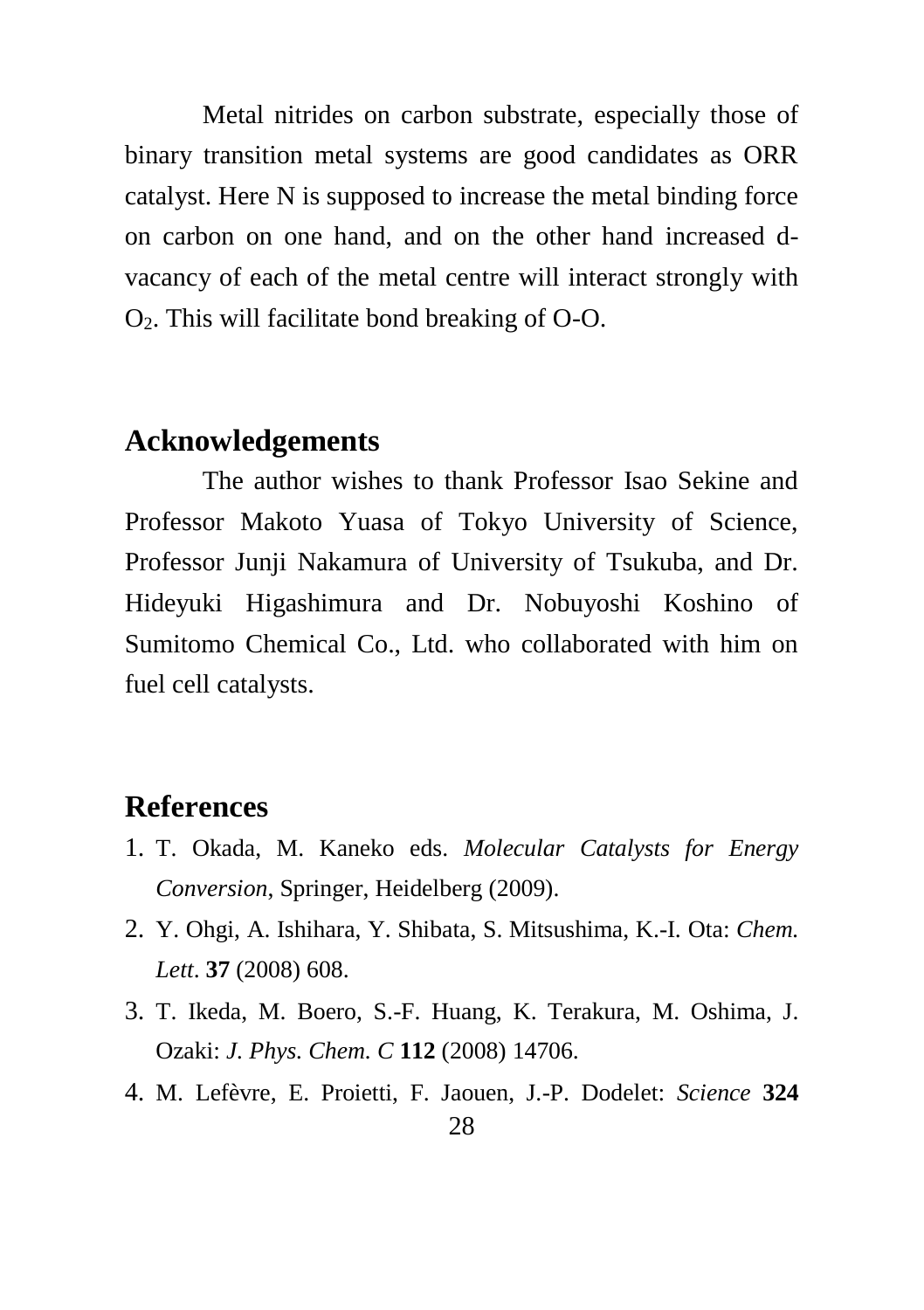(2009) 71.

- 5. R. Jasinski: *Nature* **218** (1968) 602.
- 6. E. Yeager: *J. Mol. Catal*. **38** (1986) 5.
- 7. J. P. Randin: *Electrochim. Acta* **19** (1974) 83.
- 8. S. Mukerjee, S. Srinivasan, M. P. Soriage, J. McBreen: *J. Phys. Chem*. **99** (1995) 4577.
- 9. J. P. Collman, P. Denisevich, Y. Konai, M. Marrocco, C. Koval, F. C. Anson: *J. Am. Chem. Soc*. **102** (1980) 6027.
- 10. J. Horiuti: Chap.6 in H. Eyring, D. Henderson and W. Jost eds. *Physical Chamistry*, Academic Press, New York (1970).
- 11. H. Kita, T. Kurisu: *J. Res. Inst. Catal*., Hokkaido Univ. **21** (1973) 200.
- 12. H. Böhm: *J. Power Sourses* **1** (1976) 177.
- 13. P. E. M. Siegbahn: *Adv. Inorg. Chem*. **56** (2004) 101.
- 14. B. Hinnemann, P. G. Moses, J. Bonde, K. P. Jørgensen, J. H. Nielsen, S. Horch, I. Chorkendorff, J. K. Nørskov: *J. Am. Chem. Soc*. **127** (2005) 5308.
- 15. J. K. Nørskov, J. Rossmeisl, A.Logadottir, L. Lindqvist, J. R. Kitchin, T. Bligaad, H. Jónsson: *J. Phys. Chem. B* **108** (2004) 17886.
- 16. A. J. Appleby: *Catal. Rev*. **4** (1970) 221.
- 17. J. H. Zagal: *Coord. Che. Rev*. **119** (1992) 89.
- 18. N. Koshino, H. Higashimura: Chap. 6 in Ref. [1].
- 19. H. Y. Liu, M. Weaver, C. Wang, C. Chang: *J. Electroanal. Chem*. **145** (1983) 439.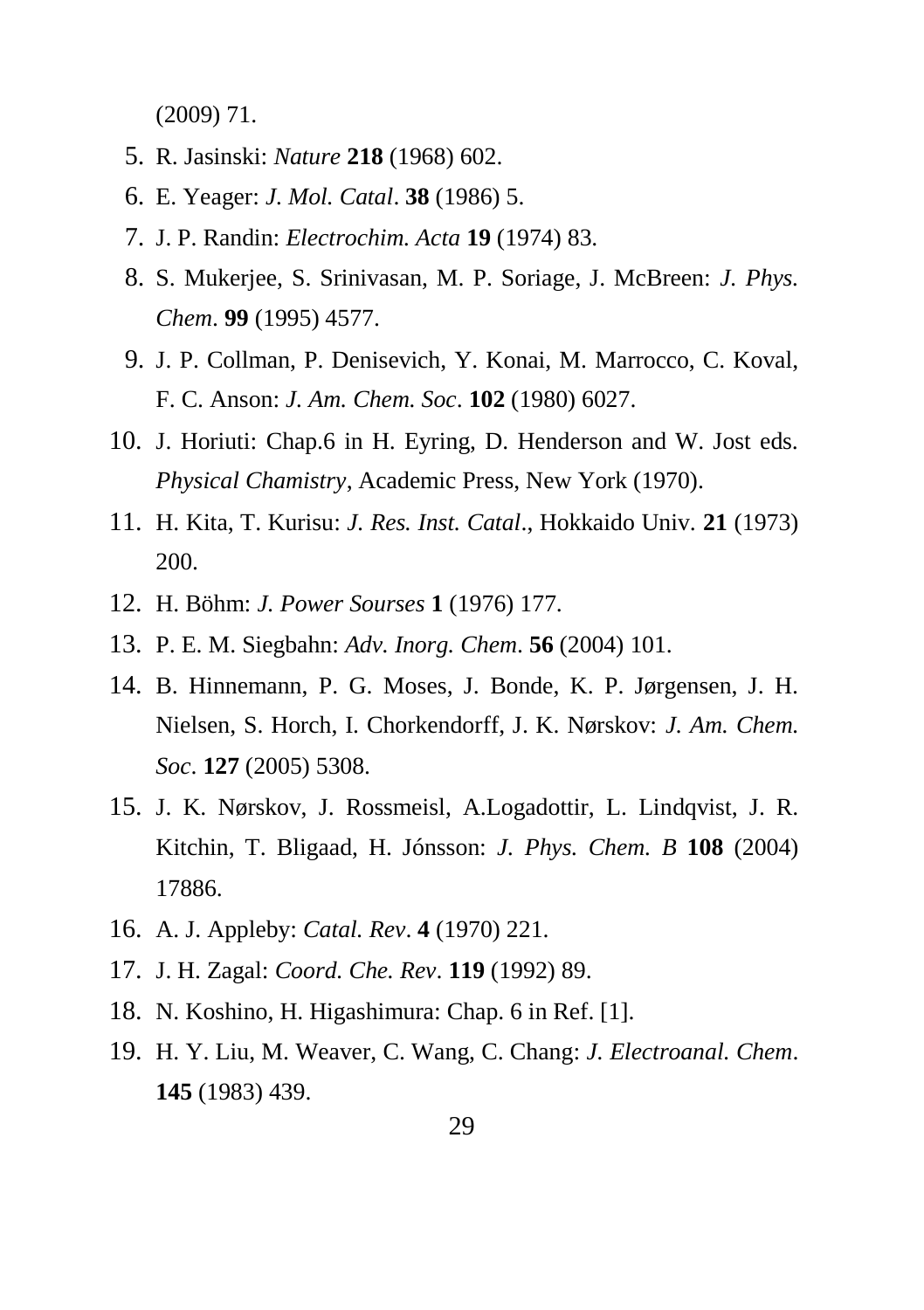- 20. J. H. Zagal, M. Gulppi, M. Isaacs, G. Cárdenas-Jirón, M. J. Aguirre: *Elelctrochim. Acta* **44** (1998) 1349.
- 21. R. Taube: *Pure Appl. Chem*. **38** (1974) 427.
- 22. R. Kojima, *K. Aika: Chem. Lett.* **29** (2000) 514.
- 23. Y. Shibata, A. Ishihara, S. Mitsushima, N. Kamiya, K.-I. Ota: *Electrochem. Solid-State Lett.* **10** (2007) B43.
- 24. H. A. Gasteiger, N. M. Marković, P. N. Ross, Jr., E. J. Cairns: *J. Phys. Chem*. **97** (1993) 12020.
- 25. M. Watanabe, S. Motoo: *J. Electroanal. Chem*. **60** (1975) 267.
- 26. T. Frelink, W. Visscher, J. A. R. Van Veen: *Surf. Sci*. **335** (1995) 353.
- 27. T. Okada, M. Gokita, M. Yuasa, I. Sekine: *J. Electrochem. Soc*. **145** (1998) 815.
- 28. T. Okada, S. Gotou, M. Yoshida, M. Yuasa, T. Hirose, I. Sekine: *J. Inorganic and Organometallic Polymers* **9** (1999) 199.
- 29. T. Okada, N. Arimura, C. Ono, M. Yuasa: *Electrochim. Acta* **51** (2005) 1130.
- 30. T. Okada, H. Yano, and C. Ono: *J. New Mater. Electrochem. Systems*, **10** (2007) 129.
- 31. E. Yeager: *Elelctrochim. Acta* **29** (1984) 1527.
- 32. J. A. R. van Veen, J. F. van Baar, K. J. Kroese: *J. Chem. Soc., Faraday Trans. 1* **77** (1981) 2827.
- 33. G. Lalande, R. Côté, D. Guay, J. P. Dodelet, L. T. Weng, P. Bertrand: *Elelctrochim. Acta* **42** (1997) 1379.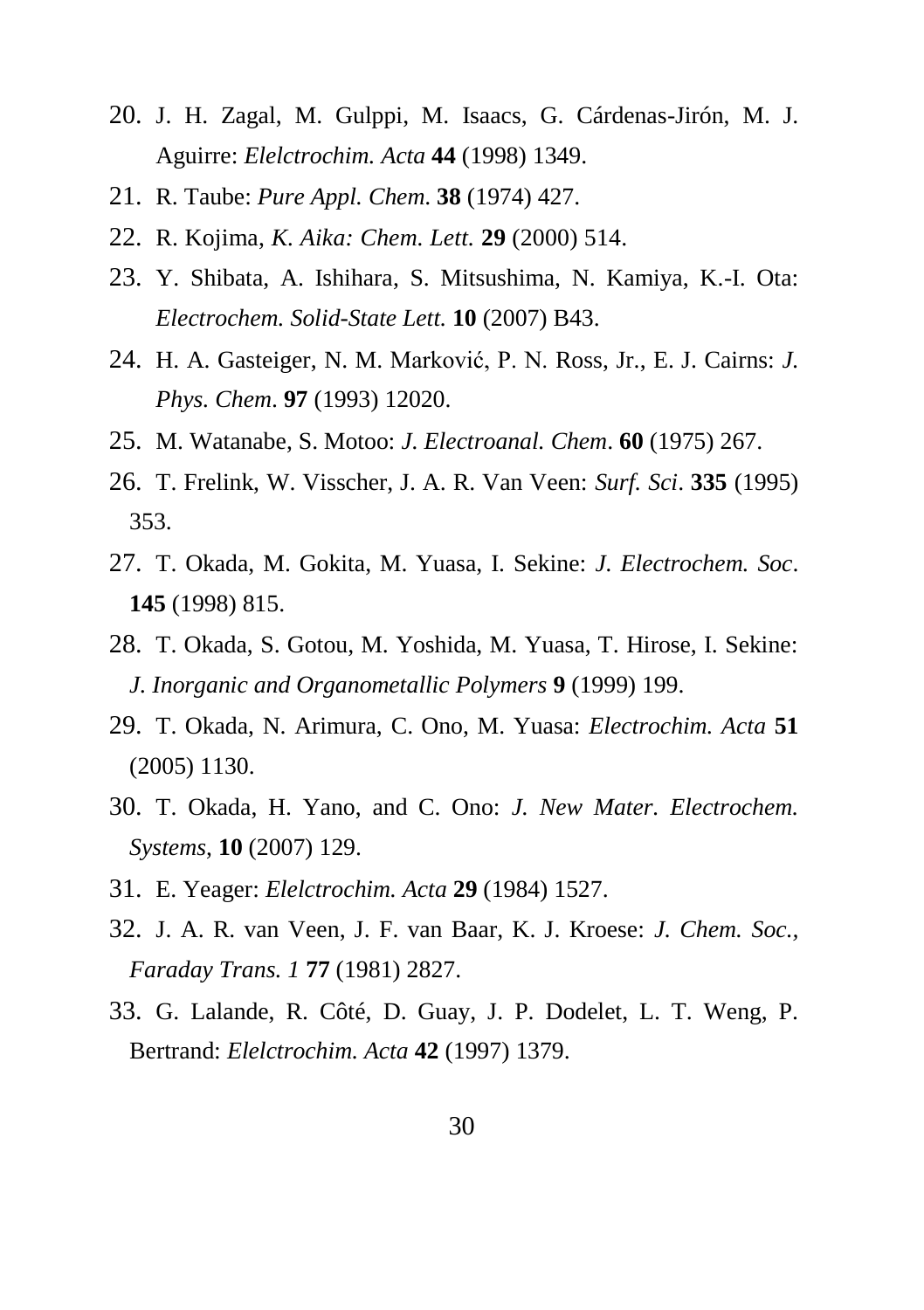**Summary:** For true commercialisation of low temperature fuel cells, non-precious electro-catalysts for gas phase reactions are inevitable. Especially in the cathode, since the oxygen reduction reaction causes a high overpotential, large amount of platinum is used in the present technology, and development of active and low cost catalysts is desired. In this work, such efforts are summarized first historically, and then a strategy for the alternatives is discussed. As the candidate of non-precious electro-catalysts, organic metal complexes are proposed since 1970s, but so far not many seem to be successful. Inorganic compounds such as metal carbides, nitrides and oxides are extensively studied recently, although still their power density being low. Advantages and disadvantages of these candidates, together with a new strategy that incorporates both features are also discussed. So far the anode catalysts are rather rare because platinum group metal catalysts (Pt, Pd, Ru etc.) perform extensively well and no other candidates are found to meet the desired catalytic abilities. Biomimetic approach (hydrogenase etc.) looks attractive, but is not yet established. How to design such anode catalysts is also the topic of this work.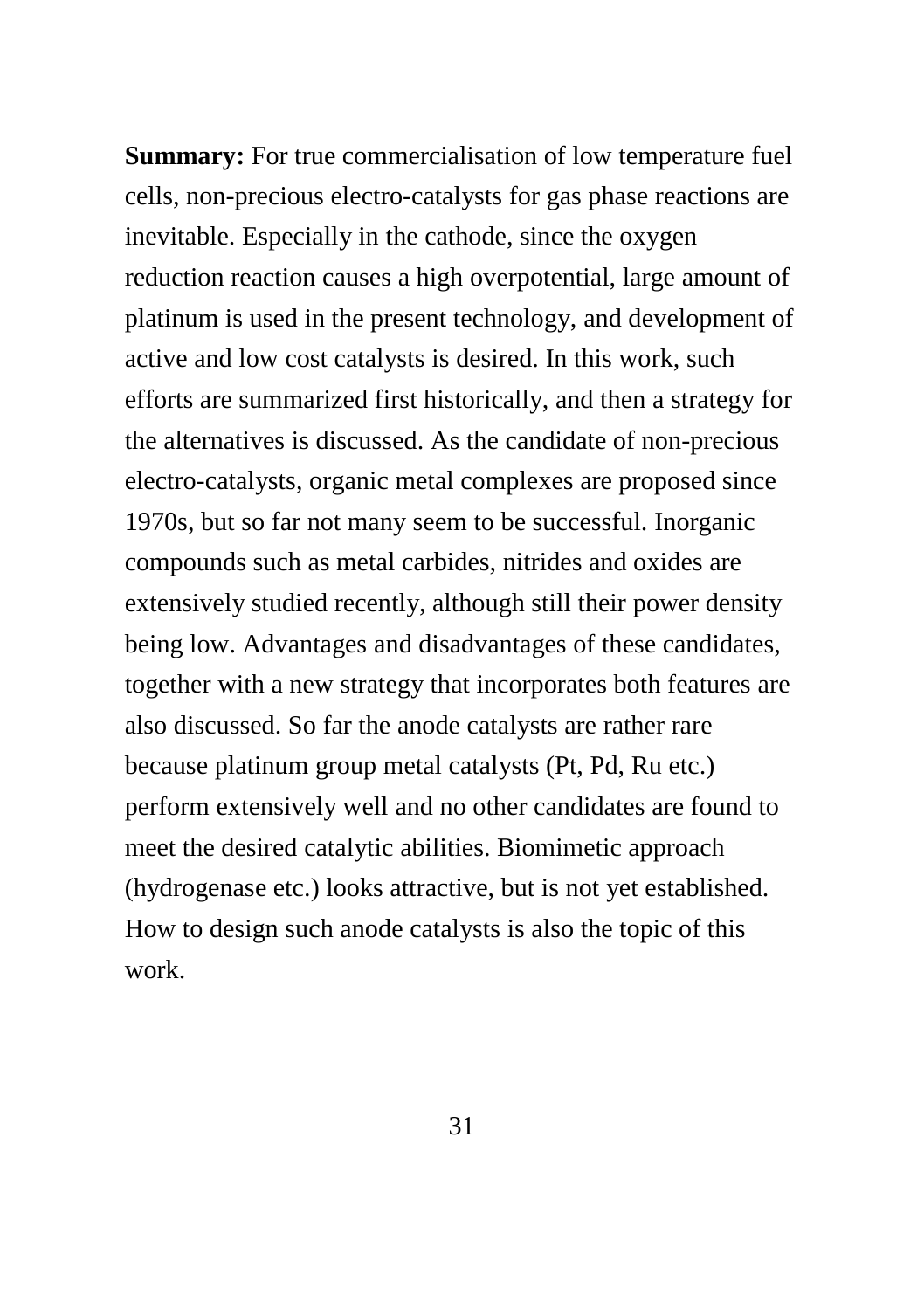要旨

低温型燃料電池の真の実用化のために、ガス反応にお ける非貴金属触媒の開発が不可欠となっている。特に、 燃料電池カソードにおいては、酸素還元反応が高い過電 圧の原因となることから、現在は大量の白金が使用され ており、活性の高い低価格触媒の開発が希求されている。

本研究では、そのような研究を歴史的に振り返り、白 金代替物触媒の実現に向けての戦略を議論する。非貴金 属電極触媒の候補として、有機金属錯体が 1970 年代以来 提案されてきたが、成功に至ったものは多くはないよう である。最近では金属炭化物、窒化物、酸化物などの無 機化合物が精力的に研究されているが、それらの電力は まだ低い状況である。これらの候補物質の優れた点とそ うでない点、更に両者の特徴を取り入れた新しい方法論 についても議論する。

これまでのところ燃料電池アノード触媒については、 白金属触媒(Pt、Pd、Ru など)の性能が非常に優れてい るため、必要とされる触媒能を満たす他の候補が見つか らないこともあって、研究例はむしろ少ない。生体物質 模倣(ヒドロゲナーゼなど)の観点からのアプローチは 魅力的であるが、確立されているわけではない。本研究 では、そのようなアノード触媒を如何に設計するかにつ いても議論する。

32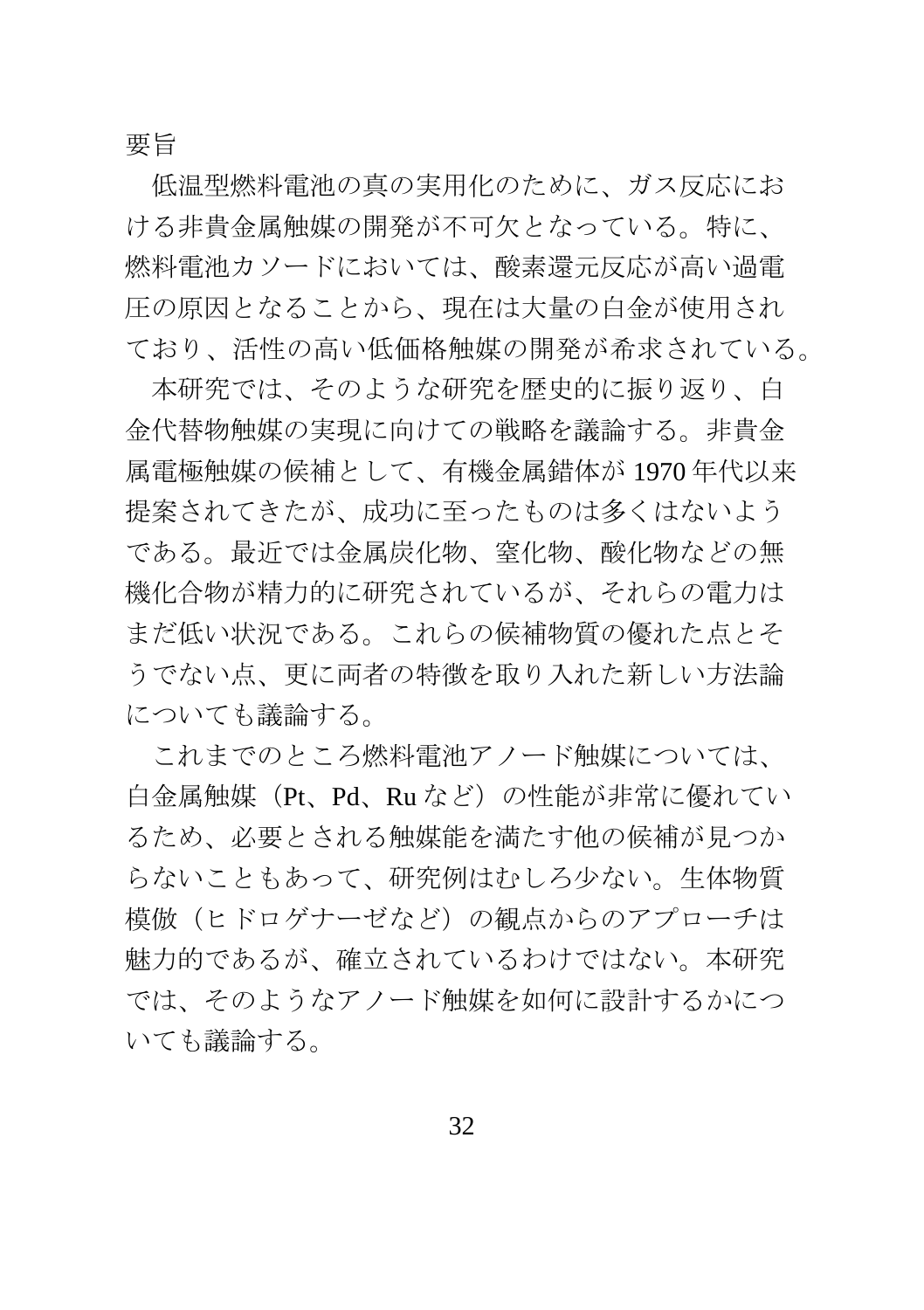# **List of published works relating to the topic of the thesis (cited papers, excluding citations by the author, are shown with smaller letters)**

1. T. Okada, M. Gokita, M. Yuasa and I. Sekine: Oxygen Reduction Characteristics of Heat Treated Catalysts Based on Cobalt-Porphyrin Ion Complexes. *J. Electrochem. Soc.*, **145**, 815-822 (1998).

1) Li S et al.: ELECTROCHIMICA ACTA **55**, 4403 (2010).

2) Zhang HJ et al.: INTERNATIONAL J. OF HYDROGEN ENERGY **35**, 2900 (2010).

3) Yuan XX et al.: PROGRESS IN CHEMISTRY **22**, 19 (2010).

4) Liu G et al.: APPLIED CATALYSIS B-ENVIRONMENTAL **93**, 156 (2009).

5) Lee K et al.: ELECTROCHIMICA ACTA **54**, 4704 (2009).

6) Wang Z et al.: NANOTECHNOLOGY 19, Article Number: 395604 (2008).

7) Bezerra CWB et al.: ELECTROCHIMICA ACTA **53**, 4937 (2008).

8) Sirk AHC et al.: J. OF THE ELECTROCHEMICAL SOCIETY **155**, B592 (2008).

9) Jaouen F et al.: ELECTROCHIMICA ACTA **52**, 5975 (2007).

10) Bae IT: J. OF THE ELECTROCHEMICAL SOCIETY **153**, A2091 (2006).

11) Ma ZF et al.: ELECTROCHEMISTRY COMMUNICATIONS **8**, 389 (2006).

12) Soderberg JN et al.: J. OF THE ELECTROCHEMICAL SOCIETY **152**, A2017 (2005).

13) Sirk AHC et al.: ELECTROCHEMICAL AND SOLID STATE LETTERS **8**, A104 (2005).

14) Tarasevich MR et al.: RUSSIAN J. OF ELECTROCHEMISTRY **40**, 1174 (2004).

15) Bogdanovskaya VA et al.: RUSSIAN J. OF ELECTROCHEMISTRY **40**, 311 (2004).

16) Mocchi C et al.: Book Series: ELECTROCHEMICAL SOC. SERIES **2001**, 362 (2001).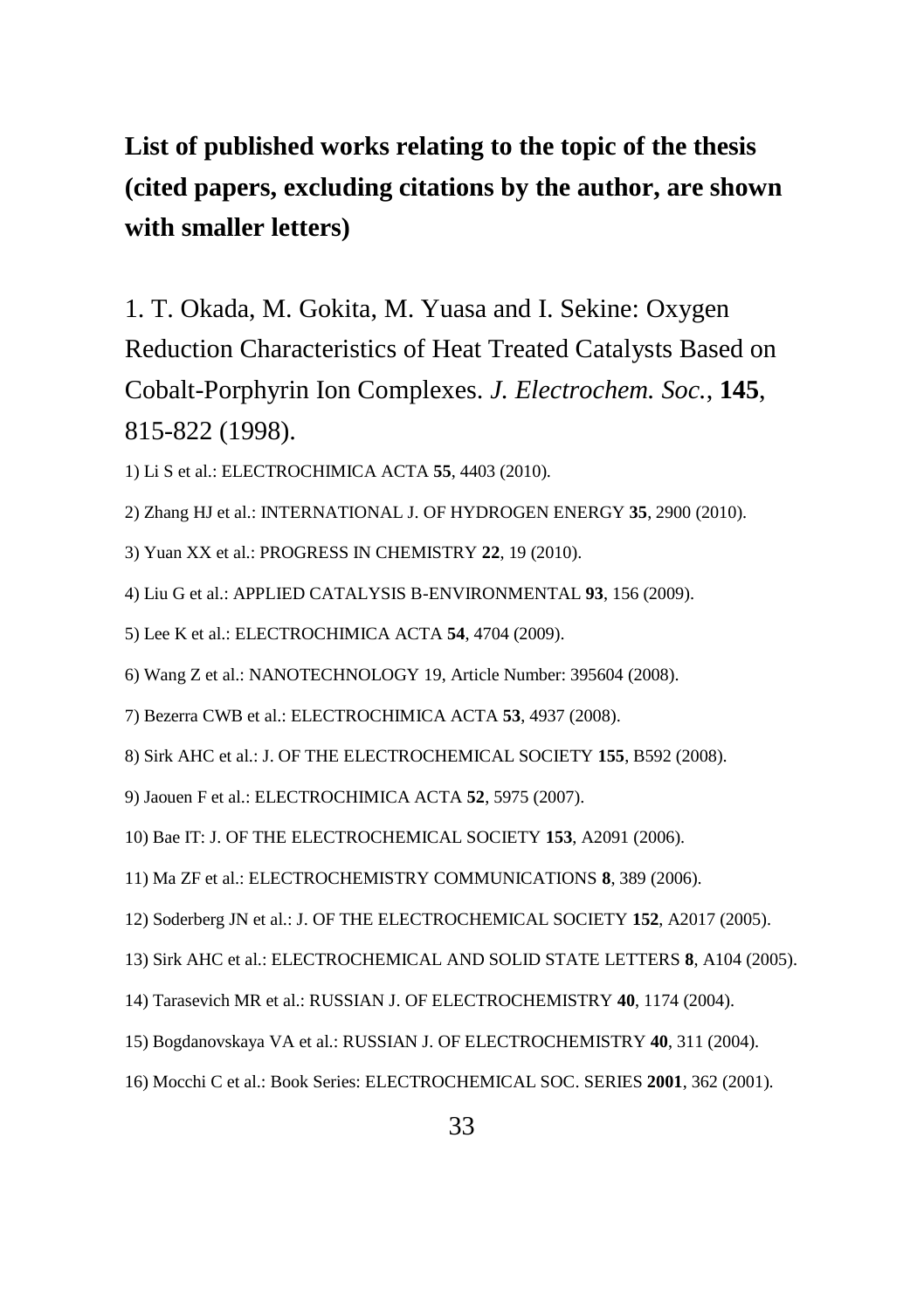- 17) Abe T et al.: PROGRESS IN POLYMER SCIENCE **28**, 1441 (2003).
- 18) Cosnier S et al.: SENSORS **3**, 213 (2003).
- 19) Lefevre M et al.: ELECTROCHIMICA ACTA **48**, 2749 (2003).
- 20) Jaouen F et al.: J. OF PHYSICAL CHEMISTRY B **107**, 1376 (2003).
- 21) Abe T et al.: ELECTROCHIMICA ACTA **47**, 3901 (2002).
- 22) Lefevre M et al.: J. OF PHYSICAL CHEMISTRY B **106**, 8705 (2002).
- 23) Castellani AM et al.: J. OF NEW MATERIALS FOR ELECTROCHEMICAL SYSTEMS **5**, 169 (2002).
- 24) Tyurin VS et al.: RUSSIAN J. OF ELECTROCHEMISTRY **37**, 843 (2001).
- 25) Lefevre M et al.: J. OF PHYSICAL CHEMISTRY B **104**, 11238 (2000).
- 26) He P et al.: J. OF NEW MATERIALS FOR ELECTROCHEMICAL SYSTEMS **2**, 243 (1999).
- 27) Jiang DE et al.: APPLIED CATALYSIS A-GENERAL **192**, 1 (2000).
- 28) Faubert G et al.: Book Series: ELECTROCHEMICAL SOCIETY SERIES **98**, 30 (1999).
- 29) Solorza-Feria O et al.: ELECTROCHEMISTRY COMMUNICATIONS **1**, 585 (1999).
- 30) Faubert G et al.: ELECTROCHIMICA ACTA **44**, 2589 (1999).
- 2. T. Okada, K. Katou, T. Hirose, M. Yuasa and I. Sekine:

Oxygen Reduction Characteristics of Pyrolytic Graphite

Electrodes Modified with Electro-polymerized Salen

Compounds. *Chemistry Lett.*, **1998**, 841-842 (1998).

1) Xie J et al.: MATERIALS SCIENCE FORUM **610-613**, 362 (2009).

2) Vorotyntsev MA et al.: ADVANCES IN COLLOID AND INTERFACE SCIENCE **139**, 97 (2008).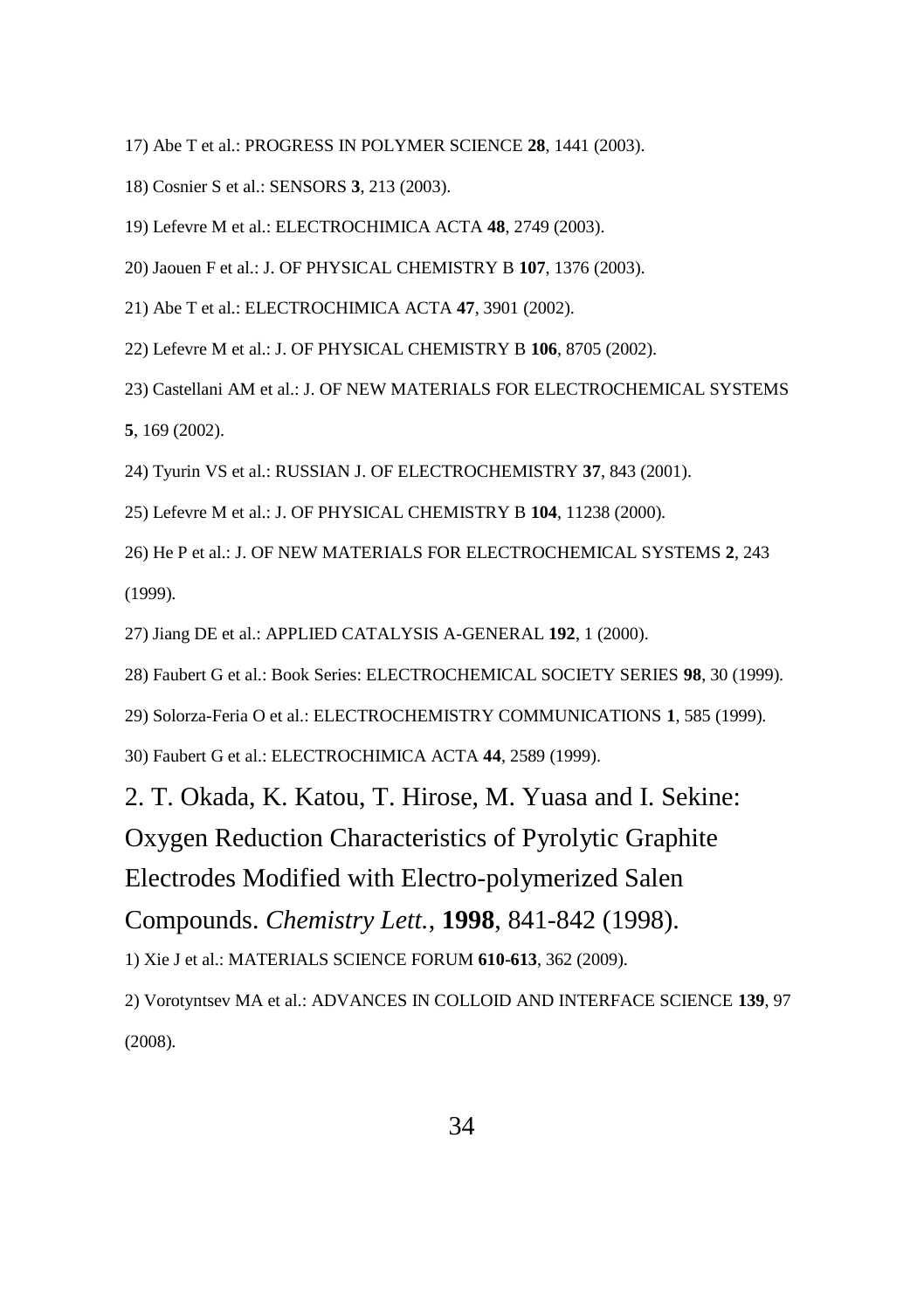3) Leung ACW, et al.: J. OF INORGANIC AND ORGANOMETALLIC POLYMERS AND MATERIALS **17**, 57 (2007).

4) Voituriez A et al.: SYNTHETIC METALS **156**, 166 (2006).

5) Dewi EL et al.: J. OF POWER SOURCES **130**, 286 (2004).

6) Abe T et al.: PROGRESS IN POLYMER SCIENCE **28**, 1441 (2003).

7) Koga H et al.: DALTON TRANSACTIONS **6**, 1153 (2003).

8) Jiang JH et al.: ELECTROCHIMICA ACTA **47**, 1967 (2002).

9) Szlyk E et al.: J. OF SOLID STATE ELECTROCHEMISTRY **5**, 221 (2001).

10) Yamamoto K et al.: J. OF INORGANIC AND ORGANOMETALLIC POLYMERS **9**, 231 (1999).

11) Yamamoto K et al.: MOLECULAR CRYSTALS AND LIQUID CRYSTALS **342**, 255 (2000).

12) Lieu YW et al.: J. OF ELECTROANALYTICAL CHEMISTRY **481**, 102 (2000).

13) Kingsborough RP et al.: CHEMISTRY OF MATERIALS **12**, 872 (2000).

14) Yamamoto K et al.: CHEMISTRY LETTERS **2000**, 4 (2000).

3. T. Okada, K. Katou, T. Hirose, M. Yuasa and I. Sekine: Oxygen Reduction on Pyrolytic Graphite Electrodes Modified with Electro-polymerized Cobalt Salen Compounds. *J. Electrochem. Soc.*, **146**, 2562-2568 (1999).

1) Zhang W et al.: CHEMISTRY OF MATERIALS **21**, 3234 (2009).

2) Kianfar AH et al.: J. OF COORDINATION CHEMISTRY **61**, 341 (2008).

3) Xu L et al.: CHINESE J. OF INORGANIC CHEMISTRY **23**, 1999 (2007).

4) Tarabek J et al.: ELECTROCHIMICA ACTA **50**, 1643 (2005).

5) Tarabek J et al.: ANALYTICAL CHEMISTRY 7**6**, 5918 (2004).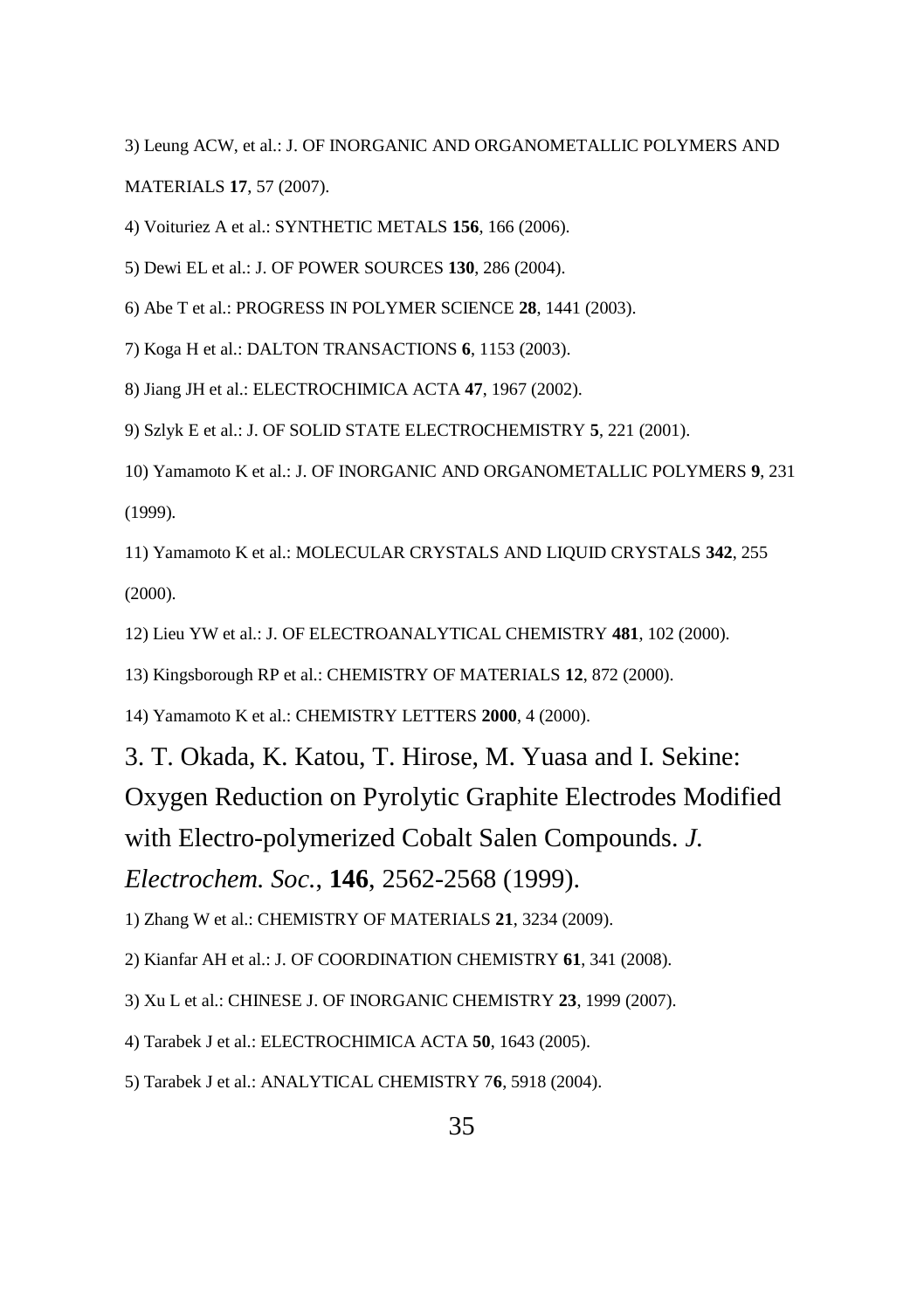- 6) Abe T et al.: PROGRESS IN POLYMER SCIENCE **28**, 1441 (2003).
- 7) Ferrari RT et al.: MICROCHIMICA ACTA **142**, 213 (2003).
- 8) Lefevre M et al.: ELECTROCHIMICA ACTA **48**, 2749 (2003).
- 9) Dewi EL et al.: INORGANICA CHIMICA ACTA **342**, 316 (2003).
- 10) Boopathi M et al.: J. OF THE ELECTROCHEMICAL SOCIETY **149**, E265 (2002).
- 11) Roques-Carmes T et al.: J. OF COLLOID AND INTERFACE SCIENCE **245**, 257 (2002).
- 12) Zolezzi S et al.: POLYHEDRON **21**, 55 (2002).
- 4. T. Okada, Y. Yoshida, T. Hirose, K. Kasuga, T. Yu, M.

Yuasa and I. Sekine: Oxygen Reduction Characteristics of Graphite Electrodes Modified with Cobalt Di-quinolyldiamine Derivatives. *Electrochim. Acta*, **45**, 4419-4429 (2000).

1) Wang Y et al.: J. OF POWER SOURCES **195**, 3135 (2010).

2) Zhang HJ et al.: ELECTROCHIMICA ACTA **55**, 1107 (2010).

3) Zhang W et al.: CHEMISTRY OF MATERIALS **21**, 3234 (2009).

4) Deraeve C et al.: EUROPEAN JOURNAL OF INORGANIC CHEMISTRY **36**, 5622 (2008).

- 5) Sirk AHC et al.: J. OF THE ELECTROCHEMICAL SOCIETY **155**, B592 (2008).
- 6) Michon C et al.: INORGANICA CHIMICA ACTA **359**, 4549 (2006).
- 7) Shukla AK et al.: FUEL CELLS **5**, 436 (2005).
- 8) Manzoli A, Boccuzzi F: J. OF POWER SOURCES **145**, Special Issue: 161 (2005).
- 9) Mao LQ et al.: Book Series: ELECTROCHEMICAL SOCIETY SERIES 735 (2003).
- 10) Moreira J et al.: INTERNATIONAL J. OF HYDROGEN ENERGY **29**, 915 (2004).
- 11) Ohsaka T et al.: ELECTROCHEMISTRY COMMUNICATIONS **6**, 273 (2004).
- 12) Shukla AK et al.: ANNUAL REVIEW OF MATERIALS RESEARCH **33**, 155 (2003).
- 13) Zen JM et al.: ELECTROANALYSIS **15**, 1073 (2003).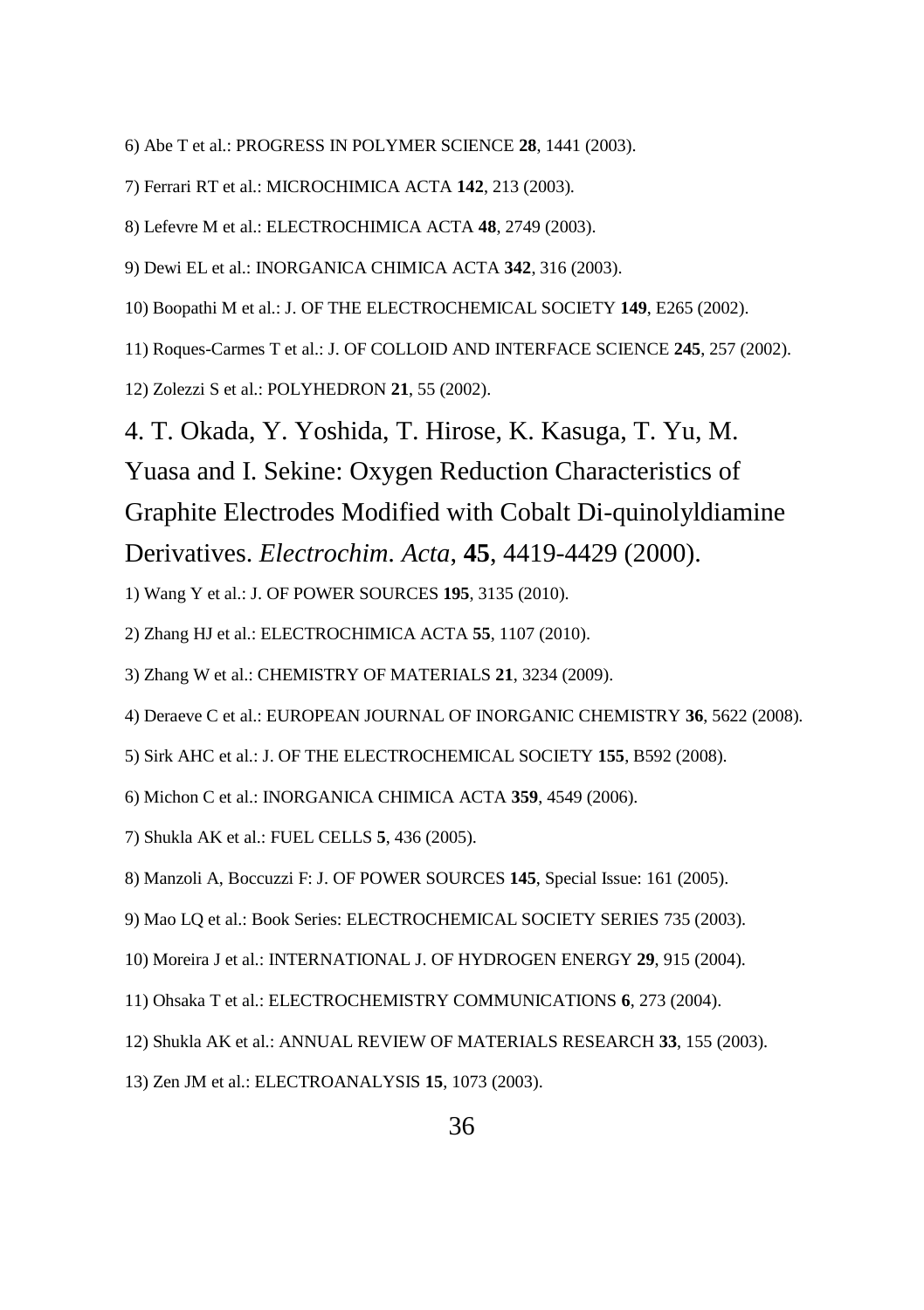14) Jaouen F et al.: J. OF PHYSICAL CHEMISTRY B **107**, 1376 (2003).

15) Mao LQ et al.: ELECTROCHIMICA ACTA **48**, 1015 (2003).

16) Lefevre M et al.: J. OF PHYSICAL CHEMISTRY B **106**, 8705 (2002).

17) Mao LQ et al.: J. OF THE ELECTROCHEMICAL SOCIETY **149**, A504 (2002).

5. T. Okada, S. Gotou, M. Yoshida, M. Yuasa, T. Hirose and I. Sekine: A Comparative Study of Cobalt Organic Catalysts for the Oxygen Reduction in Polymer Electrolyte Fuel Cells. *J. Inorg. Organometallic Polymers*, **9**, 199-219 (2000).

1) Suo CG et al.: PROGRESS IN CHEMISTRY **21**, 1662 (2009).

2) Yuasa M et al.: KOBUNSHI RONBUNSHU **63**, 607 (2006).

3) Goifman A et al.: ISRAEL J. OF CHEMISTRY **46**, 17 (2006).

4) Guillet N et al.: J. OF APPLIED ELECTROCHEMISTRY **36**, 863 (2006).

5) Goifman A et al.: APPLIED CATALYSIS B-ENVIRONMENTAL **63**, 296 (2006).

6) Villers D et al.: J.L OF THE ELECTROCHEMICAL SOCIETY **151**, A1507 (2004).

7) Lefevre M et al.: ELECTROCHIMICA ACTA **48**, 2749 (2003).

8) Jaouen F et al.: J. OF PHYSICAL CHEMISTRY B **107**, 1376 (2003).

9) Lefevre M et al.: J. OF PHYSICAL CHEMISTRY B **106**, 8705 (2002).

6. T. Okada, Y. Suzuki, T. Hirose, T. Toda, and T. Ozawa,

Electro-oxidation of Methanol on Platinum-cobalt Organic

Complex Mixed Catalysts in Acidic Media.

*Chemical Communications*, **2001**, 2492-2493 (2001).

1) Stevanovic S et al.: RUSSIAN J. OF PHYSICAL CHEMISTRY A **83**, 1442 (2009).

2) Kim P et al.: CATALYSIS LETTERS **112**, 213 (2006).

3) Mathiyarasu J et al.: JOURNAL OF SOLID STATE ELECTROCHEMISTRY **8**, 968 (2004).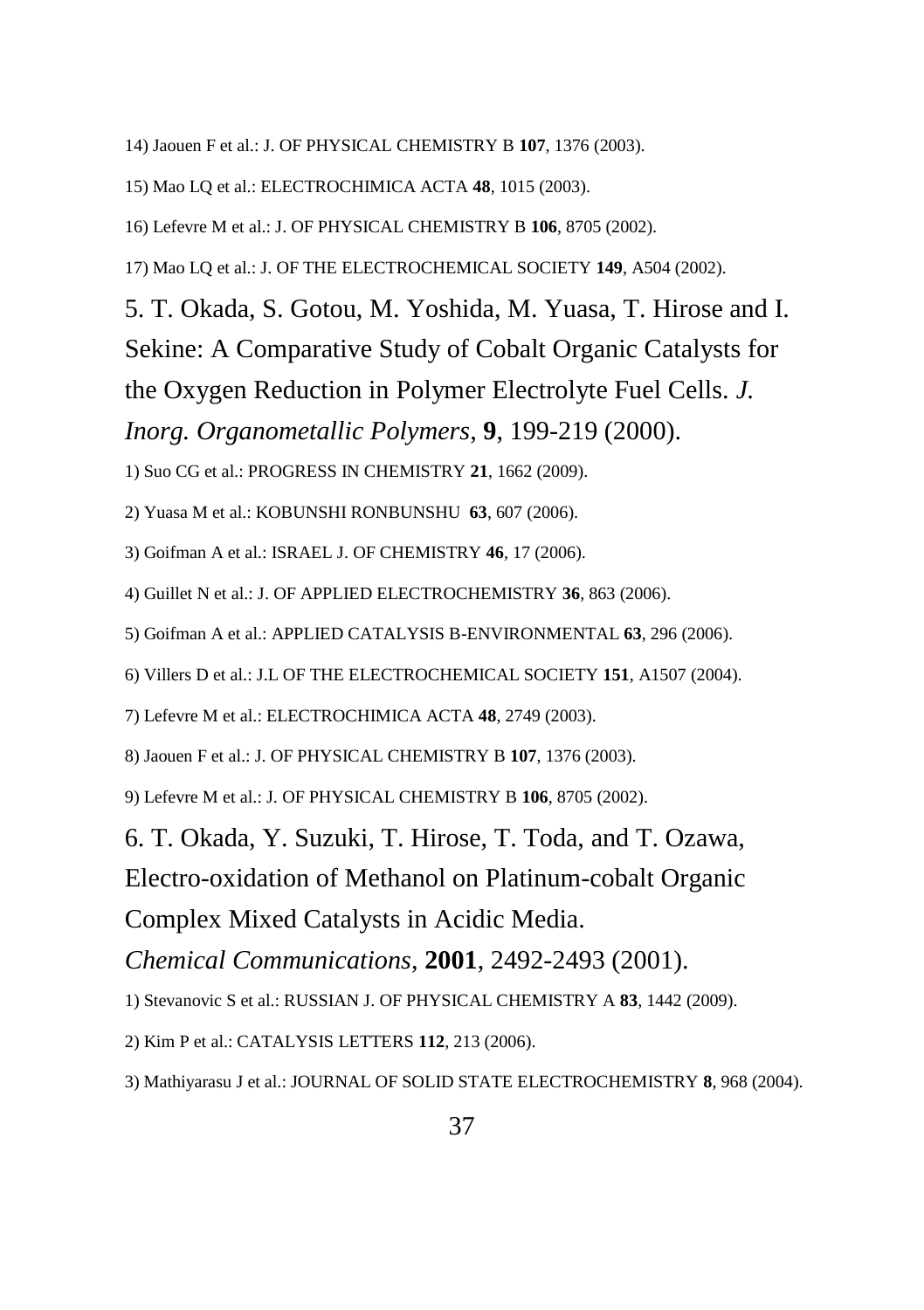4) Nakajima H et al.: ELECTROCHEMICAL AND SOLID STATE LETTERS **7**. A135 (2004).

5) Seshadri T et al.: ACTA CRYSTALLOGRAPHICA SECTION E-STRUCTURE REPORTS ONLINE **60**, O399 (2004).

6) Honma I et al.: J. OF THE ELECTROCHEMICAL SOCIETY **150**, A1689 (2003).

7. T. Okada, Y. Suzuki, T. Hirose, and T. Ozawa: Novel System of Electro-catalysts for Methanol Oxidation based on Platinum and Organic Metal Complexes. *Electrochim. Acta*, **49/3**, 385-395 (2004).

1) Ko J et al.: ENERGY 35, 2149 (2010).

2) Stevanovic S et al.: RUSSIAN J. OF PHYSICAL CHEMISTRY A **83**, 1442 (2009).

3) Kang JQ et al.: CATALYSIS COMMUNICATIONS **10**, 1271 (2009).

4) Lu YH et al.: INTERNATIONAL J. OF HYDROGEN ENERGY **33**, 3930 (2008).

5) Zhong XX et al.: INDIAN J. OF CHEMISTRY SECTION A-INORGANIC BIO-

INORGANIC PHYSICAL THEORETICAL & ANALYTICAL CHEMISTRY **47**, 504 (2008).

6) Chen M et al.: ELECTROCHEMISTRY COMMUNICATIONS **10**, 443 (2008).

7) Zeng JH et al.: INTERNATIONAL J. OF HYDROGEN ENERGY **32**, 4389 (2007).

8) Rahim MAA et al.: FUEL CELLS **7**, 298 (2007).

9) Cooper JS et al.: J. OF POWER SOURCES **163**, Special Issue: 330 (2006).

10) Wang ZL et al.: J. OF POWER SOURCES **160**, 326 (2006).

11) Suffredini HB et al.: J. OF POWER SOURCES **158**, 124 (2006).

12) Tuseeva EK et al.: RUSSIAN J. OF ELECTROCHEMISTRY **41**, 1316 (2005).

13) Zeng JH et al.: J. OF POWER SOURCES **140**, 268 (2005).

14) Suffredini HB et al.: ELECTROCHEMISTRY COMMUNICATIONS **6**, 1025 (2004).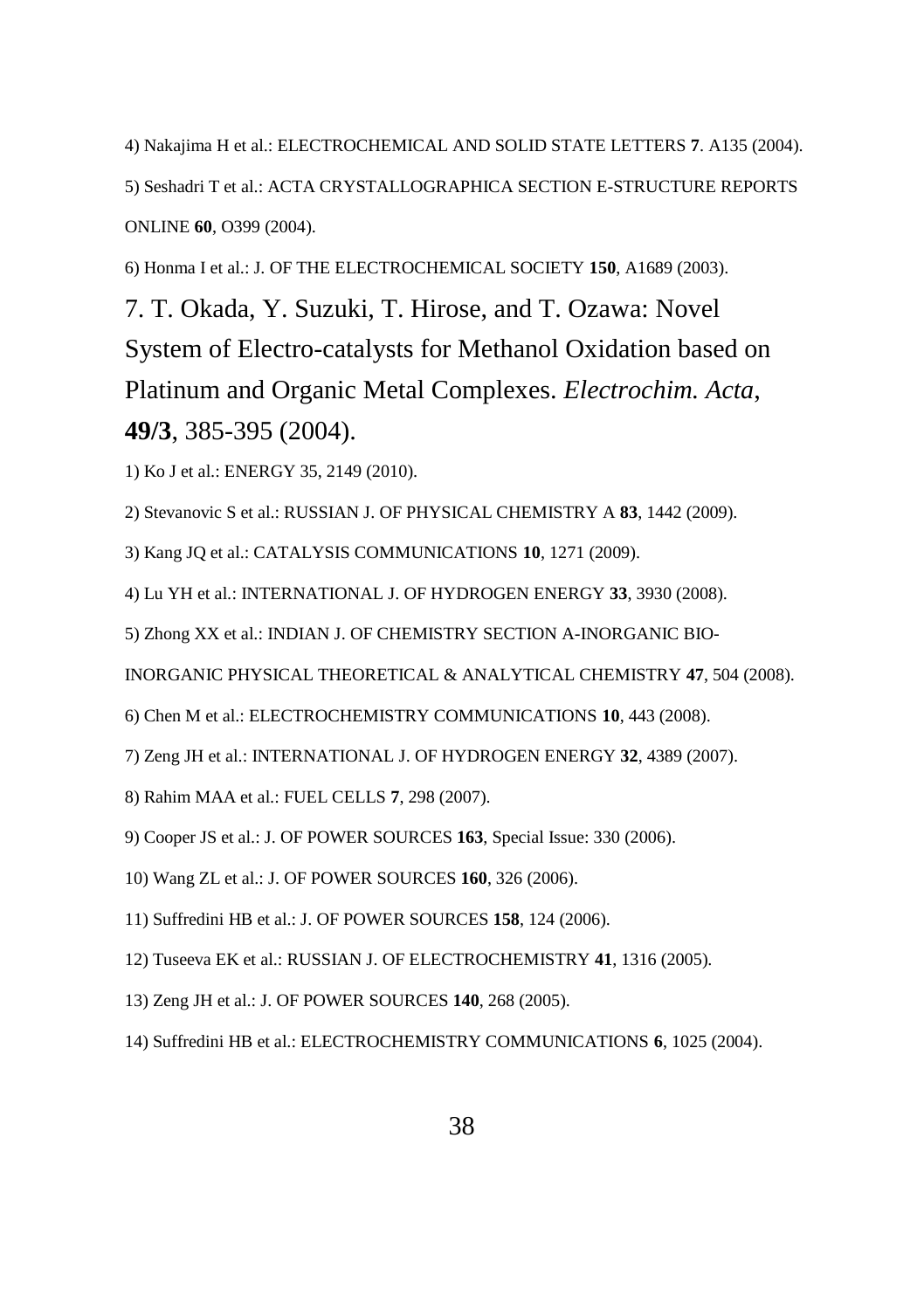8. H. Shiroishi, Y. Ayato, K. Kunimatsu, and Tatsuhiro Okada: Effect of Additives on Electrochemical Reduction of Oxygen in the Presence of Methanol. *Chemistry Lett*., **33**, 792-793 (2004).

9. H. Yano, C. Ono, H. Shiroishi, and T. Okada: New CO tolerant Anode Catalysts exceeding Pt-Ru based on Platinum and Organic Metal Complexes. *Chemical Communications*, **2005**, 1212-1214 (2005).

1) Itoh T et al.: ELECTROCHEMISTRY **78**, 157 (2010).

2) Huang SY et al.: J. OF POWER SOURCES **195**, 2638 (2010).

3) Meyers JP: DEVICE AND MATERIALS MODELING IN PEM FUEL CELLS, TOPICS IN APPLIED PHYSICS **113**, 19 2009.

4) Hsu NY et al.: APPLIED CATALYSIS B-ENVIRONMENTAL **84**, 196 (2008).

5) Maeda N et al.: APPLIED CATALYSIS A-GENERAL **341**, 93 (2008).

6) Matsumoto F et al.: J. OF THE ELECTROCHEMICAL SOCIETY **155**, B148 (2008).

7) Huang SY et al.: CHEMPHYSCHEM **8**, 1774 (2007).

8) Cheng X et al.: J. OF POWER SOURCES **165**, 739 (2007).

9) Jeng KT et al.: J. OF POWER SOURCES **160**, 97 (2006).

10. K. Yoshida, M. Ishida, and T. Okada: Tolerance of CO Poisoning on Fluorinated Pt Catalysts for the Anode of Polymer Electrolyte Fuel Cells. *Electrochemistry*, **73**, 298-300 (2005).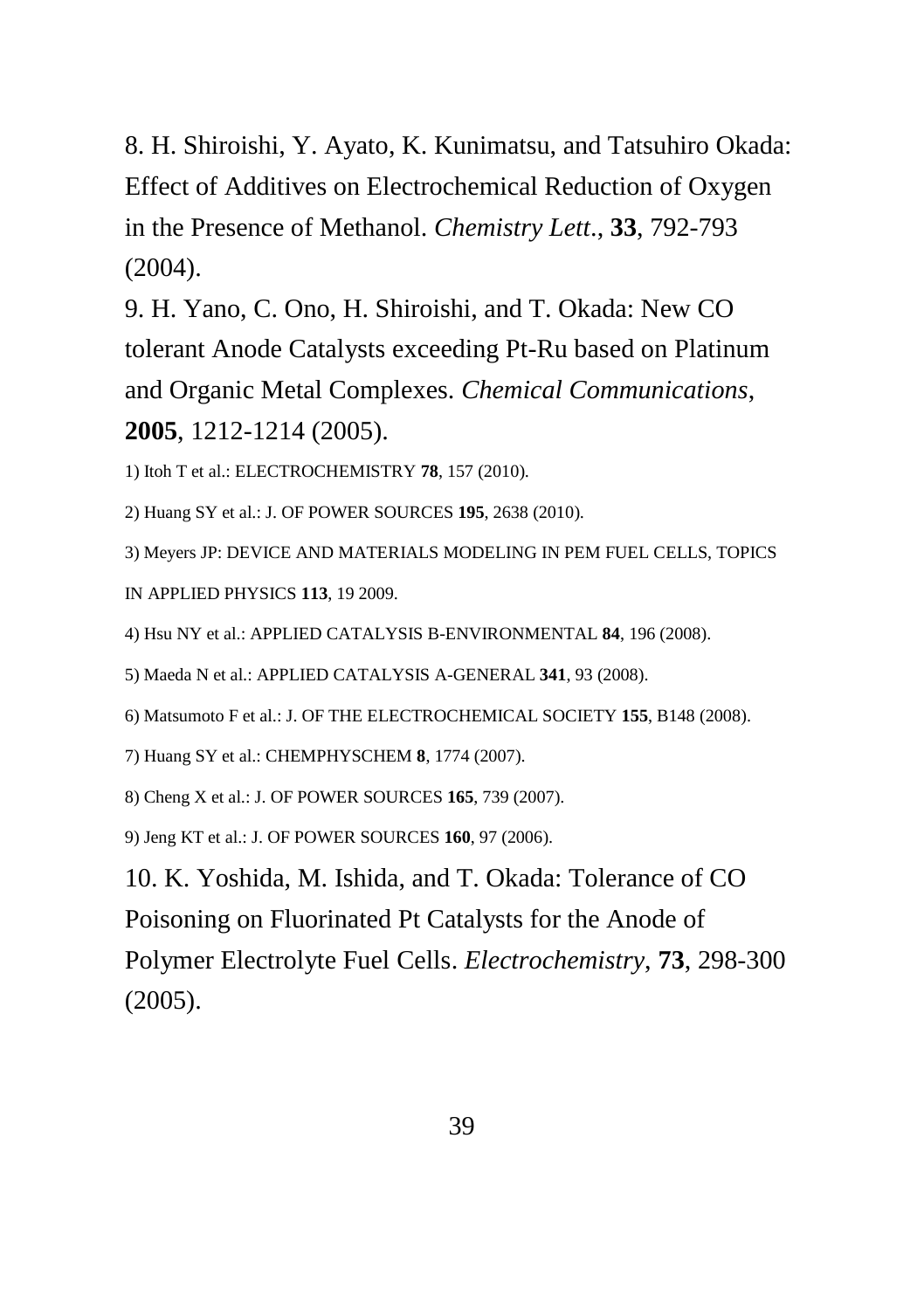# 11. C. Nishihara and T. Okada: Note on the Oxidation of Methanol at Pt(111) and Pt(332) Electrodes in Alkaline Solutions. *J. Electroanal. Chem*., **577**, 355-359 (2005).

1) Marichev VA: ADVANCES IN COLLOID AND INTERFACE SCIENCE **157**, 34 (2010).

2) Liu Y et al.: CATALYSIS COMMUNICATIONS **11**, 884 (2010).

3) Nagashree KL et al.: SYNTHETIC METALS **158**, 610 (2008).

4) Marichev VA: ELECTROCHIMICA ACTA **53**, 7952 (2008).

5) Yi QF et al.: CATALYSIS COMMUNICATIONS **9**, 2053 (2008).

6) Marichev VA: ELECTROCHEMISTRY COMMUNICATIONS **10**, 643 (2008).

7) Spendelow JS et al: PHYSICAL CHEMISTRY CHEMICAL PHYSICS **9**, 2654 (2007).

8) Spendelow JS et al.: LANGMUIR **22**, 10457 (2006).

12. T. Okada, N. Arimura, and M. Yuasa: Electro-oxidation of Methanol on Mixed Catalysts based on Platinum and Organic Metal Complexes in Acidic Media. *Electrochim. Acta* **51**, 1130-1139 (2005).

1) Stevanovic S et al.: RUSSIAN J. OF PHYSICAL CHEMISTRY A **83**, 1442 (2009).

2) Petrii OA: J. OF SOLID STATE ELECTROCHEMISTRY **12**, 609 (2008).

3) Dong B et al.: J.L OF POWER SOURCES **175**, 266 (2008).

4) Rajeswari J et al.: MATERIALS CHEMISTRY AND PHYSICS **106**, 168 (2007).

5) Gao GY et al.: J. OF POWER SOURCES **162**, 1094 (2006).

6) Nishijo J et al.: EUROPEAN J. OF INORGANIC CHEMISTRY **15**, 3022 (2006).

13. M. Saito, H. Shiroishi, C. Ono, S. Tsuzuki, T. Okada, and

Y. Uchimoto: Influence of Ligand Structures on Methanol

Electro-Oxidation by Mixed Catalysts Based on Platinum and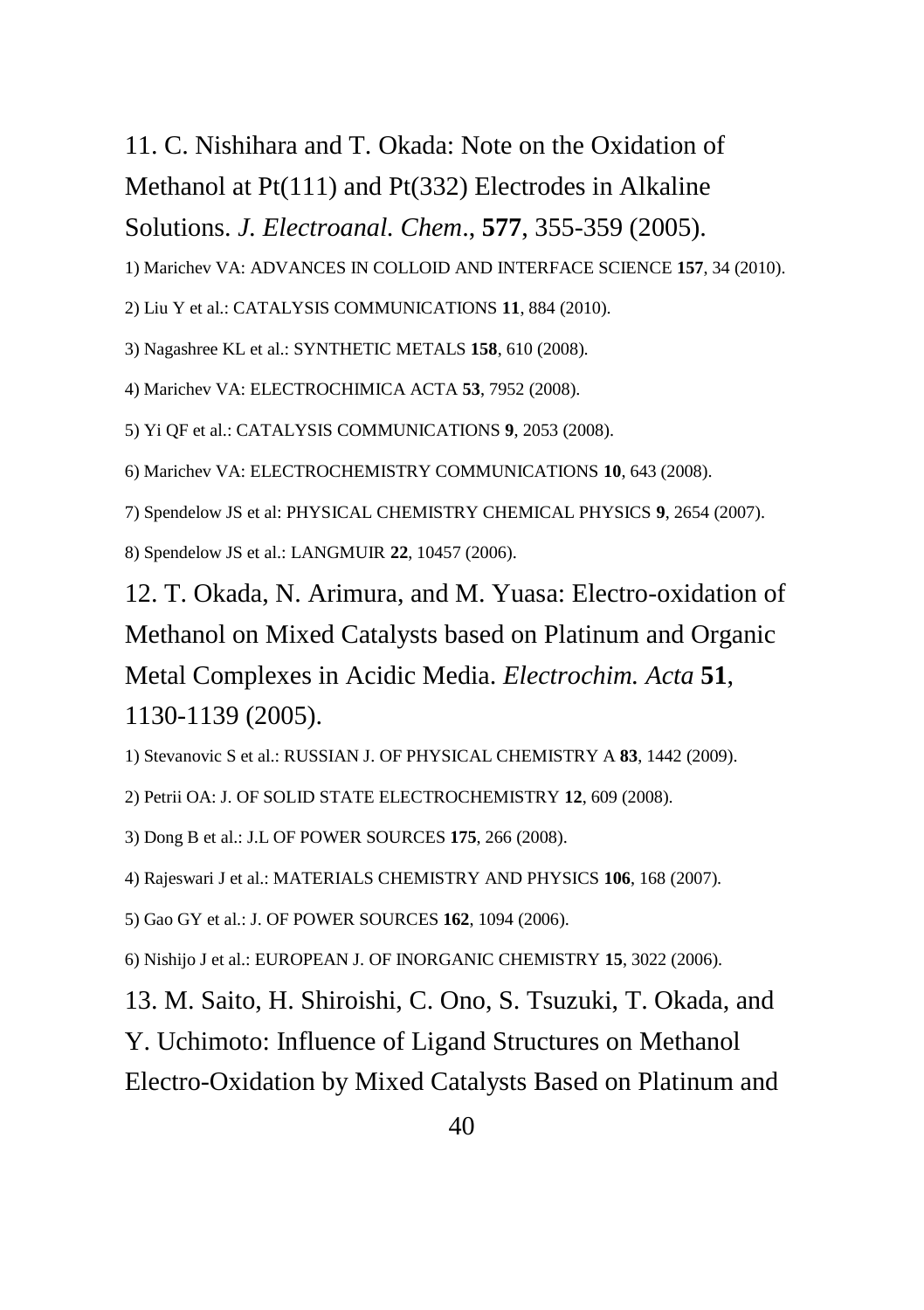Organic Metal Complexes for DMFC. *J. Molecular Catalysis, A, Chemical*, **248**, 99-108 (2006).

1) Inoue M et al.: J. OF POWER SOURCES **195**, 5986 (2010).

2) Stevanovic S et al.: RUSSIAN J. OF PHYSICAL CHEMISTRY A **83**, 1442 (2009).

14. H. Yano, C. Ono, H. Shiroishi, M. Saito, Y. Uchimoto, and T. Okada: High CO tolerance of *N,N*-

ethylenebis(salicylideneaminato)oxovanadium(IV) as a co-

catalyst to Pt for the anode of reformate fuel cells. *Chem.* 

*Mater*., **18**, 4505-4512 (2006).

1) Nakajima H et al.: J. OF FUEL CELL SCIENCE AND TECHNOLOGY **5**, Article No.: 041013 (2008).

15. H. Shiroishi, Y. Ayato, J. Rais, K. Kunimatsu, M. Osawa, and T. Okada: Effect of Cobalt Bis(dicarbollides) on Electrochemical Oxygen Reduction on Pt Electrode in Methanol-Acid Solution. *Electrochim. Acta*, **51**, 1225-1234 (2006).

1) Miah MR, Ohsaka T: ELECTROCHIMICA ACTA **52**, 6378 (2007).

2) Li XG et al.: ELECTROCHIMICA ACTA **52**, 5462 (2007).

3) Du CY et al.: ELECTROCHIMICA ACTA **52**, 5266 (2007).

16. T. Okada, J. Qiao, T. Kahara, and C. Ono: Long-term MEA Performances for Reformate Type PEFCs with Anode

Catalysts Using Organic Metal Complexes. *Electrochemistry*, **75**, 169-171 (2007).